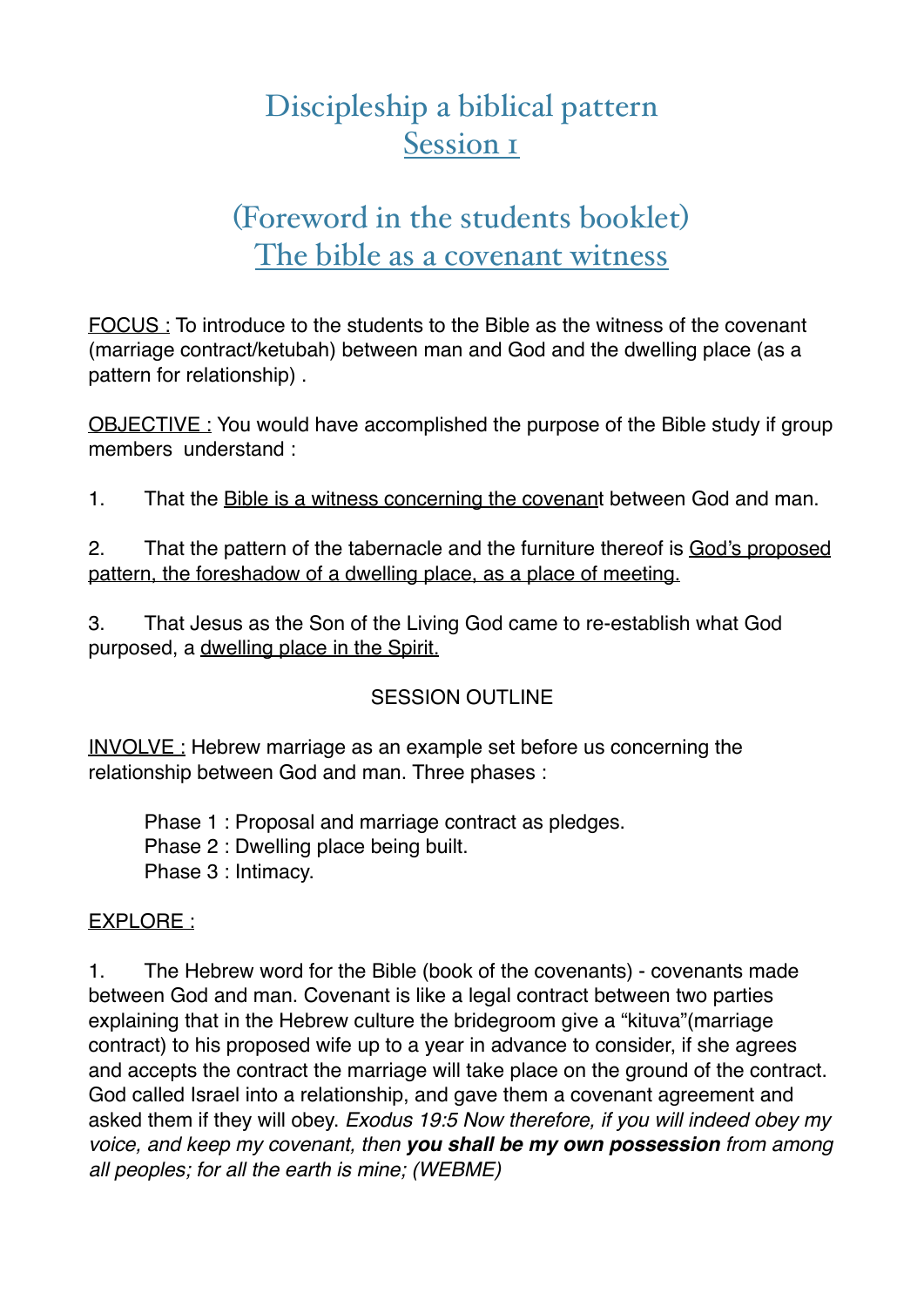- The rights and obligations of both parties.
- Terms that would constitute a breach of contract and terms that constitute the agreement.
- Penalties and benefits with regard to being in breach or being in agreement.

The Biblical pattern, is the fundamental tool designed by God to order His relationship with mankind, this is called a covenant. A covenant is described as an agreement between two parties with various responsibilities, benefits and penalties.

### To understand the Biblical pattern, is to understand the Covenant relationship

Today there is a tendency to focus on the new testament as an inheritance. The error in this is that God is a living God and an inheritance, as a will and testament, is given at the death of the one who wrote his will and testament.

The correct translations for the OT/NT would be "a truthful witness concerning the Covenant" - we therefore rather refer to the OT/NT as the Covenant of God, for we serve a living God who gave us a covenant, and fulfilled it in part through Jesus Christ the Son of the Living God.

In part, for it is not yet the end, there is still responsibilities to be fulfilled on the part of God and on the part of mankind.

As mentioned, God established a covenant between Himself and mankind, on the basis of a mutual desire to be in a relationship, but God call us into a covenant relationship, because He desired not just a relationship, He desired an intimate relationship, a relationship where there is mutual communication.

For this purpose God told Moses to build a tabernacle as a place of meeting.

2. The tabernacle as a pattern and foreshadow for a dwelling place, to be built in the Spirit. Exodus 25:8-9 Let them make me a sanctuary, that I may dwell among them. According to all that I show you, the pattern of the tabernacle, and the pattern of all of its furniture, even so you shall make it.

- Sanctuary *1 Corinthians 3:16 Don't you know that you are a temple of God, and that God's Spirit lives in you?* We became the sanctuary through Yeshua the Messiah.
- This was God's plan from the beginning, as Paul said that the OT is a Shadow of the things to come, a teacher to direct us to Jesus in *Gal 3:24 So that the law has become our tutor to bring us to Messiah, that we might be justified by faith.* But the pattern stayed the same concerning God's dwelling place, the tabernacle of Moses and the Temple of Solomon was to assist us in understanding how God purposed to set us free.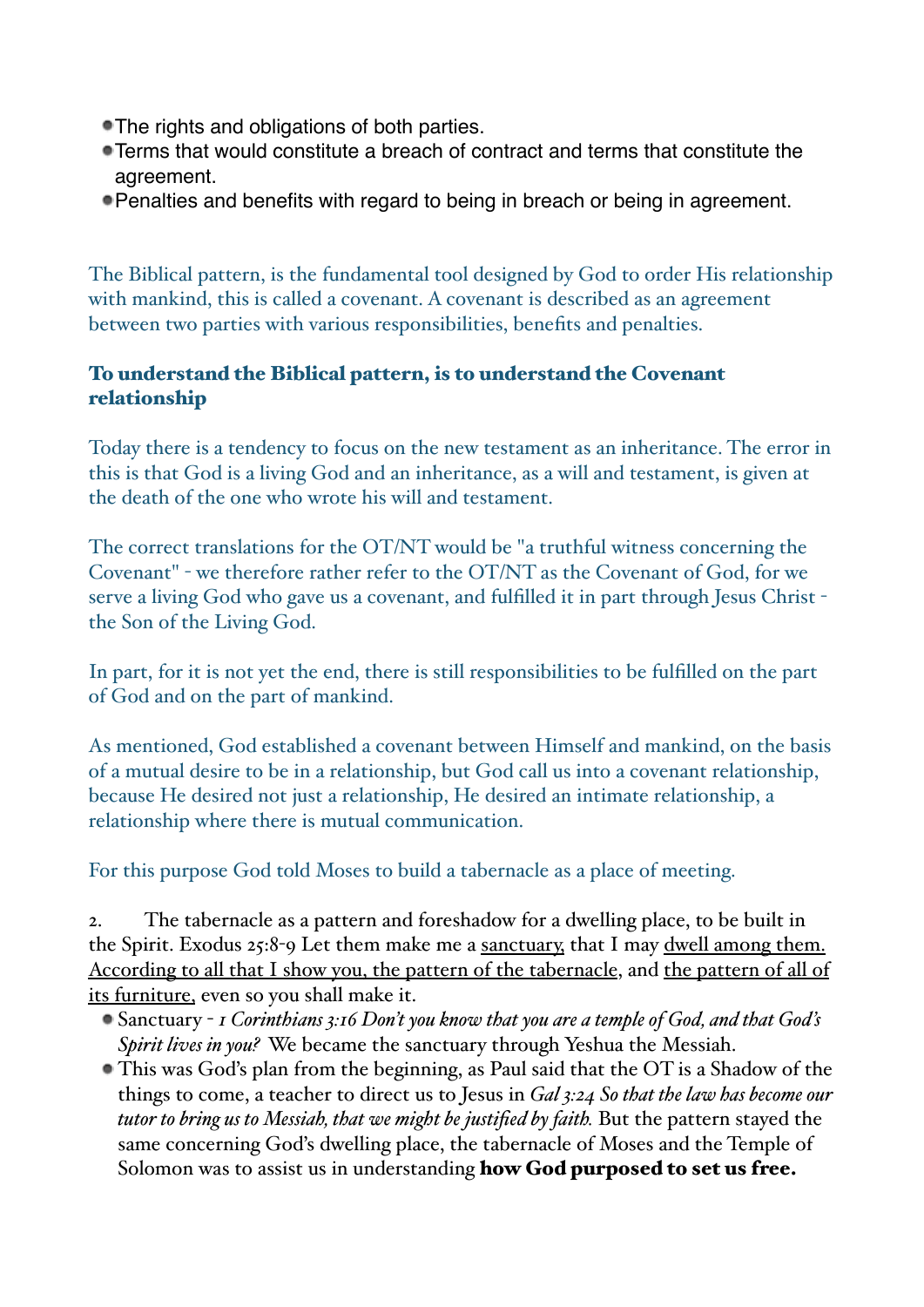- Yeshua presented Himself as the way, the truth and the life and said that no one come to the father except through Him. *John 14:6 Yeshua said to him, "I am the way, the truth, and the life. No one comes to the Father, except through me.*
- The outer court as the way. Explain God said you must freely come with an offering, for the forgiveness of sin. God send His Son Yeshua as the Lamb of God who presented Himself as an offering, offered by the High Priest for a sin offering for all of us. The holy place as the truth and a place of sanctification.The truth sanctifies us. Jn 17:17 Sanctify them in your truth. Your word is truth.The holy of holies, - the life, is in God's presence where we can hear Him speak into our lives. In God's presence , the Holy of Holies we have the arc of the covenant and in it is [Aaron's](http://www.apple.com) staff - it is authority, manna - it is provision, the law - it is guidance; life in abundance, everything we need.
- Yeshua said to the woman at the well in John 4:10 … *"If you knew the gif of God, and who it is who says to you, 'Give me a drink,' you would have asked him, and he would have given you living water."*

The mentioned meeting place, and the meeting in itself is however not outside of the covenant relationship, but very much part of the covenant and therefore part of the Biblical pattern. Likewise everything that has been written in the Covenant, is to help us in our relationship with God, and if we remove part of the covenant we remove part of the foundation where upon the relationship is built. Jesus said *Matt. 5:17-20 "Don't think that I came to destroy the law or the prophets. I didn't come to destroy, but to fulfil. For most assuredly, I tel you, until heaven and earth pass away, not even one smalest letter or one tiny pen stroke shal in any way pass away fom the law, until al things are accomplished. Whoever, therefore, shal break one of these least commandments, and teach others to do so, shal be caled least in the Kingdom of Heaven; but whoever shal do and teach them shal be caled great in the Kingdom of Heaven. For I tel you that unless your righteousness exceeds that of the scribes and Pharisees, there is no way you wil enter into the Kingdom of Heaven.*

The tabernacle as a meeting place was replaced by God with the temple that God instructed Solomon to build. God also gave instructions for a third temple, the living temple to be build.

3. Jesus as the Son of the Living God came with the purpose to bring in fulfilment what God purposed - an intimate relationship between God and man.Not just restoration of the relationship as before the fall **but a much more intimate** relationship, a covenant -where we choose to enter into the covenant.The Word of John 17 coming into fulfilment - God living within us. *Jn 17:21-23 that they may al be one; even as you, Father, are in me, and I in you, that they also may be one in us; that the world may believe that you sent me. The glory which you have given me, I have given to them; that they may be one, even as we are one; I in them, and you in me, that they may be perfected into one; that the world may know that you sent me, and loved them, even as you loved me.*

- Jesus being the chief corner stone of the new living temple.
- Remind the students of what God instructed Moses in Exodus 25:8 a dwelling place. God did not intend a physical building for himself as a dwelling place for He said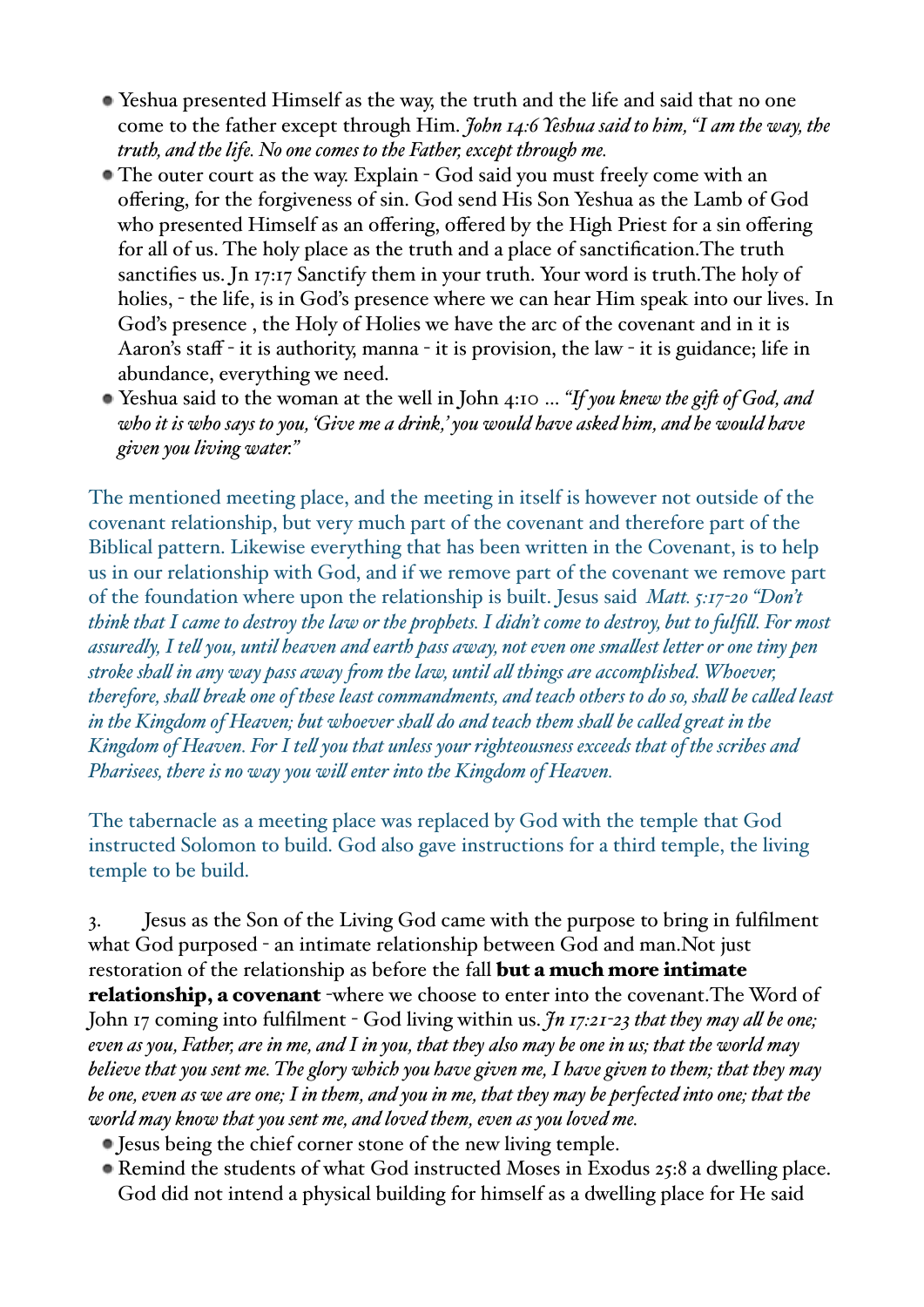Himself that He does not dwell in buildings. *Isa 66:1 Thus says the LORD, "Heaven is my throne, and the earth is my footstool: what kind of house wil you build to me? and what place shal be my rest*

For this purpose God sent His only Son to lay the foundation for this new living temple, of which Jesus Himself became the chief cornerstone. The cornerstone (or foundation stone) concept is derived from the first stone set in the construction of a masonry foundation. It is important since all other stones will be set in reference to this stone, thus determining the position of the entire structure.

But even though the structure in itself has changed, the pattern stayed the same from tabernacle to temple (first and second temple) and to the living temple. The pattern did not change, Jesus did not come to destroy anything concerning the covenant, He brought it into fulfillment so that the living temple could be constructed as the body of Jesus Christ, our Messiah. When Jesus said to the pharisees *John 2:19 Jesus answered them, "Destroy this temple, and in three days I wil raise it up."* By His death and resurrection He laid the cornerstone in 3 days, so that in Him and through Him (as the Way, the Truth and the Life) the construction will begin and be completed, to the glory of His Name.

The first stone, the Cornerstone, is the point of reference. No stone can be laid within this structure unless the Cornerstone is the reference point. Jesus Christ the Son of the Living God, who came to show us the Way, the Truth and the Life, He is the Chief Cornerstone. What is however important is to remember that we become part of the new temple only when we build according to the pattern. *Ephesians. 2:11-22 Therefore remember that once you, the Gentiles in the flesh, who are caled "uncircumcision" by that which is caled "circumcision," (in the flesh, made by hands); that you were at that time separate fom Christ, alienated fom the commonwealth of Israel, and strangers fom the covenants of the promise, having no hope and without God in the world. But now in Christ Jesus you who once were far off are made near in the blood of Christ. For he is our peace, who made both one, and broke down the middle wal of partition, having abolished in the flesh the hostility, the law of commandments contained in ordinances, \* that he might create in himself one new man of the two, making peace; and might reconcile them both in one body to God through the cross, having kiled the hostility thereby. He came and preached peace to you who were far of and to those who were near. For through him we both have our access in one Spirit to the Father. So then you are no longer strangers and foreigners, but you are felow citizens with the saints, and of the household of God, being built on the foundation of the apostles and prophets, Christ Jesus himself being the chief cornerstone; in whom the whole building, fitted together, grows into a holy temple in the Lord; in whom you also are built together for a habitation of God in the Spirit*.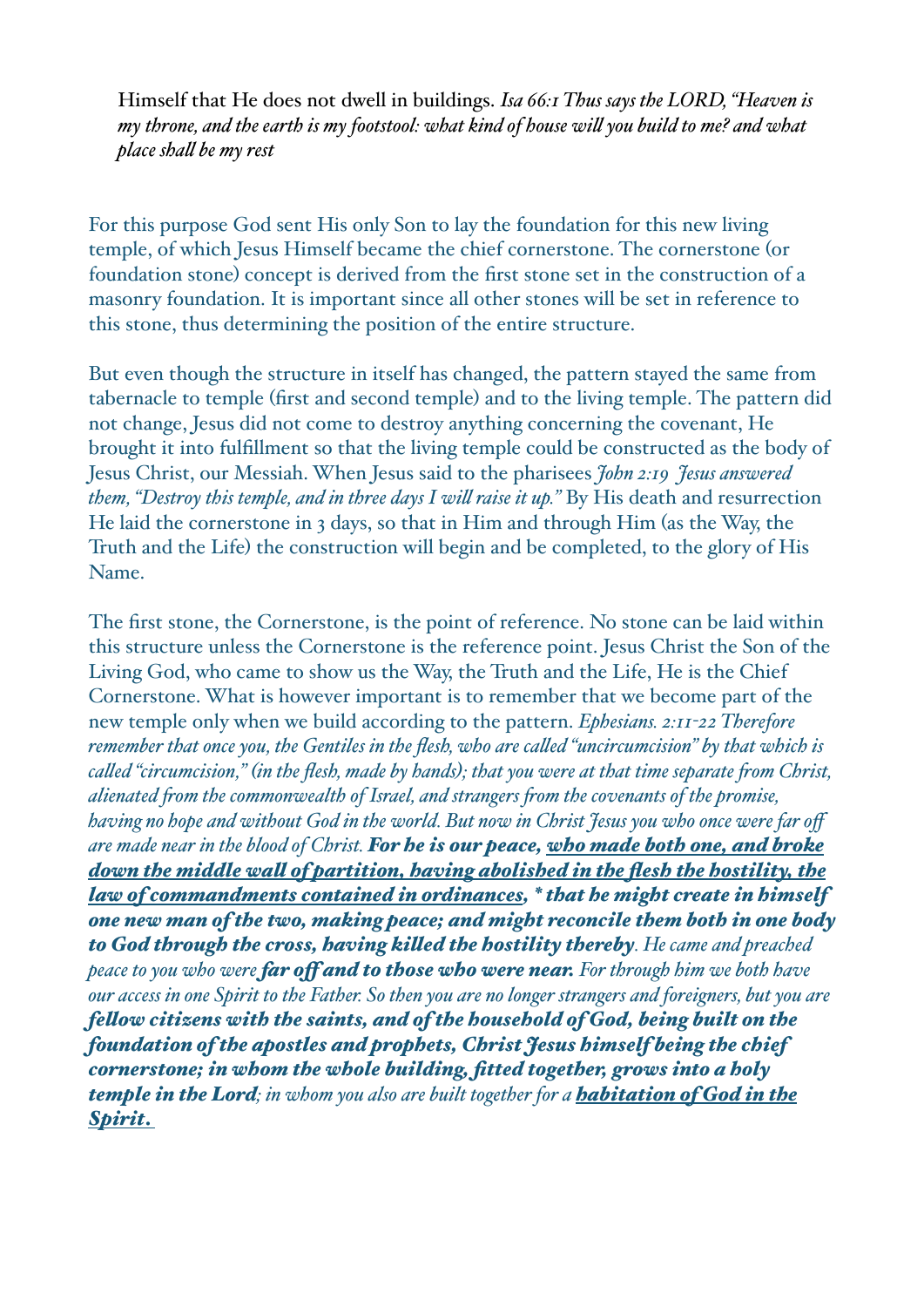But remember as Paul warned saying *1Cor. 3:10 According to the grace of God which was given to me, as a wise master builder I laid a foundation, and another builds on it. But let each man be careful how he builds on it.*

### *\* (who made both one, and broke down the middle wal of partition, having abolished in the flesh the hostility, the law of commandments contained in*

*ordinances,)* The mentioned - middle wall of partition - referred to the balustrade that separated or prevented the gentiles from entering into the Temple. There were warning notices on the balustrade, one of them is now in a museum in Istanbul, saying that foreigners have freedom of access provided they do not go beyond the balustrade which will incur the death penalty.

*\** In Exodus God gave the ordinance of the passover *Exodus 12:43 -51 And the LORD said to Moses and Aaron, "This is the ordinance of the Passover: No foreigner shal eat it. But every man's servant who is bought for money, when you have circumcised him, then he may eat it. A sojourner and a hired servant shal not eat it. In one house it shal be eaten; you shal not carry any of the flesh outside the house, nor shal you break one of its bones. Al the congregation of Israel shal keep it. And when a stranger dwels with you and wants to keep the Passover to the LORD, let al his males be circumcised, and then let him come near and keep it; and he shal be as a native of the land. For no uncircumcised person shal eat it. One law shal be for the native-born and for the stranger who dwels among you." Thus al the children of Israel did; as the LORD commanded Moses and Aaron, so they did. And it came to pass, on that very same day, that the LORD brought the children of Israel out of the land of Egypt according to their armies.*  Remember that we have been circumcised in the heart and bought through the blood of Jesus. *Colossians 2:11-12 In Him you were also circumcised with the circumcision made without hands, by putting off the body of the sins of the flesh, by the circumcision of Christ, buried with Him in baptism, in which you also were raised with Him through faith in the working of God, who raised Him fom the dead*. and *Rev. 5:9-10 They sang a new song, saying, "You are worthy to take the book, And to open its seals: For you were kiled, And bought us for God with your blood, Out of every tribe, language, people, and nation, And made them kings and priests to our God, And they reign on earth."*

APPLY : Ask yourself if you have made a commitment to enter into this relationship, as a proposed bride preparing to enter into a marriage.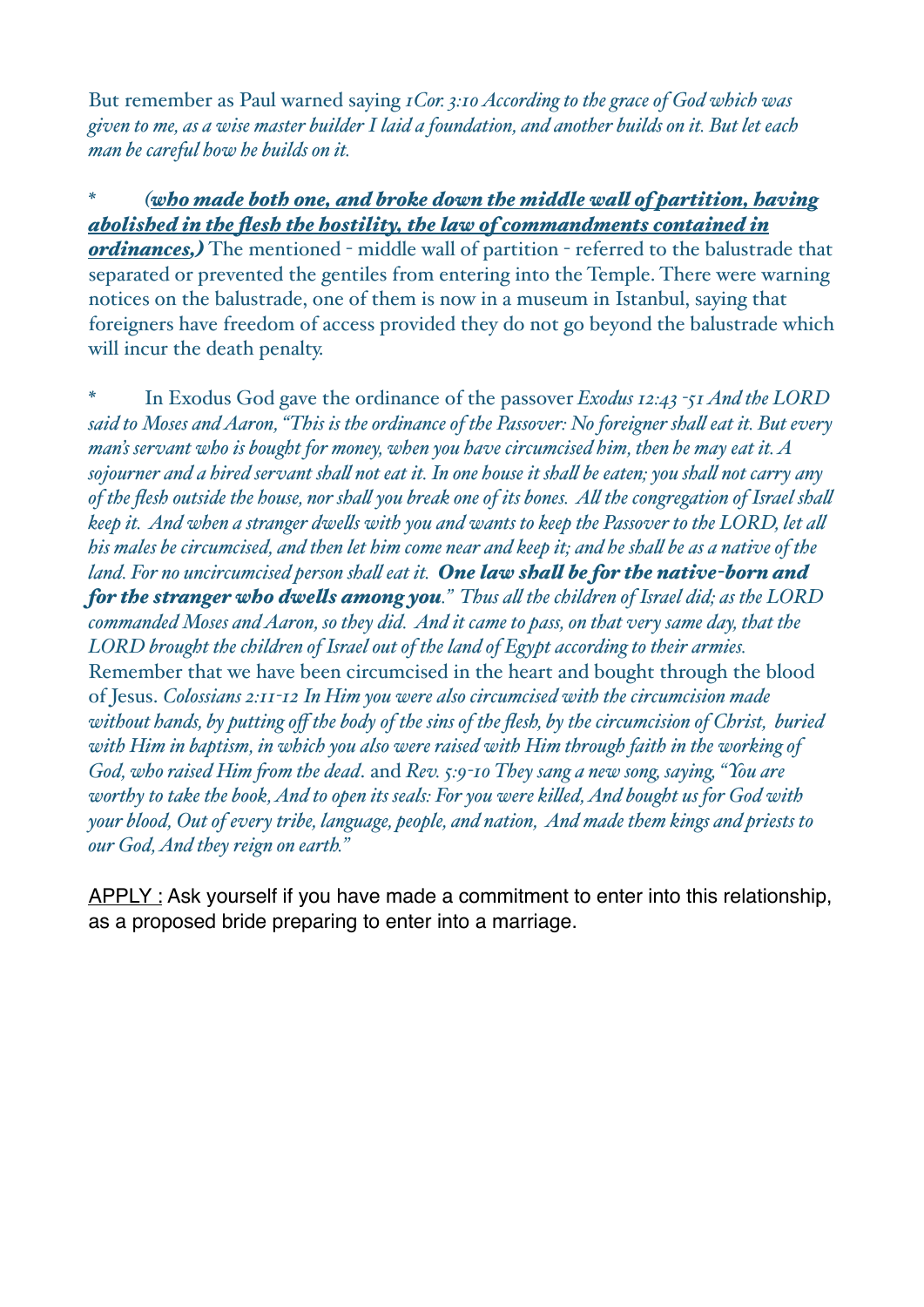# Discipleship a biblical pattern Session 2 (Introduction in the students booklet)

## Being aligned is obedience

FOCUS : To introduce to the students to the concept that being aligned with Jesus Christ is to walk in obedience to the Father, and being part of the living temple.

OBJECTIVE : You would have accomplished the purpose of the Bible study if group members understand :

1. That to be part of the living temple we need to be aligned with is Christ Jesus as the Chief Corner Stone.

2. That alignment (knowing God) is based on the knowledge of the covenant relationship and obedience.

3. That to be obedient is to have a personal revelation of Jesus as the Son of the Living God .We need to be born from above and not follow the traditions of men.

### SESSION OUTLINE

INVOLVE : The analogy of building a building - and aligning the bricks to the chief corner stone.

EXPLORE :

1. Obedience to the Word of God as alignment to Christ Jesus. Explaining the idea that being Christ like, is building a dwelling place for God, and thus being aligned with the Chief Corner Stone. (Show presentation of alignment with corner stone.) *1Jn 2:5-6 But whoever guards His Word, truly the love of Elohim has been perfected in him. By this we know that we are in Him. The one who says he stays in Him ought himself also to walk, even as He walked. (TS1998)*

*2.* The new Covenant established through the blood of the Lamb as in Jeremiah 31:33-34 is intended that we will know God and explain that a covenant is an everlasting covenant, for the covenant that God made concerning the sun and the moon is just as steadfast as the covenant He made with us.

> Psalm 118: 22 The stone which the builders rejected Has become the chief cornerstone.

The cornerstone (or foundation stone) concept is derived from the first stone set in the construction of a masonry foundation, it is important since all other stones will be set in reference to this stone, thus determining the position of the entire structure.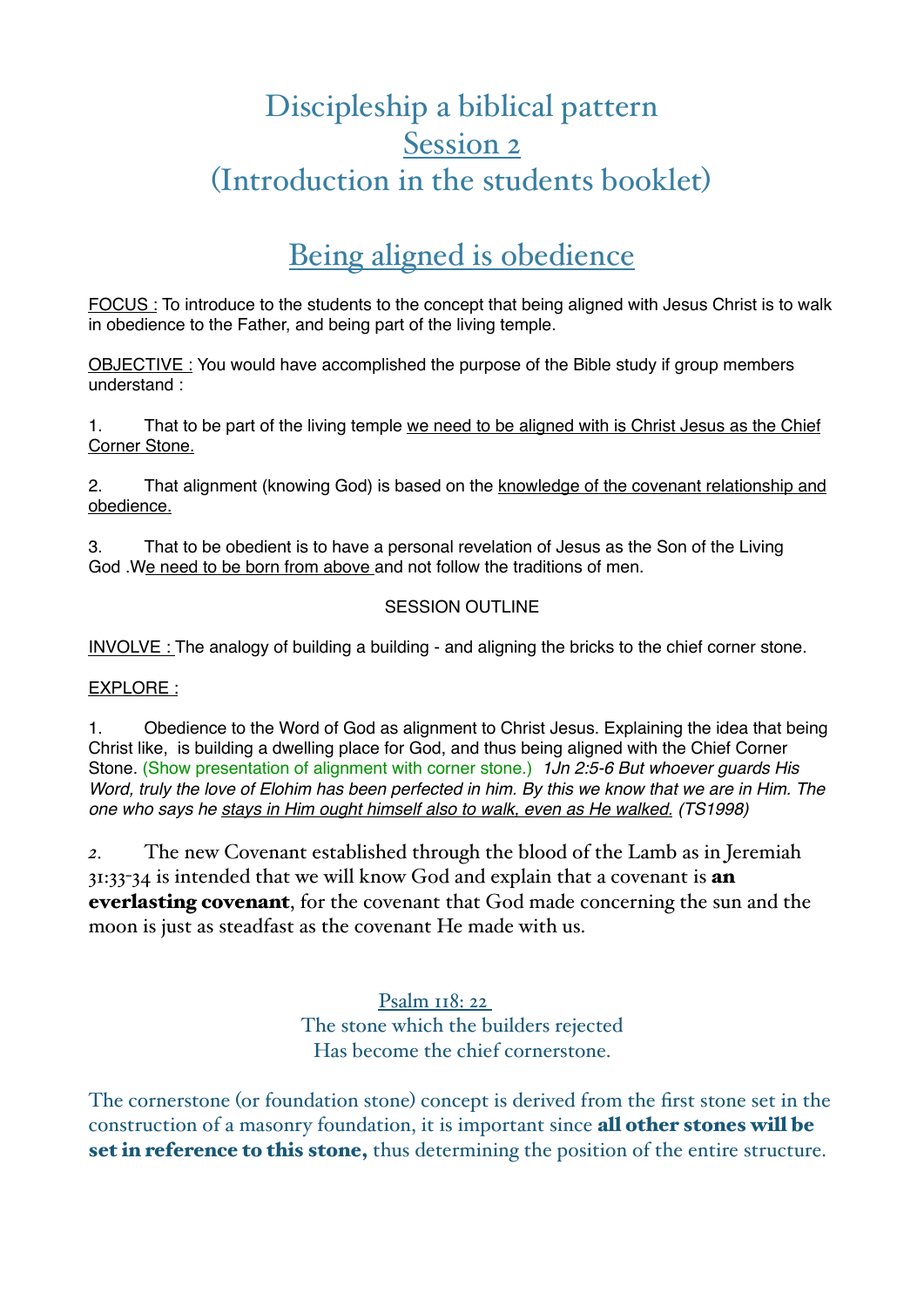If we consider ourselves to be living stones within the temple that God planned and sent His Son Jesus Christ, to lay the foundational stone - The Chief Cornerstone, then we must make sure that we are aligned in reference to the Chief Cornerstone - Jesus Christ. But what does in mean to be aligned in reference to the Chief Cornerstone?

Jesus said in *Matt. 7:24 "Everyone therefore who hears these words of mine, and does them, I wil liken him to a wise man, who built his house on a rock.* We cannot align ourselves with the Son of the Living God unless, we willingly seek until we find Him, as the Rock with the purpose to hear His Word and to do it.

Why should we dig and through what should we dig? Jesus said *Mark 7:6-13 He answered them, "Wel did Isaiah prophesy of you hypocrites, as it is written, 'This people honors me with their lips, But their heart is far fom me. But in vain do they worship me, Teaching as doctrines the commandments of men.' "For you set aside the commandment of God, and hold tightly to the tradition of men—the washing of pitchers and cups, and you do many other such things." He said to them, "Ful wel do you reject the commandment of God, that you may keep your tradition. For Moses said, 'Honor your father and your mother;' and, 'He who speaks evil of father or mother, let him be put to death.' But you say, 'If a man tels his father or his mother, "Whatever profit you might have received fom me is Corban, that is to say, given to God;"' then you no longer alow him to do anything for his father or his mother, making void the word of God by your tradition, which you have handed down. You do many things like this."* and again it is written in *Col. 2:6-15 As therefore you received Christ Jesus, the Lord, walk in him, rooted and built up in him, and established in the faith, even as you were taught, abounding in it in thanksgiving. Be careful that you don't let anyone rob you through his philosophy and vain deceit, afer the tradition of men, afer the elements of the world, and not afer Christ. For in him al the fulness of the Godhead dwels bodily, and in him you are made ful, who is the head of al principality and power; in whom you were also circumcised with a circumcision not made with hands, in the putting off of the body of the sins of the flesh, in the circumcision of Christ; having been buried with him in baptism, in which you were also raised with him through faith in the working of God, who raised him fom the dead. You were dead through your trespasses and the uncircumcision of your flesh. He made you alive together with him, having forgiven us al our trespasses, wiping out the handwriting in ordinances which was against us; and he has taken it out of the way, nailing it to the cross; having stripped the principalities and the powers, he made a show of them openly, triumphing over them in it.* And Paul warned the followers of Christ, saying in *2Th. 3:6-14 Now we command you, brothers, in the name of our Lord Jesus Christ, that you withdraw yourselves fom every brother who walks in rebelion, and not afer the tradition which they received fom us. For you know how you ought to imitate us. For we didn't behave ourselves rebeliously among you, neither did we eat bread fom anyone's hand without paying for it, but in labor and travail worked night and day, that we might not burden any of you; not because we don't have the right, but to make ourselves an example to you, that you should imitate us. For even when we were with you, we commanded you this: "If anyone wil not work, neither let him eat." For we hear of some who walk among you in rebelion, who don't work at al, but are busybodies. Now those who are that way, we command and exhort in the Lord Jesus Christ, that with quietness they work, and eat*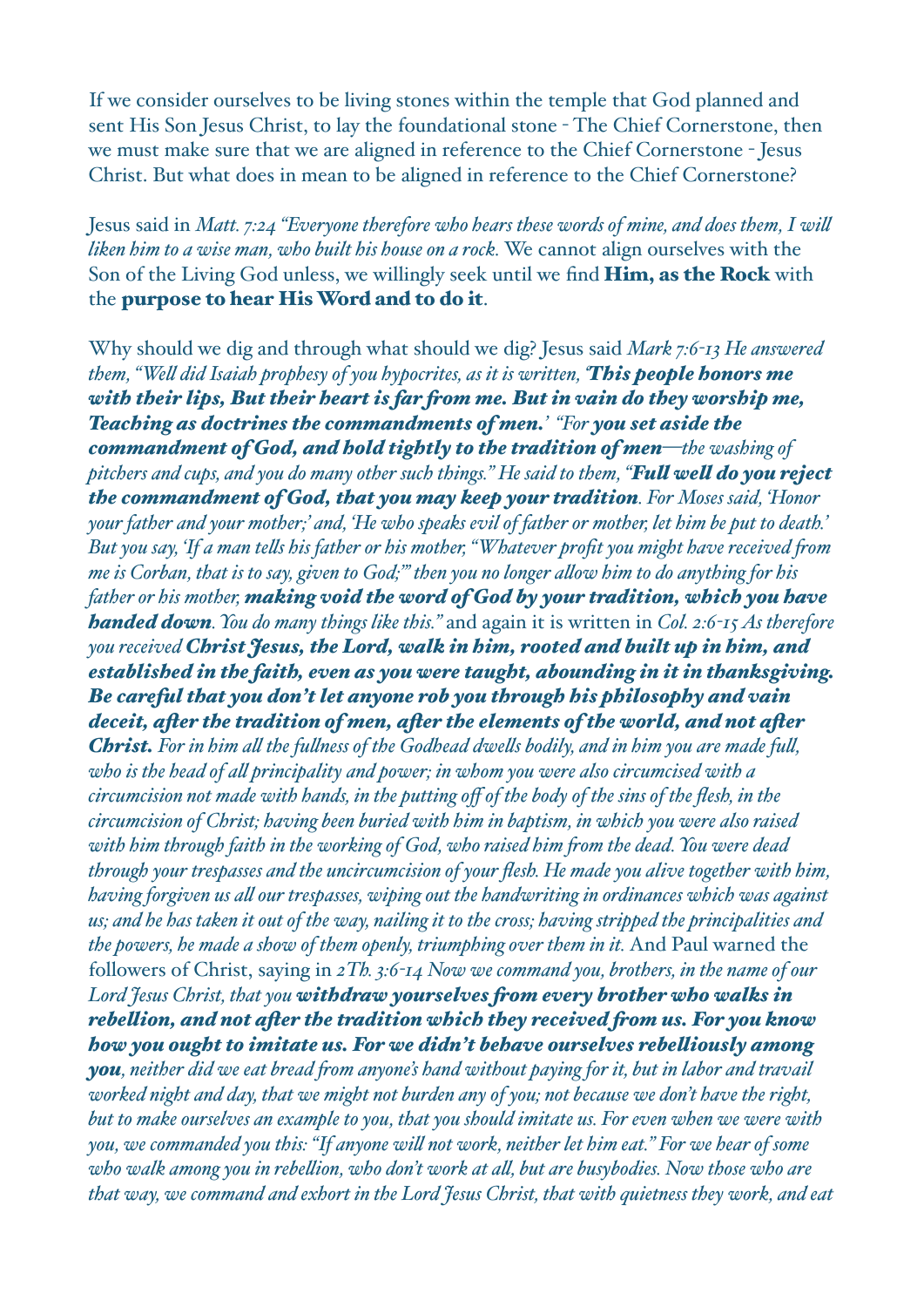### *their own bread. But you, brothers, don't be weary in doing wel. If any man doesn't obey our word in this letter, note that man, that you have no company with him, to the end that he may be ashamed.*

3. Yeshua used the example of the man that sowed the good seed and the enemy sowed corrupt seed while the people where sleeping. We must be watchful, the Hebrew word is (samar) meaning to be careful not to allow deceit. Therefore Yeshua explained that we need to dig down until we, ourself find the revelation as with Peter, that Yeshua is the Son of the Living God. Explain that Yeshua said to Nicodemus that if a man is not born from above he will not be able to see the Kingdom of God. When Yeshua asked the disciples who do you say I am, Peter answered that "You are the Messiah, the Son of the Living God". Yeshua then said

*Mt 16:18 I also tel you that you are Peter, and on this rock I wil build my assembly, and the gates of Sheol wil not prevail against it.* In most comments the idea is that it is a play of words when considering the Greek bible. But I would like to suggest something different today. The book of Matthew is a Hebrew book and not Greek as suggested , the argument is available, but for now just consider the verse above (verse 17) *Mt 16:17 Yeshua answered him, "Blessed are you, Simon Bar Jonah, for flesh and blood has not revealed this to you, but my Father who is in heaven. Y*eshua called Peter "Simon Bar Jonah" - Aramaic for Simon son of Jonah. Peter in Hebrew means firstborn, Yeshua explained that Simon is the firstborn and upon this revelation (this rock) He will build His church (in the Hebrew it says that Yeshua's teacher will call together and instruct the assembly) dwelling place, for Yeshua said that He will be in their midst where two or more are gathered in His name. Remember God does not dwell in buildings, the building is not for God to come and dwell in. The building is for us to come together, in order that God will be in our midst.

We need to dig through the traditions of man so that we can be separated on the basis of the truth, the Word is the truth, *John 17:16-19 They are not of the world even as I am not of the world. Sanctify them in your truth. Your word is truth. As you sent me into the world, even so I have sent them into the world. For their sakes I sanctify myself, that they themselves also may be sanctified in truth.*

To be aligned in reference to Jesus as the Chief Cornerstone, is to walk in obedience to the Word of God, not like the pharisees who aligned themselves to the tradition of man. Jesus said in *Matt. 5:20 For I tel you that unless your righteousness exceeds that of the scribes and Pharisees, there is no way you wil enter into the Kingdom of Heaven.* To be a living stone within the living temple, we need to be in perfect alignment to our Lord Jesus Christ, the chief Cornerstone.

Gideon asked a question in *Judges. 6:13-14 Gideon said to him, Oh, my lord, if Yahweh is with us, why then has al this happened to us? and where are al his wondrous works which our fathers told us of, saying, Did not Yahweh bring us up fom Egypt? but now Yahweh has cast us off, and delivered us into the hand of Midian. Yahweh looked at him, and said, Go in this your might, and save Israel fom the hand of Midian: have not I sent you?* If we want to see God's promises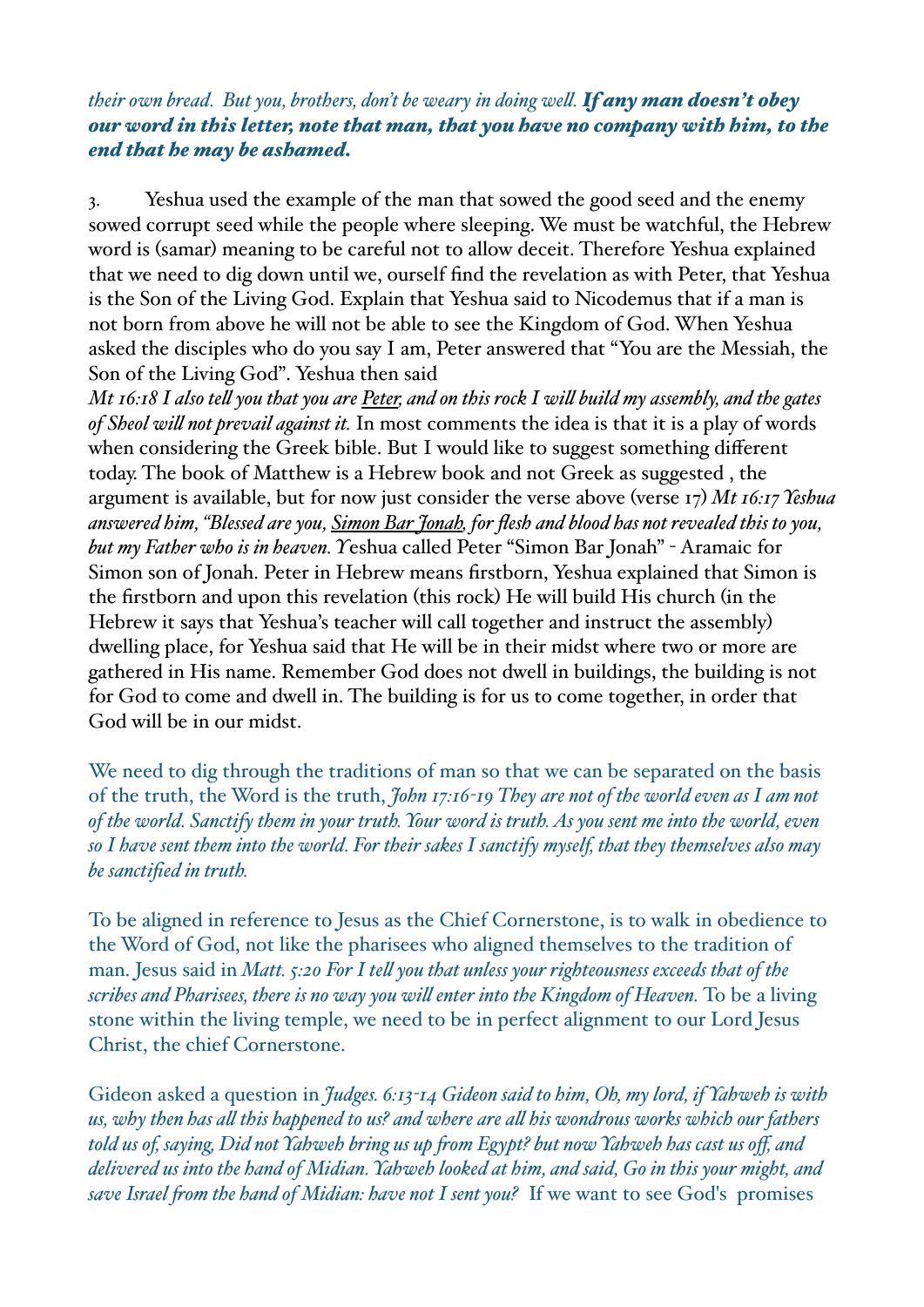fulfilled in our life and the lives of the people around us, we should as Gideon, adhere to the Word of God, and tear down the altars of our fathers (traditions) and build a new altar to the glory of God, based on the Word of Truth,. *Judges. 6:25-27 It happened the same night, that Yahweh said to him, Take your father's bul, even the second bul seven years old, and throw down the altar of Baal that your father has, and cut down the Asherah that is by it; and build an altar to Yahweh your God on the top of this stronghold, in the orderly manner, and take the second bul, and offer a burnt offering with the wood of the Asherah which you shal cut down. Then Gideon took ten men of his servants, and did as Yahweh had spoken to him: and it happened, because he feared his father's household and the men of the city, so that he could not do it by day, that he did it by night.*

*APPLY* : What altars of the tradition is in your lives, did you break it down and rebuilt a new altar in the right order? Consider : You did not choose your parents, nor your country of birth nor did you choose your parents religion or their the way they choose to live. God knew all that and placed you in that environment because He had a plan for you. You must choose if you are going to be a victim or victorious. God chose for you because HE made you with all the required means to be a victor, that is His plan for all of us. It is a question of how do you respond.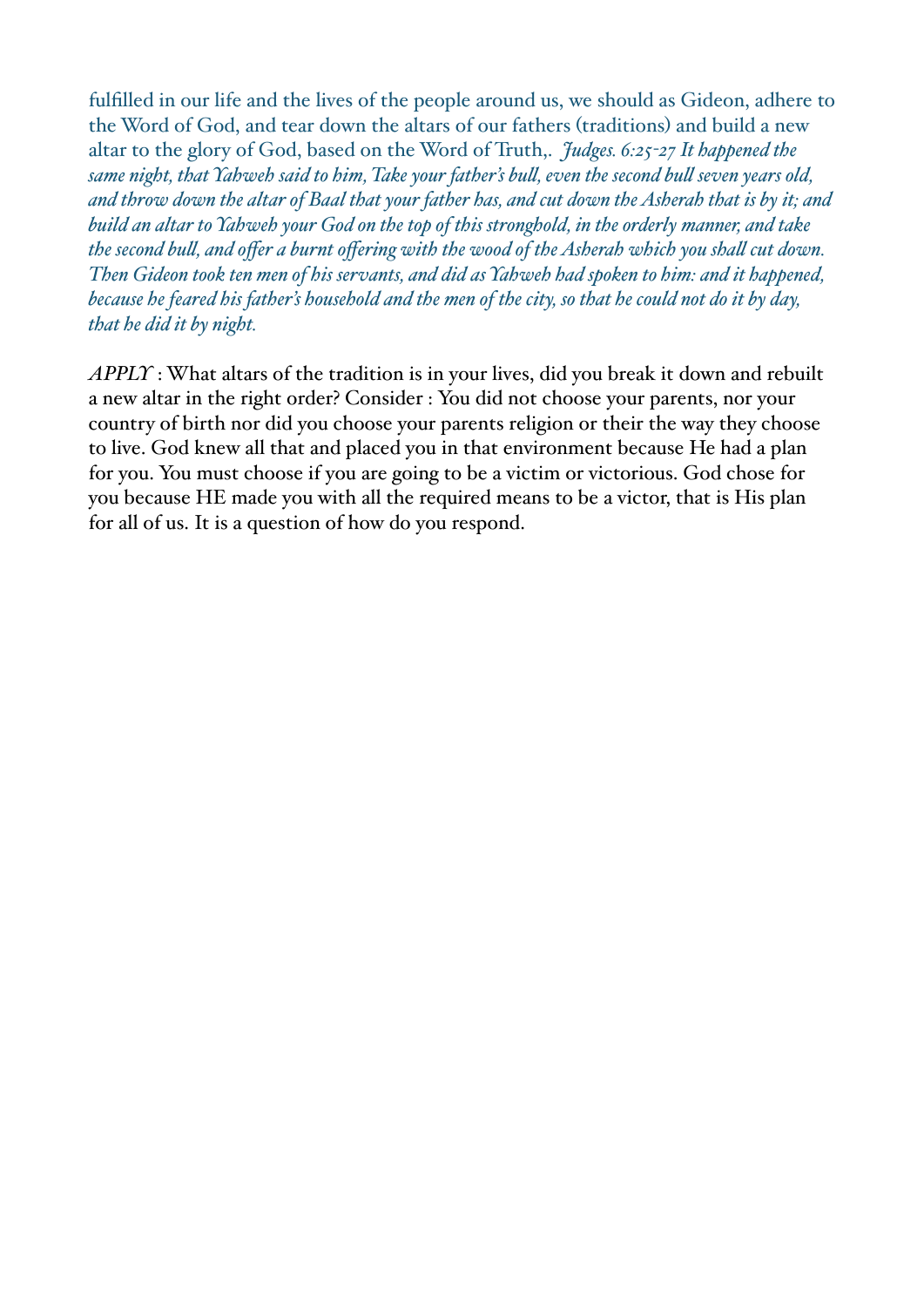# Discipleship a biblical pattern Session 3 (Workshop 1 in the students booklet)

## Preparing to enter into the covenant relationship

### Why... do you call me, 'Lord, Lord,' and don't do the things which I say? Luke 6:46

FOCUS : To prepare the students to understand the covenant relationship.

OBJECTIVE : You would have accomplished the purpose of the Bible study if group members understand that love is to be loyal to the covenant :

1. That grace is what we received when God sent His only Son so that whoever received Him will be saved unto eternal life.  $(AHAV = covenant \,lovality)$ 

2. That obedience in love (AHAV = covenant loyalty) is our reasonable response to the grace we received.

3. That our relationship, as a covenant relationship is built upon the knowledge of the covenant and the ability of the covenant maker to keep His promise and the ability of the involved party to walk in obedience and repentance (God showed us how the covenant would be restored if we broke it, God cannot break the covenant).

### SESSION OUTLINE

INVOLVE : Relationship is based upon knowledge of one and the other.

### EXPLORE :

1. Explore Luke 6:46 on the basis of the Hebrew word "Adonay". If you know God, why do you not obey God.

# *The Lord directs this question to a professing folower of Him, WHY ?*

*Consider : The Hebrew word that was used in Luke 6:46, was not Lord but Adonay. It is a title bestowed only to the one true God with a focus on His Majesty and Authority; In fear and respect of God the Hebrew people do not pronounce the name of God (YHVH) instead they use the name Adonay fom Adon meaning Lord and "y" standing forY fomYHVH. Adonay is only accounted to God as the proper Name of the one true God.*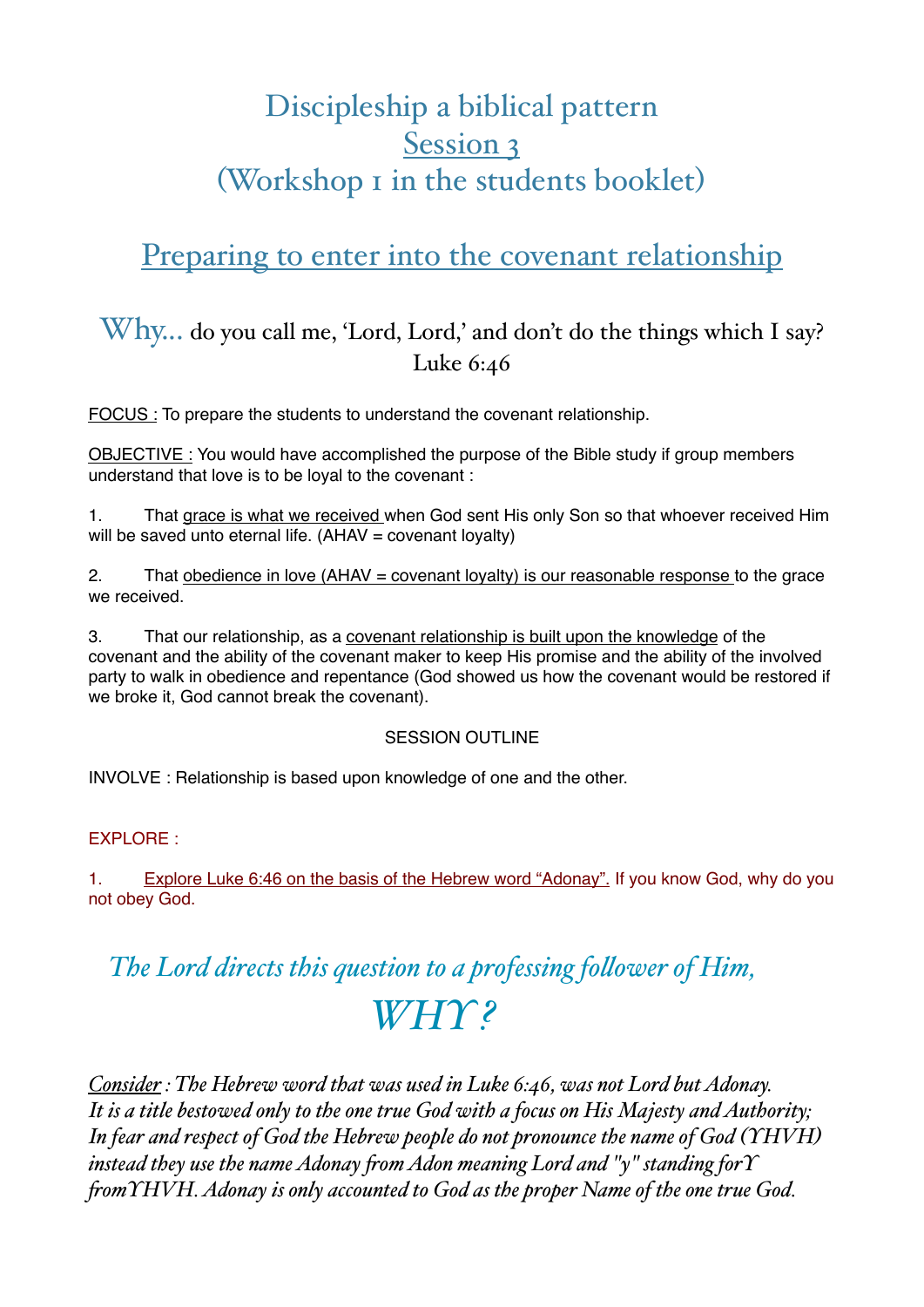*The knowledge and use of the name implied a personal or covenant relationship; the name pictures God as the one who exists and/or causes existence.*

*The Lord Jesus then used the mentioned question to explain that a disciple is someone who* 

*(1) Comes to Him, to (2) Hear His Words and (3) Do accordingly.*

It is also interesting to note that the Hebrew word for disciple and "to learn" is the same root word. **To learn**, implies to be trained with the implication that the learning will be put to use. And **disciple** refers then to the one being instructed to follow in the manner as taught.

*The Lord questions the pureness of our hearts, our motives (good conscience) and proposed unfeigned faith in relationship to Him, "why do you cal Me Lord (Adonay)". If we acknowledge Jesus as the Son of the Living God, why then do we not obey Him.*

2. Explore Timothy 1:5 charging us that the goal is love  $(AHAV = covenant)$ loyalty), love in Hebrew context is not what you receive but based on what you give.

Paul explained to Timothy the purpose of discipleship in 1Timothy. 1:3-5 As I exhorted you to stay at Ephesus when I was going into Macedonia, that you might charge certain men not to teach a different doctrine, neither to pay

attention to myths and endless genealogies, which cause disputes, rather than God's stewardship, which is in faith— **but the end of** the charge is love, out of a pure heart and a good conscience and unfeigned faith;

Discipleship is not about talking, but walking. Stewardship of our faith in God is revealed as we

Are you a

steward?.. Are your

faith founded upon the rock or are your faith based on the tradition of man?

continually express our faith in love from a pure heart, a clear conscience and an unfeigned faith. A faith founded upon the Rock.

*Jesus used the parable of a wise builder to expand on His description of a true disciple, as a wise man who, before he starts building :*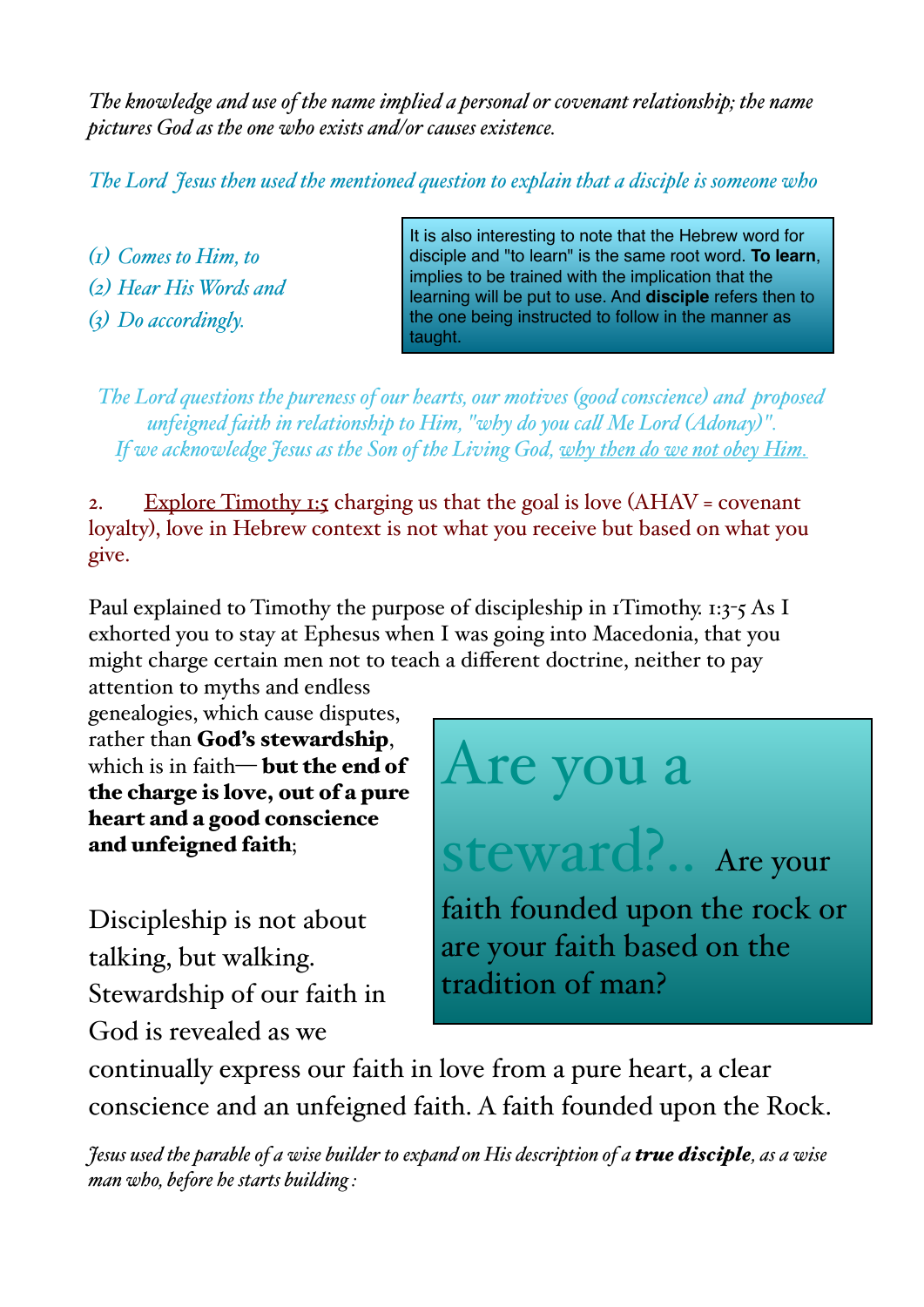*(1) Digs down to find the bedrock*

*(2) Lays the foundation on the bedrock*

*(3) Then starts building on the foundation.*

John 18:37 .... "You say that I am a king. For this reason I have been born, and for this reason I have come into the world, that I should testify to the truth. Everyone who is of the truth listens to my voice."

If we profess that Word of God is the truth, and acknowledge that apart from the Word of God, no other truth exists, then we should follow in the example set by our Lord Jesus Christ, who is the very Word of God. Jesus said in *Luke 24:44 ... "This is what I told you, while I was stil with you, that al things which are written in the law of Moses, the prophets, and the psalms, concerning me must be fulfiled."* If then we profess to be disciples of

the Lord Jesus Christ, we should listen to His voice, and trust that all will be as He said it will be. Remember as we enter into a covenant relationship, we enter into an agreement, if we expect a promise to be fulfilled based on the covenant relationship (The Word of God), we should make sure that we are in agreement with the prescribed covenant.

3. Explore that Gideon, knew the covenant God made with Israel, but he did not understood Israel's responsibility in relation to the covenant. Covenant is not about receiving, it is about a mutual giving of oneself within the covenant (AHAV = covenant loyalty based on love).

Gideon questioned God's covenant with Israel, but God showed him that the Baal altar of his father is standing in disagreement to the covenant.

Gideon first had to destroy that which stood in the way before he could come into the promise.

Jesus redeemed us to the Father through His own Blood, giving us forgiveness of sin, but we still need to honor the covenant relationship.

If we sin and do not repent through the Blood of Jesus, we are in disagreement with the covenant and cannot expect the promise to be fulfilled.

Jesus said in *John 14:15 If you love (covenant loyalty) me, keep my commandments*. and in *John 14:21 One who has my commandments, and keeps them, that person is one who loves me. One who loves me wil be loved by my Father, and I wil love him, and wil reveal myself to him."* and in *John 14:23 Jesus answered him, "If a man loves me, he wil keep my Word .My Father wil love him, and we wil come to him, and make our home with him*. (Confirm the dwelling place in the Spirit) but the warning is also there in *John 14:24 He who doesn't love me doesn't keep my words. The word which you hear isn't mine, but the Father's who sent me.(Jesus and the Father is one, the*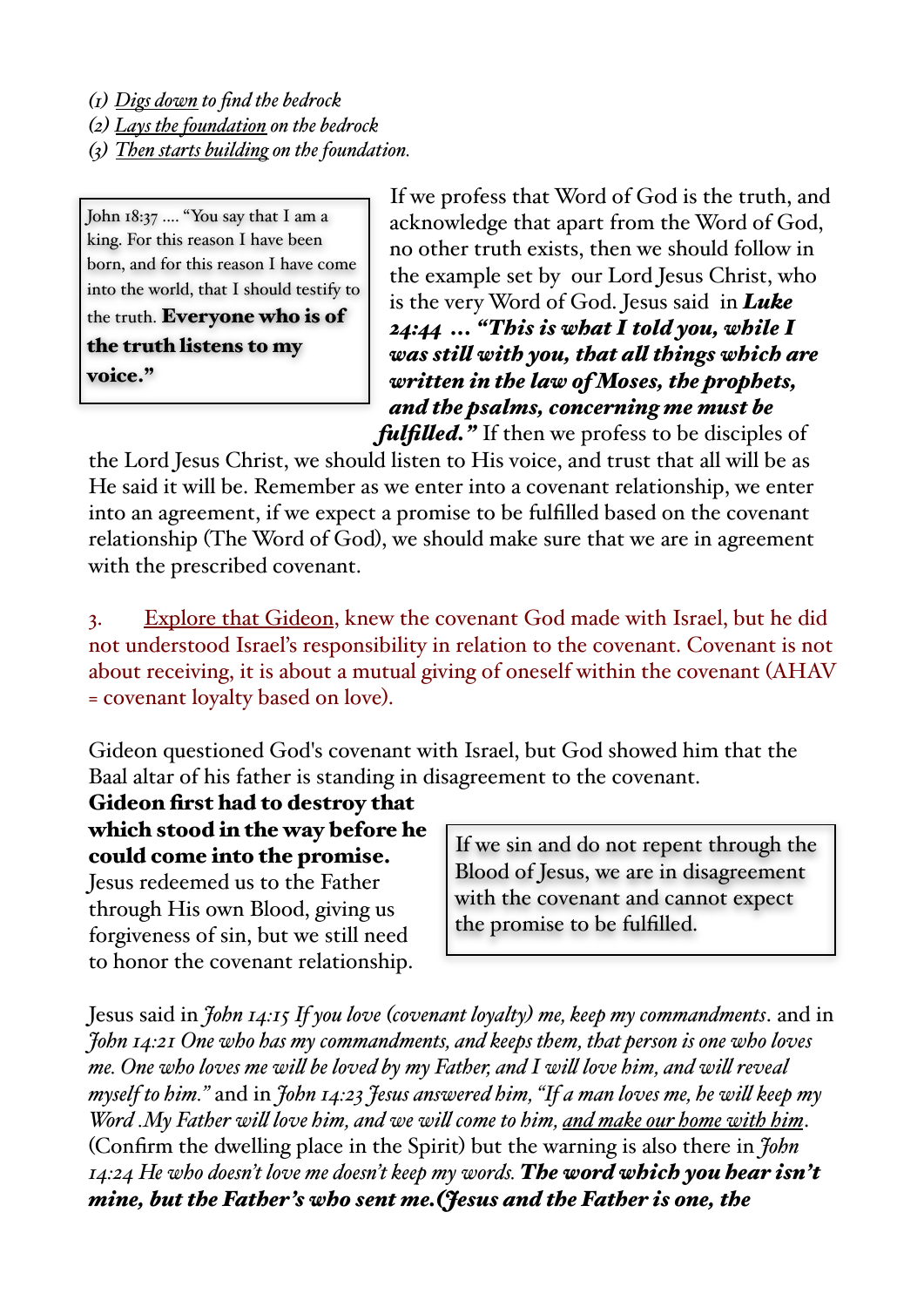### *covenant that God predestined was established by the Blood of Jesus, the Lamb of God.) Facilitator : In the book of Adam and Eve God said fom the beginning that HE wil reafrm the covenant through His blood.*

*James 1:6-8 But let him ask in faith, without any doubting, for he who doubts is like a wave of the sea, driven by the wind and tossed. For* 

*let that man not think that he wil receive anything fom the Lord. He is a doubleminded man, unstable in al his ways.* This scripture commands us to ask in faith, based on the Word of God, and not doubt because in Christ we became partakers in the covenant, and may enter boldly to the throne of God. This is not a faith statement - to name it and to claim it, it is believing in the fulfillment of God's promises within the covenant relationship, which we entered into through the Blood of Jesus Christ.

*Is. 53:1-5 Who has believed our message? and to whom has the arm of Yahweh been revealed? For he grew up before him as a tender plant, and as a root out of a dry ground: he has no form nor comeliness; and when we see him, there is no beauty that we should desire him. He was despised, and rejected by men; a man of suffering, and acquainted with disease: and as one fom whom men hide their face he was despised; and we didn't respect him. Surely he has borne our sickness, and carried our suffering; yet we considered him plagued, struck by God, and afflicted. But he was pierced for our transgressions, he was crushed for our iniquities; the punishment that brought our peace was on him; and by his wounds we are healed.* 

# Consider : What is the substance on which you lay your foundation, is it the Word that will last forever or is it the traditions of man?

4. Explore Yeshua, is the yes and amen where upon every promise in the Bible stand. Explain the mentioned based upon the Rock as the revelation of Yeshua as the Son of the Living God.

Jesus said in *Luke 6:47-48 Everyone who comes to me, and hears my words, and does them, I wil show you who he is like. He is* 

*like a man building a house, who dug and went deep, and laid a foundation on the rock. When a flood arose, the stream broke against that house, and could not shake it, because it was founded on the rock.*

Matt. 5:18 For most assuredly, I tell you, until heaven and earth pass away, not even one smallest letter or one tiny pen stroke shall in any way pass away from the law, until all things are accomplished.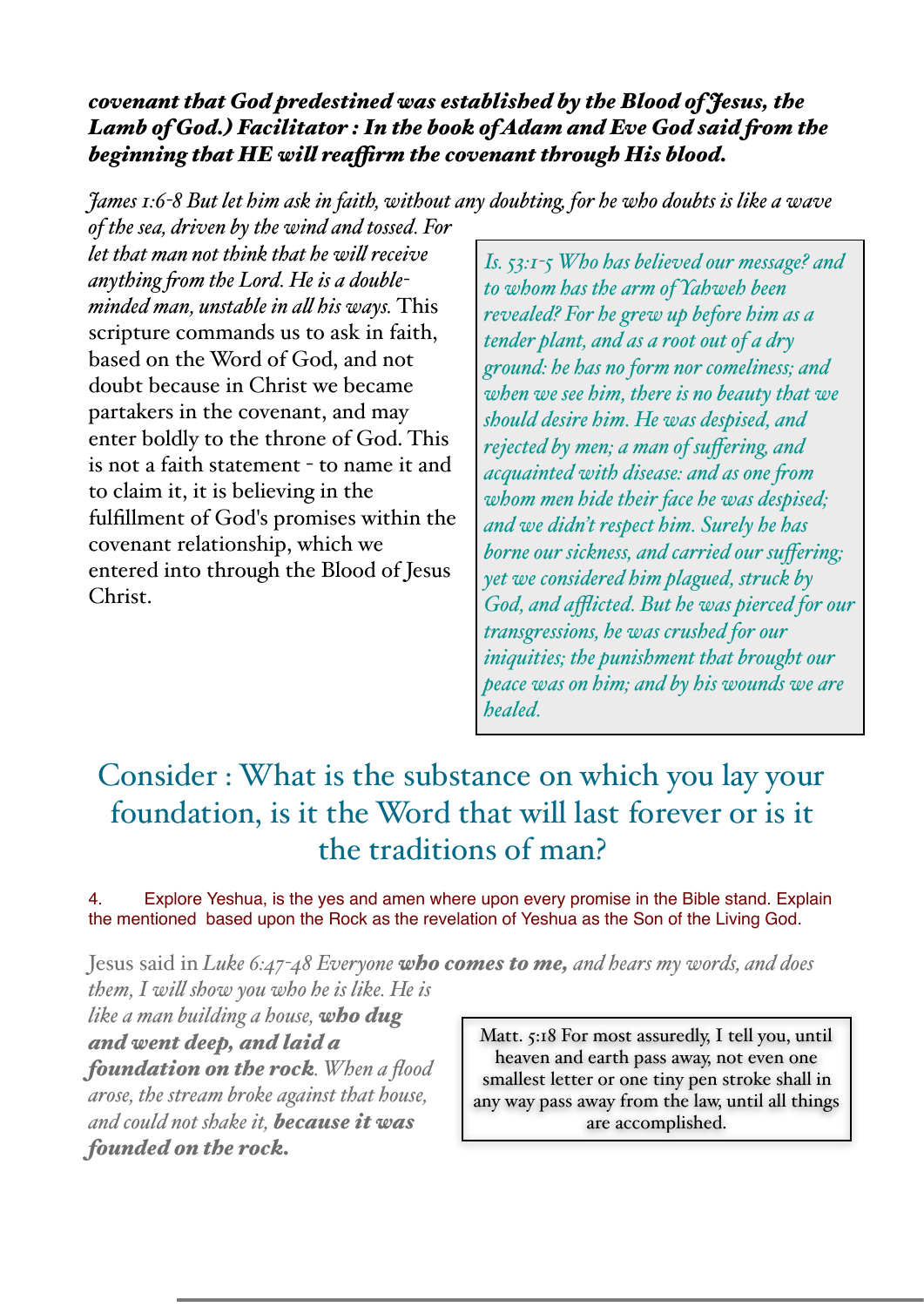Jesus gave us many parables to teach us. Are we prepared to listen and learn from them ? One such a parable - to me the first step in discipleship - is a confrontation with the truth!

### Have you ever been confronted with the truth, that Jesus is truly the Lord, as Paul had to acknowledge on the way to Damascus? Consider this ....

5. Explore based on Ezekiel and the prodigal son, the grace of God as we return to Him and the covenant relationship. *Eze 20:35-38 "And I shal bring you into the wilderness of the peoples, and shal enter into judgment with you face to face there. "As I entered into judgment with your fathers in the wilderness of the land of Mitsrayim, so I shal enter into judgment with you," declares the Master* יהוה*. "And I shal make you pass under the rod, and shal bring you into the bond of the covenant, and purge the rebels fom among you, and those who transgress against Me. From the land where they sojourn I bring them out, but they shal not come into the land of Yisra'ĕl. And you shal know that I am* יהוה*.*)Rebellion is disobedience)

*Luke 15:11-31 He said, "A certain man had two sons. The younger of them said to his father, 'Father, give me my share of your property.' He divided his livelihood between them. Not many days afer, the younger son gathered al of this together and traveled into a far country. There he wasted his property with riotous living. When he had spent al of it, there arose a severe famine in that country, and he began to be in need. He went and joined himself to one of the citizens of that country, and he sent him into his fields to feed pigs. He wanted to fil his bely with the husks that the pigs ate, but no one gave him any. But when he came to himself he said, 'How many hired servants of my father's have bread enough to spare, and I'm dying with hunger! I wil get up and go to my father, and wil tel him, "Father, I have sinned against heaven, and in your sight. I am no more worthy to be caled your son. Make me as one of your hired servants."' "He arose, and came to his father. But while he was stil far off, his father saw him, and was moved with compassion, and ran, and fel on his neck, and kissed him. The son said to him, 'Father, I have sinned against heaven, and in your sight. I am no longer worthy to be caled your son.' "But the father said to his servants, 'Bring out the best robe, and put it on him. Put a ring on his hand, and shoes on his feet. Bring the fattened calf, kil it, and let us eat, and celebrate; for this, my son, was dead, and is alive again. He was lost, and is found.' They began to celebrate. "Now his elder son was in the field. As he came near to the house, he heard music and dancing. He caled one of the servants to him, and asked what was going on. He said to him, 'Your brother has come, and your father has kiled the fattened calf, because he has received him back safe and healthy.' But he was angry, and would not go in. Therefore his father came out, and beged him. But he answered his father, 'Behold, these many years I have served you, and I never disobeyed a commandment of yours, but you never gave me a goat, that I might celebrate with my fiends. But when this, your son, came, who has devoured your living with prostitutes, you kiled the fattened calf for him.' "He said to him, 'Son, you are always with me, and al that is mine is yours.*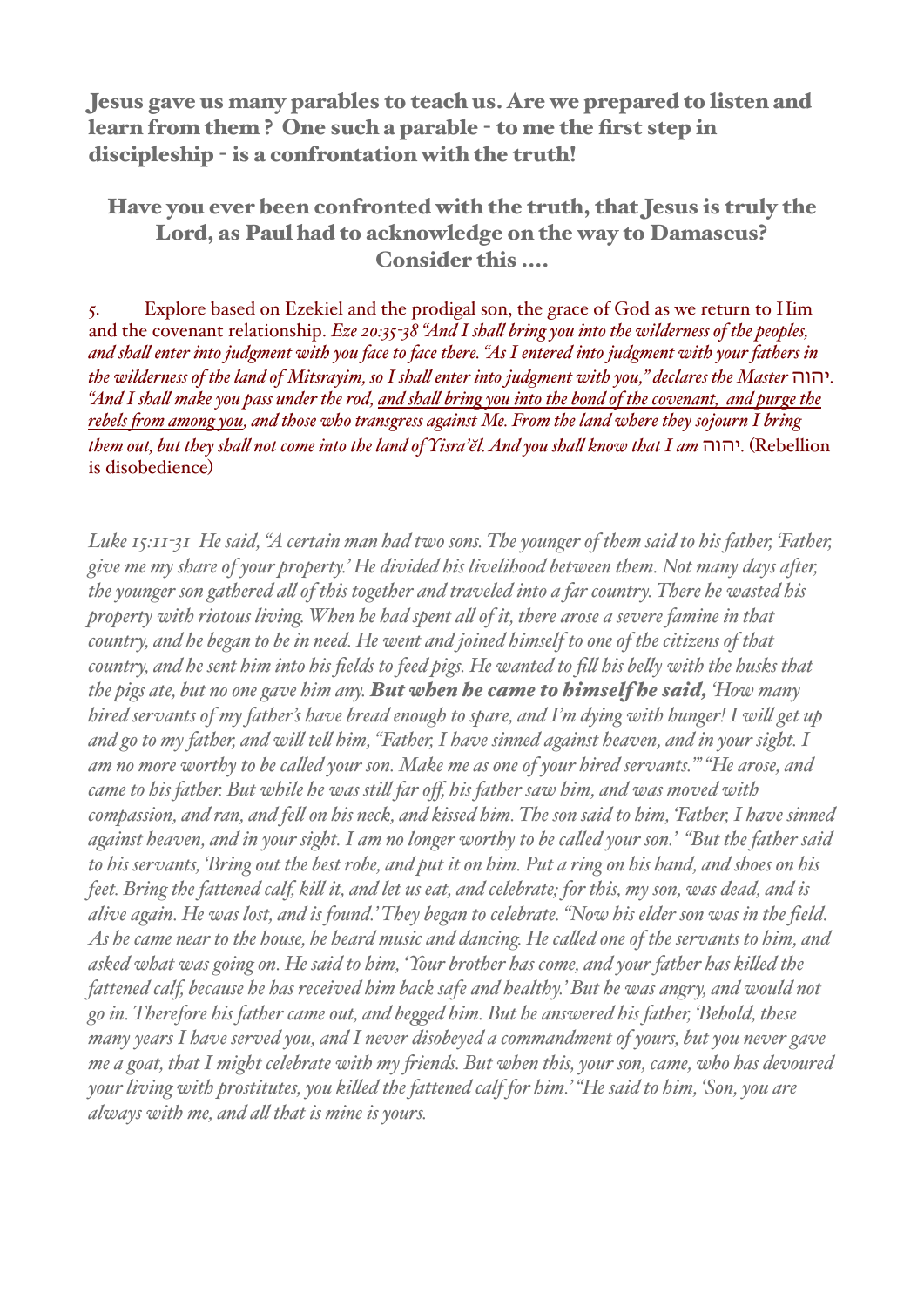Much can be said concerning this parable. But in reference to discipleship, what is important is the lost son came to himself. his current situation forced him to reconsider.

Discipleship starts with a realization of the truth, as each one of us have to consider the truth, this young man considered his situation in comparison to his father's house. Likewise God is calling on us to consider our situation, in comparison to the promises within the Covenant relationship. When we realize our own shortcomings and are prepared to return to the Father's House with a pure heart, clear conscience and an unfeigned faith, we enter into discipleship. The Father's House is the place where discipleship starts and is fulfilled (a child's discipleship starts in obedience to his father and the protocol of his father's house). If you feel like the prodigal son, consider your position in reference to your Father's House

*In Hagai. 1:3-9 Then the Word of Yahweh came by Hagai, the prophet, saying, "Is it a time for you yourselves to dwel in your paneled houses, while this house lies waste? Now therefore this is what Yahweh of Hosts says:* 

# *Consider your ways.*

*You have sown much, and bring in little. You eat, but you don't have enough. You drink, but you aren't filed with drink. You clothe yourselves, but no one is warm, and he who earns wages earns wages to put them into a bag with holes in it." This is what Yahweh of Hosts says: "Consider your ways. Go up to the mountain, bring wood, and build the house. I wil take pleasure in it, and I wil be glorified," says Yahweh. "You looked for much, and, behold, it came to little; and when you brought it home, I blew it away. Why?" says Yahweh of Hosts, "Because of my house that lies waste, while each of you is busy with his own house.*

(GOD) and start looking for any disagreement in relation to the Covenant relationship with God. As God said consider your ways. Why? Because My house lies waste, while each of you is busy with his own house. (Haggai 1:3-9)

Discipleship is acting according to the Word of God, walking in obedience, it is not talking about it!

Jesus said, a wise man will dig down until He finds the Rock, the very reason why you believe. When Jesus asked Peter in *Matt. 16:15-19 He said to them, "But who do you say that I am?" Simon Peter answered, "You are the Christ, the Son of the living God." Jesus answered him, "Blessed are you, Simon Bar Jonah, for flesh and blood has not revealed this to you, but my Father who is in heaven. I also tel you that you are Peter, and on this rock I wil build my assembly, and the gates of Hades wil not prevail against it. I wil give to you the keys of the Kingdom of Heaven, and whatever you bind on earth wil be bound in heaven; and whatever you release on earth wil be released in heaven."*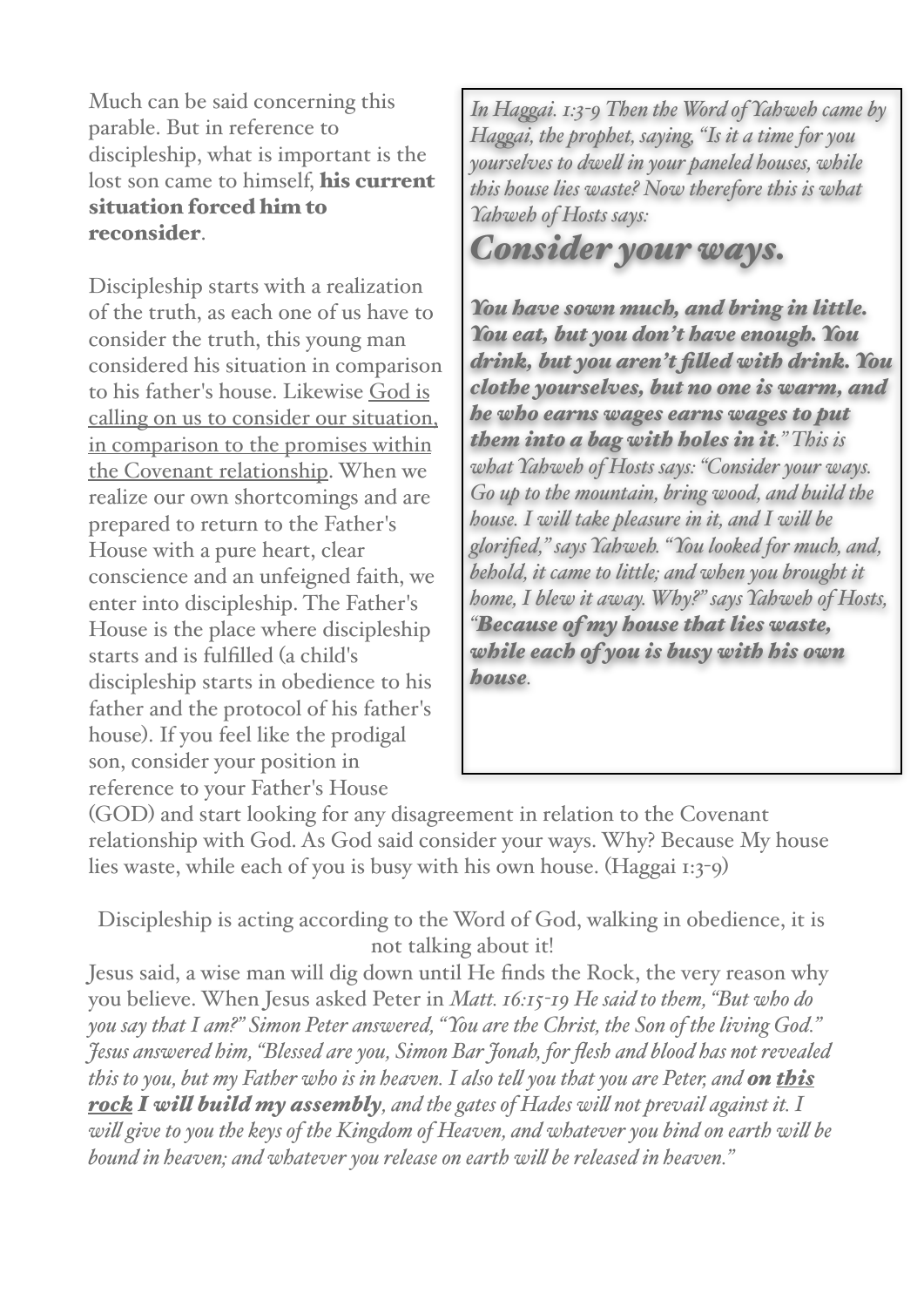### This Rock, is the revelation of the truth of God and Jesus Christ His Son.

\*In Hebrew the word for lords and the word for Lord in reference to God are spelt exactly the same but in Hebrew the pronunciation differs.In reference to the plural form of lord they say adoni, in reference to God they say Adonay. The y at the end of Adonay refers to YHWH.Thus the word Adonay is a compilation saying The Lord My God.

\* *In reverence and fear of God the Hebrew people write G-d instead of God.*

INVOLVE : YESHUA HAVE BEEN GIVEN TO US AS A COVENANT, HAVE YOU COME IN AGREEMENT WITH THIS CONTRACT. Heb 10:5 Therefore when he comes into the world, he says, "Sacrifice and offering You didn't desire, but You prepared a body for me;

| How do you discern between a disciple<br>and a lost son?     |
|--------------------------------------------------------------|
| What is stewardship, and how do you<br>define it?            |
| If we are called to make disciples, where<br>do we start?    |
| Can a child be discipled outside his fathers<br>house?       |
| Consider yourself to determine if there is a                 |
| disagreement in your covenant                                |
| relationship with God, and if so how will<br>you rectify it? |
| Consider your community and write a                          |
| proposal as to what you think is the state                   |
| of discipleship and if needed, how would                     |
| you start discipling members of your                         |
| community?                                                   |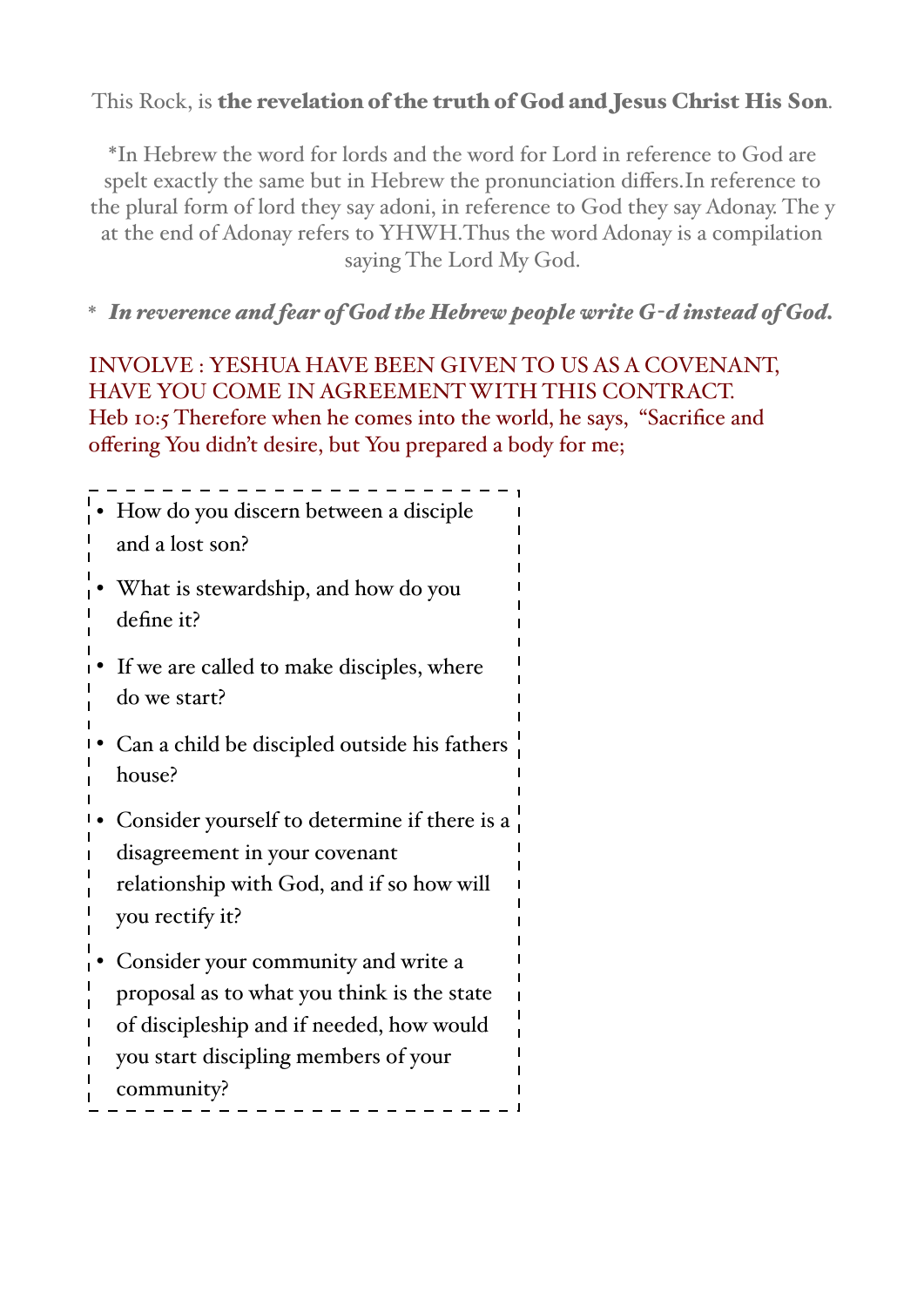# Discipleship a biblical pattern Session 4 (Workshop 2 in the students booklet)

## Returning to the Fathers House

If.. my people, who are called by my name, shall humble themselves, and pray, and seek my face, and turn from their wicked ways; then will I hear from heaven, and will forgive their sin, and will heal their land. 2 Chronicle

7:14

FOCUS : To prepare the students to understand the covenant in relation to our Father and His House.

OBJECTIVE : You would have accomplished the purpose of the Bible study if group members understand the covenant as a conditional promise or conditional implication :

1. That the covenant have a conditional promise, based on an unconditional love of the **Father** 

2. That the covenant have a conditional implication, without affecting the unconditional love of the Father.

3. That we received free will in order to enter into the covenant based upon the fulfilment of the provisions or not.

### SESSION OUTLINE

INVOLVE : A contract for leasing a property or even a work contract is based on conditional promises and implications.

#### EXPLORE :

1. Explore 'if' - as a conditional statement, based upon the scripture within John 6:38 and Luke 22:42. ("a condition is a compound statement formed by combining two sentences using the word if … then. The mentioned can also be called an implication.)

# *God says "IF" meaning it is conditional.*

*Returning to the Father's House is the first step of entering into the Covenant Relationship, but it is conditional. (1) Caled by my name, (2) shal humble themselves, (3)and pray, (4)and seek my face, (5)and turn fom their wicked ways.*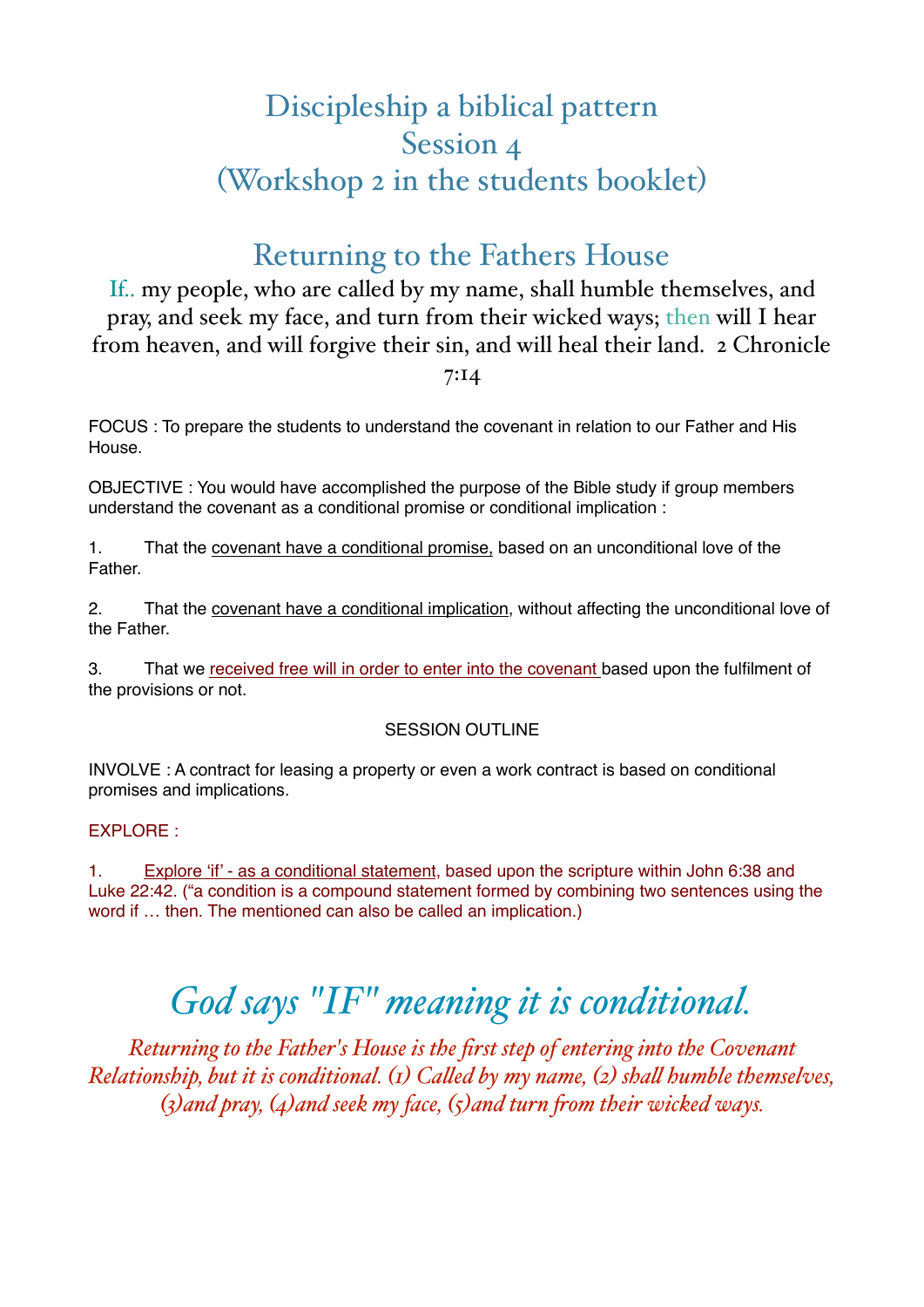2. Explore 'called by God's name' as a condition.

God's possession of him. As we acknowledge Jesus as the Son of the Living God, and receive Him as the Lamb of God, sacrificed for my sins.'

Kindred (similar in kind). The man bears the family name, the wife take on the family name in marriage. We are adopted into the household of God in the name of Jesus.

Likeness.The Biblical meaning of 'name' is 'character manifested. Died with Christ Jesus that we can be recreated in Him, Jesus living within us. Isa 43:7 'everyone who is called by my name, and whom I have created for my glory, whom I have formed, yes, whom I have made.' (we are created for God's glory).Jn 17:22 'The glory which you have given me, I have given to them; that they may be one, even as we are one;'

# CALLED BY MY NAME:

## *What does it mean to be caled by His Name?*

*In Biblical times, a name was given in relationship to the father. The Bible would*

*ofen refer to a person (especialy sons) as the son of the name of the father. To be caled by the name of the father make you part of the household of the father.* 

*John 1:12 But as many as received him, to them he gave the right to become God's children, to those who believe in his name:* 

# *By what name are you caled?*

*Do you believe in the Church, or do you believe in the Lord? Is your felowship founded upon the rock, or on the traditions of man?*

### 3. Explore 'humble themselves' as a condition.

## SHALL HUMBLE THEMSELVES: *What is the meaning of humbleness?*

1. Not to be proud or arrogant.

2. Acknowledging your own insignificance, inferiority and inability in the presence of God.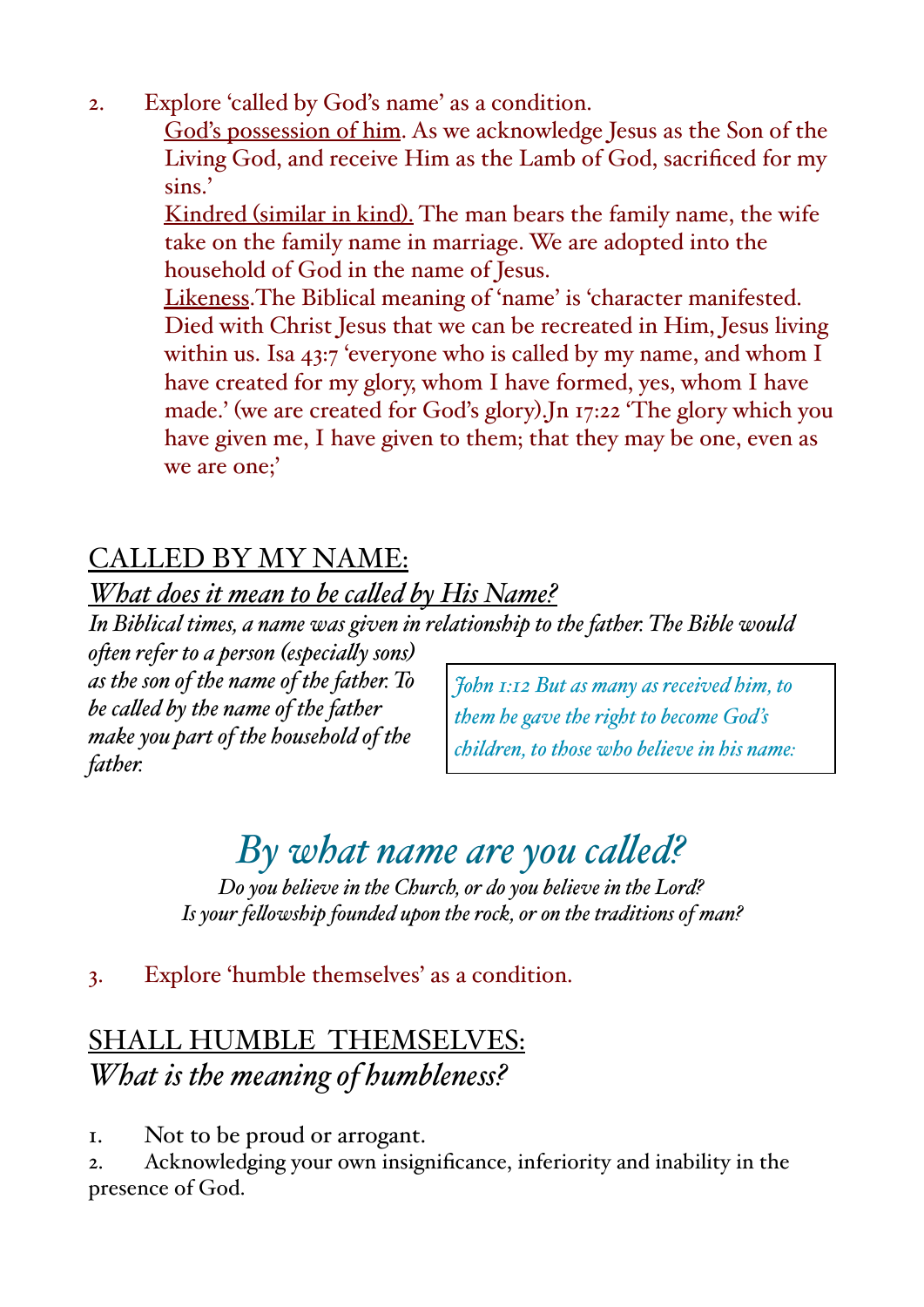3. To know your rank, importance, and status in the presence of God.

4. To be courteously respectful in your own opinion relating to the Word of God.

5. To rightly judge yourselves in comparison to God and His creation.

*1Sam. 5:2-4 ... ark of God, and brought it into the house of Dagon, and set it by Dagon. When they of Ashdod arose early on the next day, behold, Dagon was falen on his face to the ground before the ark of Yahweh. They took Dagon, and set him in his place again. When they arose early on the next day morning, behold, Dagon was falen on his face to the ground before the ark of Yahweh; and the head of Dagon and both the palms of his hands lay cut off on the threshold; only the stump of Dagon was lef to him.* 

If we dig down, it is with the purpose of finding the rock (the very truth upon which the foundation of our faith is laid). But in order for us to dig down, we

must be prepared to deny ourselves, for the Glory of God's truth can only be revealed as we humble ourselves in the presence of God, not acknowledging anything concerning ourselves. When the 24 elders perceive God for who He truly is, they are prepared to throw down their own crowns (achievements and understanding). Facilitator to explain that they only saw the glory of the King, because they sit in His presence. The prodigal son decided humble himself and to return to his father's

*Rev. 4:9-11 When the living creatures give glory, honor, and thanks to him who sits on the throne, to him who lives forever and ever, the twenty-four elders fal down before him who sits on the throne, and worship him who lives forever and ever, and throw their crowns before the throne, saying, "Worthy are you, our Lord and God, the Holy One, to receive the glory, the honor, and the power, for you created al things, and because of your desire they existed, and were created!"*

house, saying to himself *"I wil get up and go to my father, and wil tel him, "Father, I have sinned against heaven, and in your sight. I am no more worthy to be caled your son."* His father received him with joy in his heart.

## 4. Explore 'pray' as a condition

## AND PRAY:

*Have you ever considered that prayer is not about asking but more about hearing?*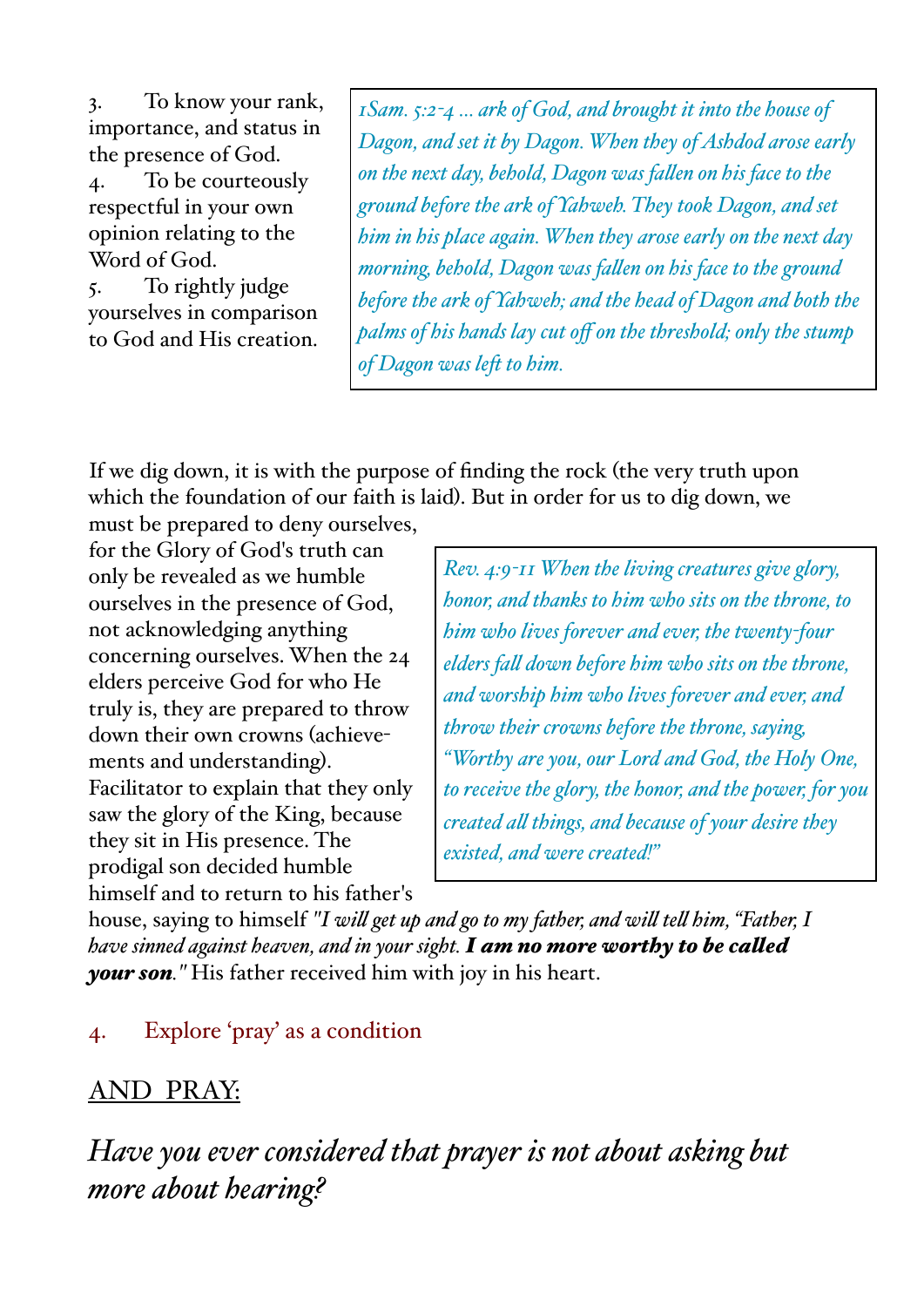Jesus said that He came to do the will of the Father who sent Him, if He knew the will of the Father, why did He pray so much? To ask, no - He prayed to hear His Father's Words so that He can tell us what the will of the Father is. The battle and the victory of the cross did not take place on Golgotha, but in Gethsemane and were established when Jesus said "not My will, but Yours, be done". (Consider what Jesus said concerning the wise man, who digs down (pray) until he finds the rock.)

*1Kings 18:36-38 It happened at the time of the offering of the evening offering, that Elijah the prophet came near, and said, Yahweh, the God of Abraham, of Isaac, and of Israel, let it be known this day that you are God in Israel, and that I am your servant, and that I have done al these things at your word. Hear me, Yahweh, hear me, that this people may know that you, Yahweh, are God, and that you have turned their heart back again. Then the fire of Yahweh fel, and consumed the burnt offering, and the wood, and the stones, and the dust, and licked up the water that was in the trench.* 

Elijah is another example, his faith was based on the fact that he did only as he received from God. God is faithful if we are obedient.

Jesus said in *Matt. 10:38 He who doesn't take his cross and folow afer me, isn't worthy of me.* The condition to enter into the covenant relationship, is a willingness to take up your cross (to do whatever the Father requires) as we follow the example of Jesus Christ - "not My will be done but Your will be done".

Gideon desired the see the glory of the God who brought them out of Egypt, but before he could see the glory of God he had to break down the Baal altar, representing the tradition of his

father, in order to rebuild a altar to the glory of God. (Judges 6:13&25)

5. Explore 'seek His face' as a condition.

## AND SEEK HIS FACE :

*Lev. 9:6 Moses said, "This is the thing which Yahweh commanded that you should do: and the glory of Yahweh shal appear to you." John 7:18 He who speaks fom himself seeks his own glory, but he who seeks the glory of him who sent him, the same is true, and no unrighteousness is in him.*

To seek the face of the Lord our God, is to do nothing in accordance with our own design, but in the pattern we received from God. If we do it according to our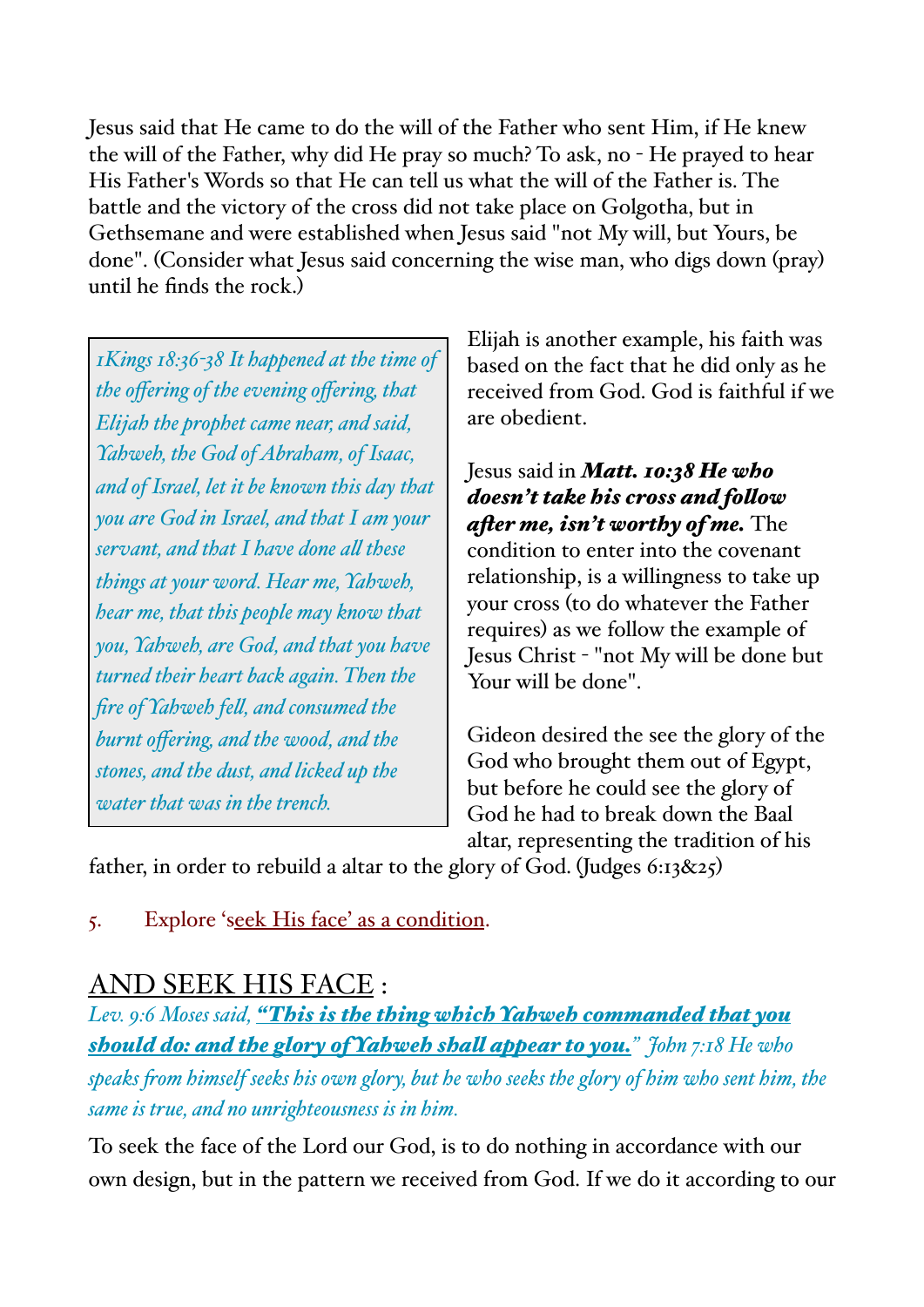own design, we seek our own glory, but if we do it as received from God, then we do it to the glory of the One who gave it. For

example, if you as a child received specific instructions from your father to do something, and you do it exactly as the father instructed, the father will get the honor and the glory. But, as in

*If we are cal children of God, where is His honor as our Father.*

this example, you decide that you know better than the instructions you received, and do accordingly, it is for your own glory or detriment.

Jesus came to show us the Way, to set the example so that we can be aligned with Him as the Chief Cornerstone, as we build together a dwelling place for God.

*John 17:4-8 I glorified you on the earth. I have accomplished the work which you have given me to do. Now, Father glorify me with your own self with the glory which I had with you before the world existed. I revealed your name to the people whom you have given me out of the world. They were yours, and you have given them to me. They have kept your word. Now they have known that al things whatever you have given me are fom you, for the words which you have given me I have given to them, and they received them, and knew for sure that I came forth fom you, and they have believed that you sent me.*

6. Explore 'turning from our wicked ways' as a condition.

# AND TURN FROM THEIR WICKED WAYS:

To be wicked constitute that you do not serve God according to His righteousness. *(Jesus said if our righteousness do not exceed the righteousness of the Pharisees we wil not enter into the Kingdom of God)*.

To turn from wickedness, is to keep the statutes and to do what is lawful and Mal. 3:18 Then you shall return and discern between the righteous and the wicked, between him who serves God and him who doesn't serve him.

Ezek. 18:21 But if the wicked turn from all his sins that he has committed, and keep all my statutes, and do that which is lawful and right, he shall surely live, he shall not die.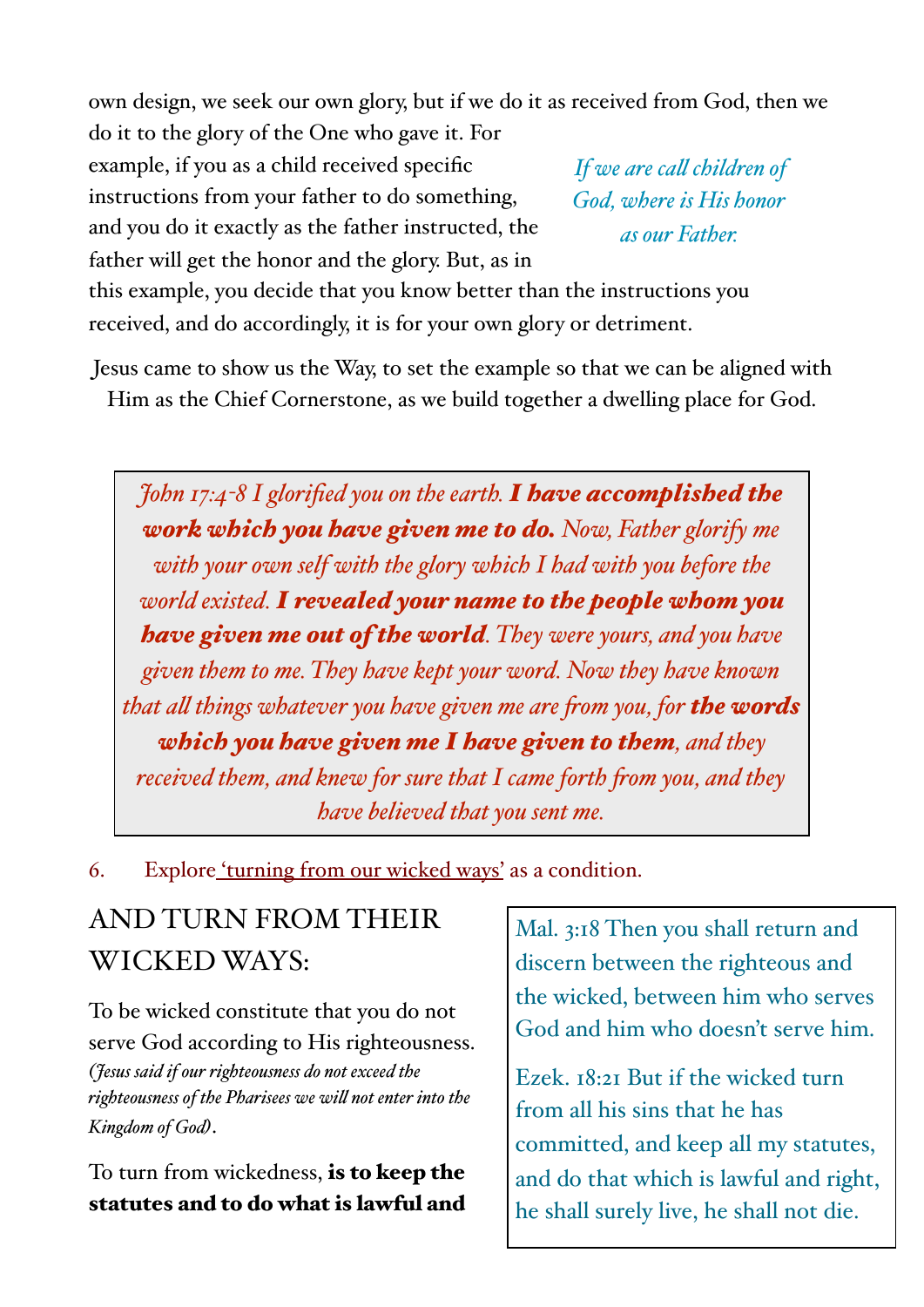in right standing with God. *(Is. 55:7 let the wicked forsake his way, and the unrighteous man his thoughts; and let him return to Yahweh, and he wil have mercy on him; and to our God, for he wil abundantly pardon.)*

*Num. 16:26 He spoke to the congregation, saying, Depart, I pray you, from the tents of these wicked men, and touch nothing of theirs, lest you be consumed in al their sins.*

## Beware lest, being carried away with the error of the wicked, you fall from your own steadfastness!

Peter is warning us to be aware of the wicked, lest we are carried away with the ERROR of the wicked.

THE ERROR of the wicked is clearly defined as not walking in the statutes of God, and transgressing the Law of God. (Mark 7:6-8 He answered them, "Well did Isaiah prophesy of you hypocrites, as it is written,'This people honors me with their lips,but their heart is far from me. But in vain do they worship me,teaching as doctrines the commandments of men.' "For you set aside the commandment of God, and hold tightly to the tradition of men—the washing of pitchers and cups, and you do many other such things.")

2Pet. 3:14-18 Therefore, beloved, seeing that you look for these things, be diligent to be found in peace, without blemish and blameless in his sight. Regard the patience of our Lord as salvation; even as our beloved brother Paul also, according to the wisdom given to him, wrote to you; as also in all of his letters, speaking in them of these things. In those are some things hard to be understood, which the ignorant and unsettled twist, as they also do to the other Scriptures, to I their own destruction. You therefore, beloved, knowing these things beforehand, beware lest, being carried away with the error of the wicked, you fall from your own steadfastness. But grow in the grace and knowledge of our Lord and Savior Jesus Christ. To him be the glory both now and forever. Amen.

Today there is a tendency to say that we are not required to keep the law, but if so, why do we need to repent?

## Acts 17:30-31 "The times of ignorance therefore God overlooked. But now he commands that all people everywhere should repent,

because he has appointed a day in which he will judge the world in righteousness by the man whom he has ordained; whereof he has given assurance to all men, in that he has raised him from the dead."

Again Jesus declare to those who know Him by name

Rev. 2:13-17 "I know your works and where you dwell, where Satan's throne is. You hold firmly to my name, and didn't deny my faith in the days of Antipas my witness, my faithful one, who was killed among you, where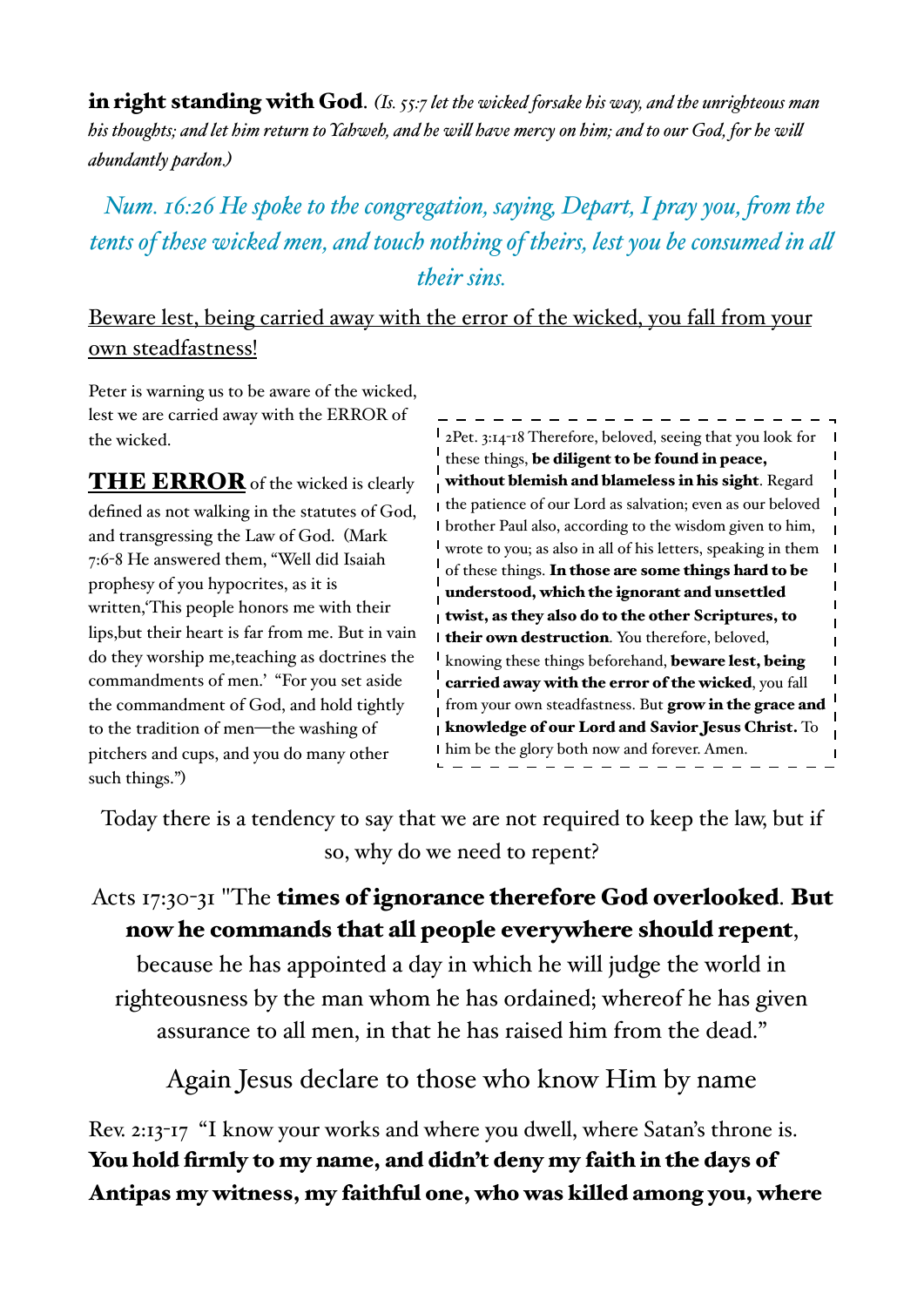Satan dwells. But I have a few things against you, because you have there some who ... who hold to the teaching of the Nicolaitans likewise. Repent therefore, or else I am coming to you quickly, and I will make war against them with the sword of my mouth. He who has an ear, let him hear what the Spirit says to the assemblies. To him who overcomes, to him I will give of the hidden manna, and I will give him a white stone, and on the stone a new name written, which no one knows but he who receives it.

*It is significant that the "deeds" and "doctrines" of the Nicolaitans are only mentioned in connection with the churches in these two occultic and pagan cities. It seems that according to the "doctrine" of the Nicolaitans it was alright to have one foot in both worlds and that a christian needn't be so strict about separation fom the world. This, in fact, was the "doctrine" of the Nicolaitans that Jesus "hated." It led to a weak version of Christianity that was without power and without conviction - a defeated, worldly type of Christianity.* 

Rev. 3:15-20 "I know your works, that you

are neither cold nor hot. I wish you were cold or hot. So, because you are lukewarm, and neither hot nor cold, I will vomit you out of my mouth. Because you say, 'I am rich, and have gotten riches, and have need of nothing;' and don't know that you are the wretched one,

miserable, poor, blind, and naked; I counsel you to buy from me gold refined by fire, that you may become rich; and white garments, that you may clothe yourself, and that the shame of your nakedness may not be revealed; and eye salve to anoint your eyes, that you may see. As many as I love, I reprove and chasten. Be zealous therefore, and repent. Behold, I stand at the door and knock. If anyone hears my voice and opens the door, then I will come in to him, and will dine with him, and he with me.

- In your own words, what is the meaning of IF in context to the Word of God?
- What does it mean to be called by the Name of God?
- What is the meaning of humbling yourself in the presence of God?
- To pray is to listen, explain this in your own words?
- What is crucial in your walk with God if you want to see His face?
- Explain wickedness, and think of a few examples?
- What constitute the commandments/ traditions of man?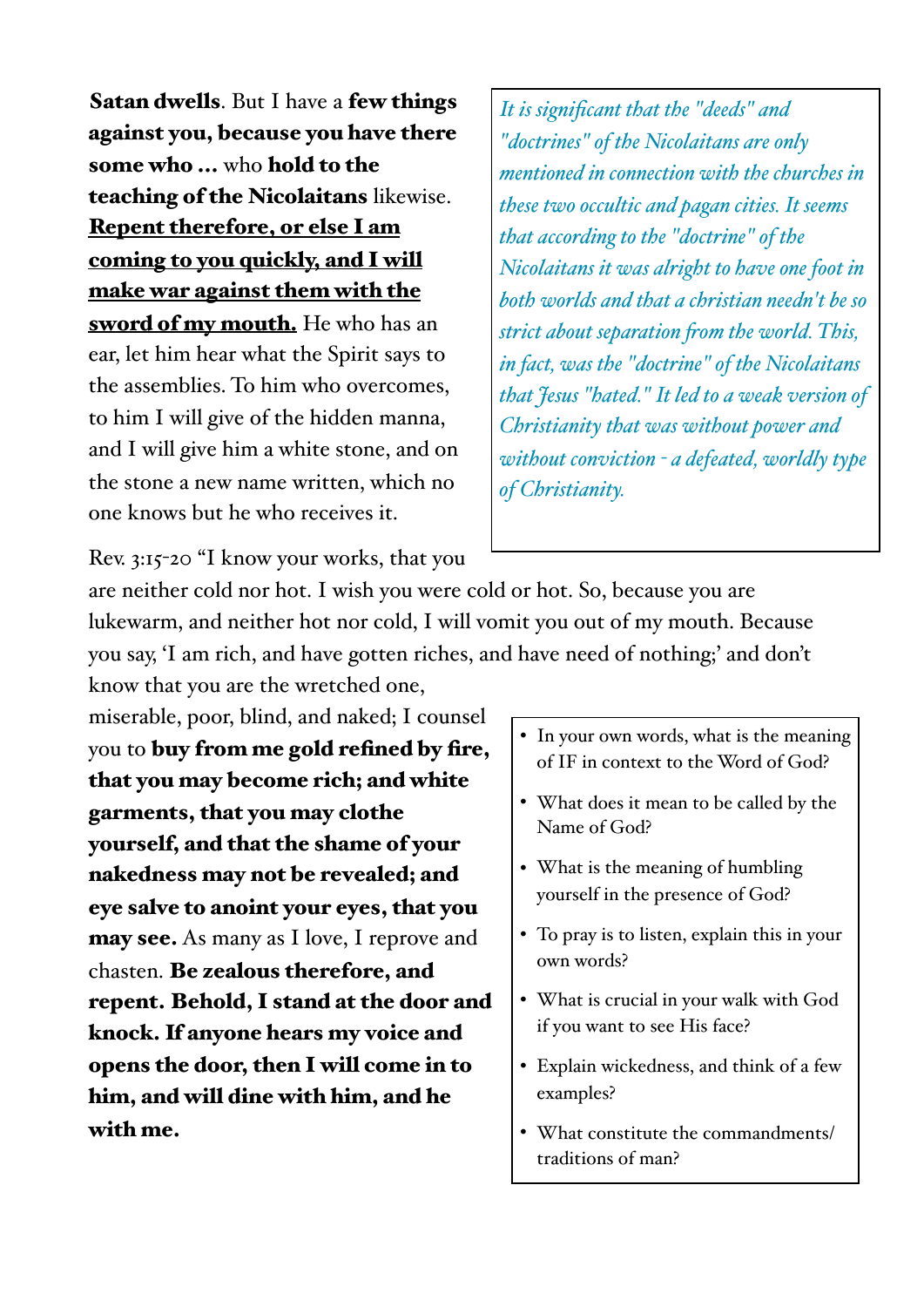The Jews in the time of Babylon, formulated their own law, called the talmud. When Jesus told the Pharisees that they have set aside the commandments/statutes of God and followed in the tradition of man, He referred to the talmud.

APPLY : Consider your tradition in comparison to the Bible. Think about your upbringing what you experienced and how you have been brought up.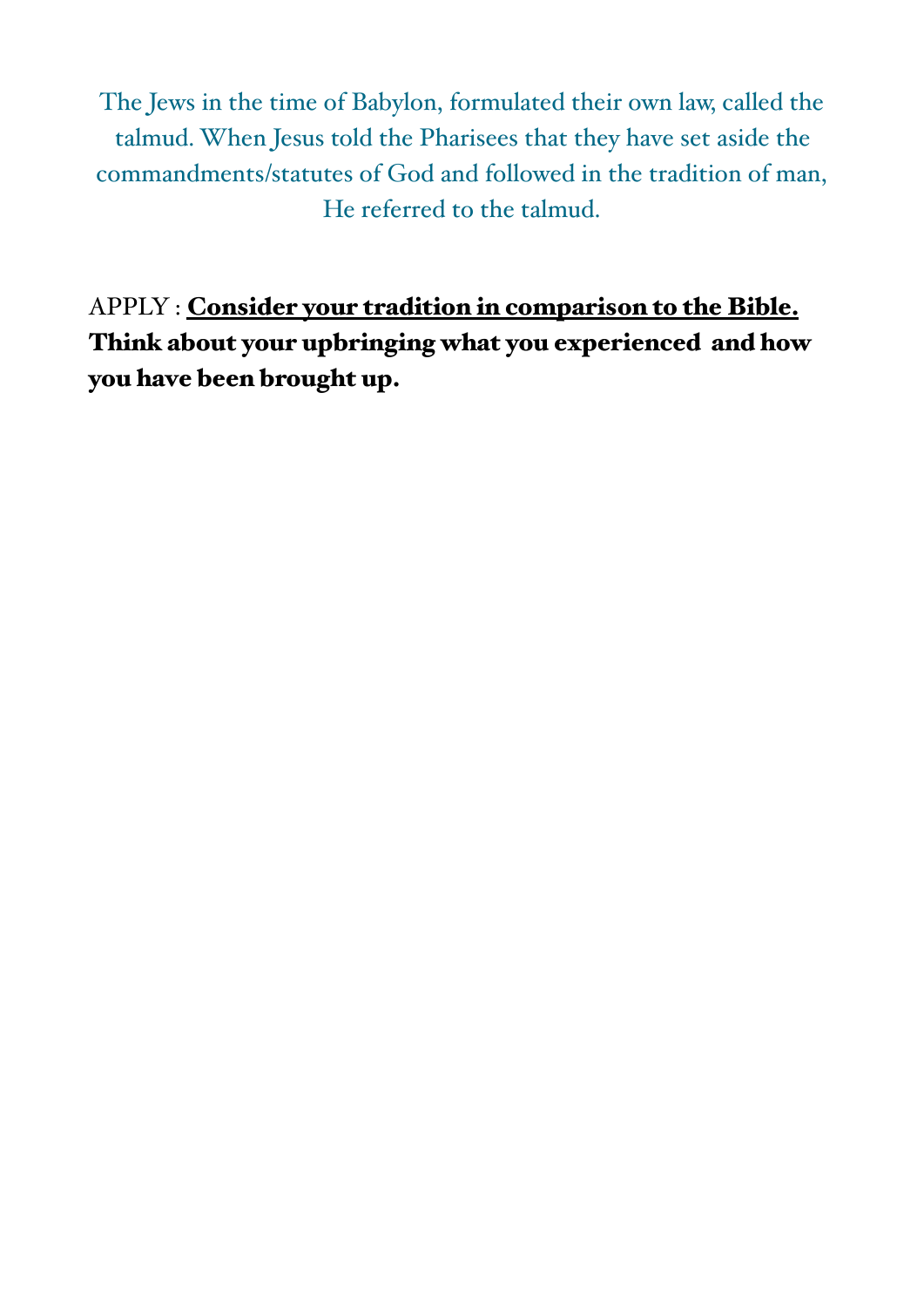# Discipleship a biblical pattern Session 5

# (Workshop 3 in the students booklet) Finding the Rock

### What is this rock?.. Matt. 16:18 I also tell you that you are Peter, and on this rock I will build my assembly, and the gates of Hades will not prevail against it

FOCUS : To consider the meaning of **"on this rock I will build my assembly"**.

OBJECTIVE : You would have accomplished the purpose of the Bible study if group members understand that :

1. The building being built (the body of Messiah) should reflect the excellence of Jesus, as we build in the right order, coming in agreement with the Word of God - Jesus is the Word.

2. Jesus is the Rock, and the revelation of Him is what enable us to trust in Him.

3. That we cannot build in the presence of God on account of our own tradition or understanding.

### SESSION OUTLINE

INVOLVE : Matthew 16:18 based upon the Hebrew reference to "stur" - "Rock" as being a title of God/focus of stability, and the word to build (banah) is begin to build or to restore/set up referring to a process, it can also refer to establish.

### EXPLORE :

1. Explore how do we reflect the excellence of the One who called us out of darkness into His glorious light.

What is this rock? Peter explains to us in his own epistle :

### 1Peter. 2:5-10

*You also, as living stones, are built up as a spiritual house, to be a holy priesthood, to ofer up spiritual sacrifices, acceptable to God through Jesus Christ. Because it is contained in Scripture,*

*"Behold, I lay in Zion a chief cornerstone, chosen, and precious:*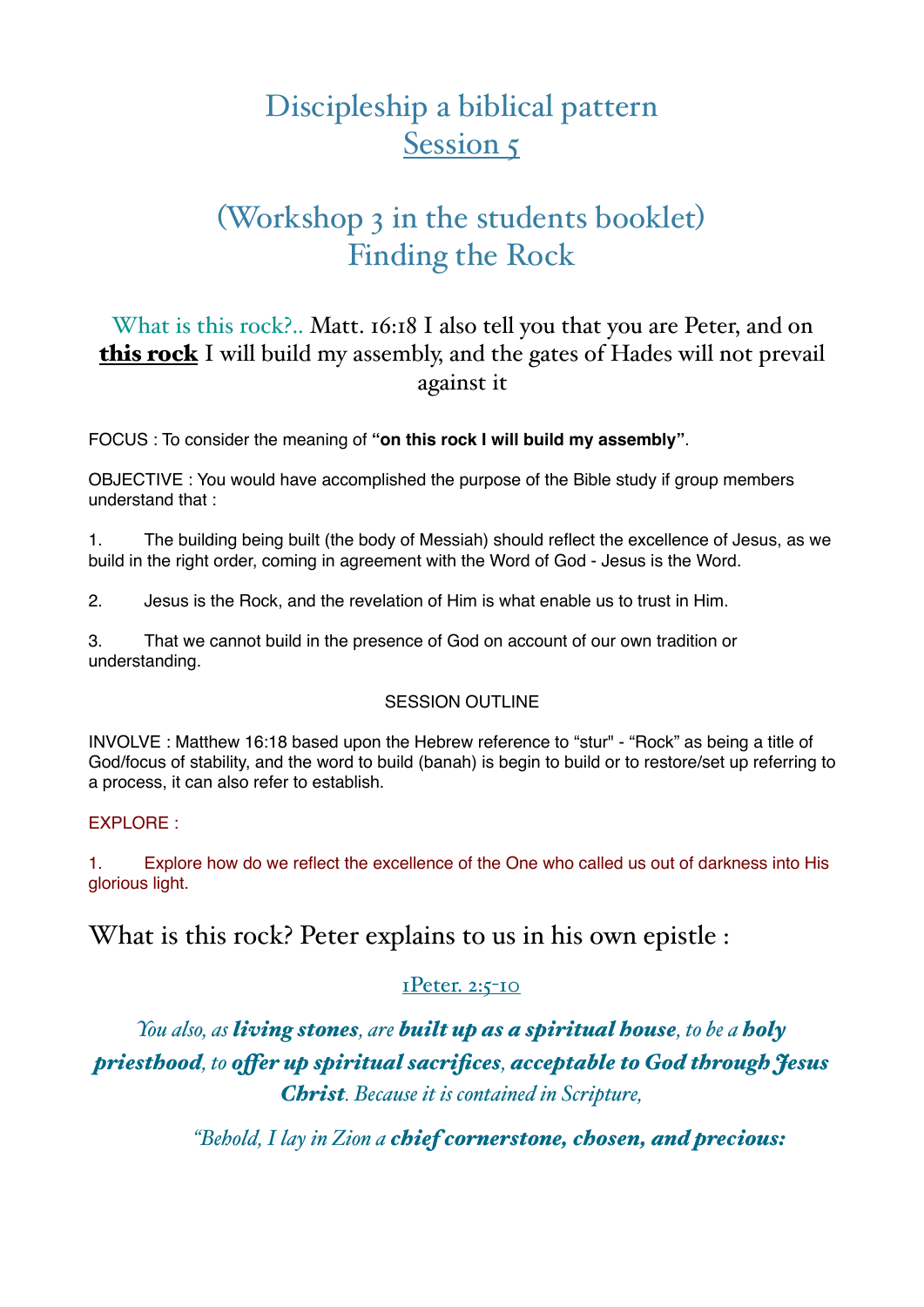*He who believes in him wil not be disappointed." For you therefore who believe is the honor, but for such as are disobedient,*

*"The stone which the builders rejected,*

*Has become the chief cornerstone," and,*

*"A stone of stumbling, and a rock of ofense." For they stumble at the word, being disobedient, whereunto also they were appointed. But you are a chosen race, a royal priesthood, a holy nation, a people for God's own possession, that you may show forth the excelencies of him who caled you out of darkness into his marvelous light: who in time past were no people, but now are God's people, who had not obtained mercy, but now have obtained mercy.* 

Jesus is the Chief Cornerstone, and we are the living stones, being constructed in **one spiritual building**, so that we can offer up

spiritual sacrifices acceptable to God through Jesus Christ, to show forth the excellence of Him who called us out of darkness into His marvelous light.

*John 12:48 He who rejects me, and doesn't receive my sayings, has one who judges him. The word that I spoke, the same wil judge him in the last day.*

As Jesus is the Chief Cornerstone, we all who believe in Him should be aligned with Him. But we cannot build a spiritual building if we as the living stones do

John 5:39 "You search the Scriptures, because you think that in them you have eternal life; and these are they which testify about me.

John 5:45-47 "Don't think that I will accuse you to the Father. There is one who accuses you, even Moses, on whom you have set your hope. For if you believed Moses, you would believe me; for he wrote about me. But if you don't believe his writings, how will you believe my words?"

not align with one another. To not be in alignment is to be in disobedience to the Word of God. *(For they (referring to pharisees), stumble at the word, being disobedient….)*

The Word requires that this building, (the spiritual sanctuary) must be built in such a way that it will bring forth the excellence of the One who called us. We must remember that the building we are required to build is not man's initiative, God ordained it. If we want to be part of this sanctuary we must seek God's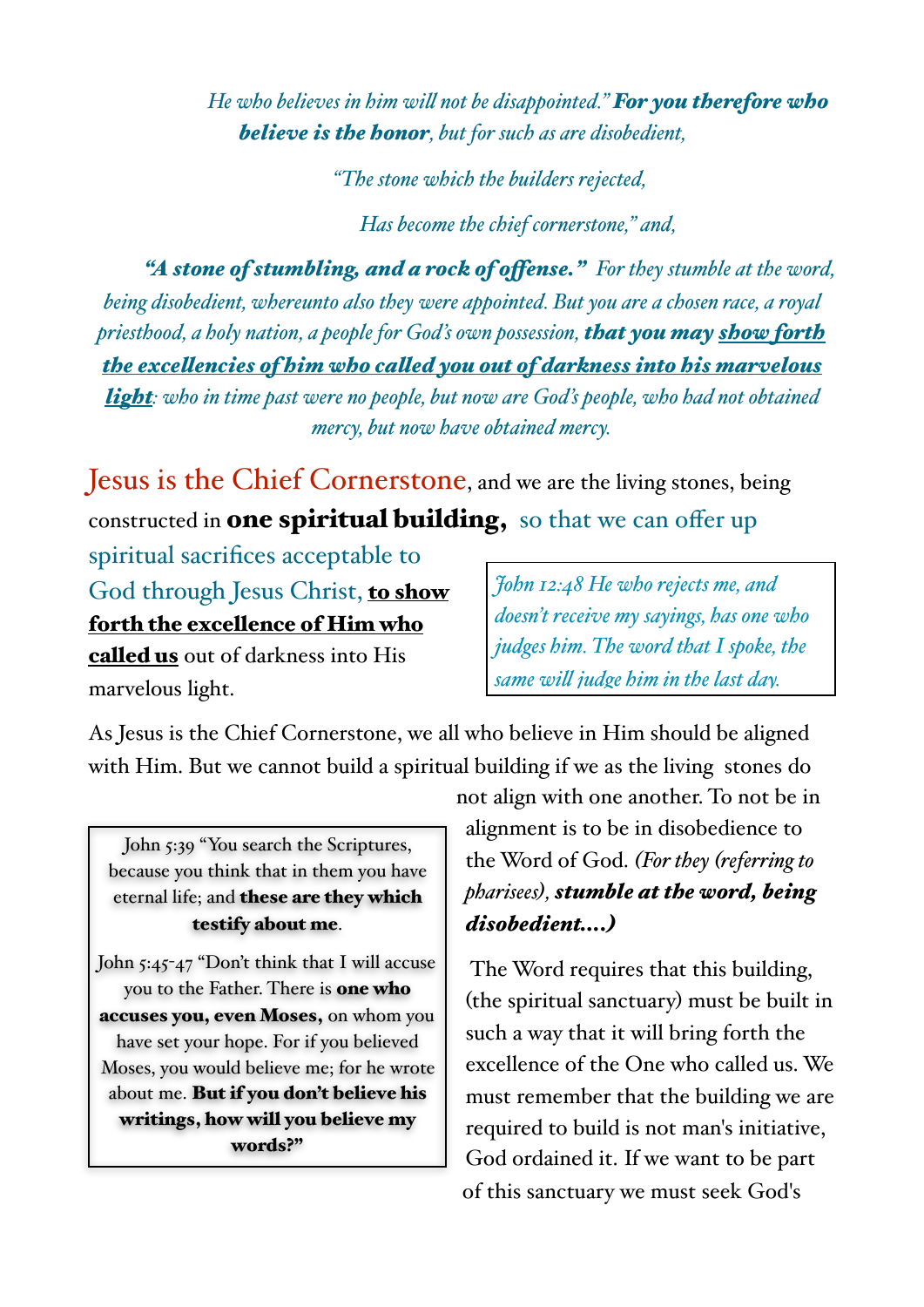guidance in it, for there can only be one cornerstone, to which we must be aligned. Jesus said He is the Way, the Truth and the Life. He did not say He is the ways, for there is only one way. *Ephesians 2:20-22 being built on the foundation of the apostles and prophets, Christ Jesus himself being the chief cornerstone; in whom the whole building, fitted together, grows into a holy temple in the Lord; in whom you also are built together for a habitation of God in the Spirit. it is one house.*

Consider for a moment; it is not possible for the body of Christ to show forth the excellence of Christ Jesus, if we align each according to his own tradition.

2. Explore the possibility that the building being constructed as the Body of Messiah is established with the purpose to defeat the enemy, a battle line to manifest God's Kingdom on earth, as a weapon against whom the enemy will not prevail.

# Do we build in vain, no!!!!!

We are called to build a sanctuary, a temple to the glory of God. But in order for this temple to be glorious it must be founded upon the Rock, and then constructed in the right order. If we align ourselves with Jesus Christ, the Chief Cornerstone, we need to be aligned according to Him and not according to our own understanding or the traditions of our fathers.

God said to Gideon, in his search to see the glory of God, that he must break down the altar of his father and upon that stronghold, he must rebuild a altar to the glory of God in the right order (the

*John 17:20-23 Not for these only do I pray, but for those also who believe in me through their word, that they may al be one; even as you, Father, are in me, and I in you, that they also may be one in us; that the world may believe that you sent me. The glory which you have given me, I have given to them; that they may be one, even as we are one; I in them, and you in me, that they may be perfected into one; that the world may know that you sent me, and loved them, even as you loved me.*

Hebrew meaning of right order is battle line). It seems as if, building a sanctuary is not just a

building, it is a battle ground. If the building is not laid in the right order, in alignment with the Chief Cornerstone, the enemy will be able to destroy that building for it is not founded upon the Rock. Jesus explained that he who hears and doesn't do it, is like a man who build his house on sand. So in reference to this scripture, it is clear that the sanctuary we are called to build, is not for ourselves, but so that God's kingdom can be established, not only in defense but also in battle. Jesus said that His fellowship, the body of Christ will be established on

*Matt. 16:18 I also tel you that you are Peter, and on this rock I wil build my assembly, and the gates of Hades wil not prevail against it.*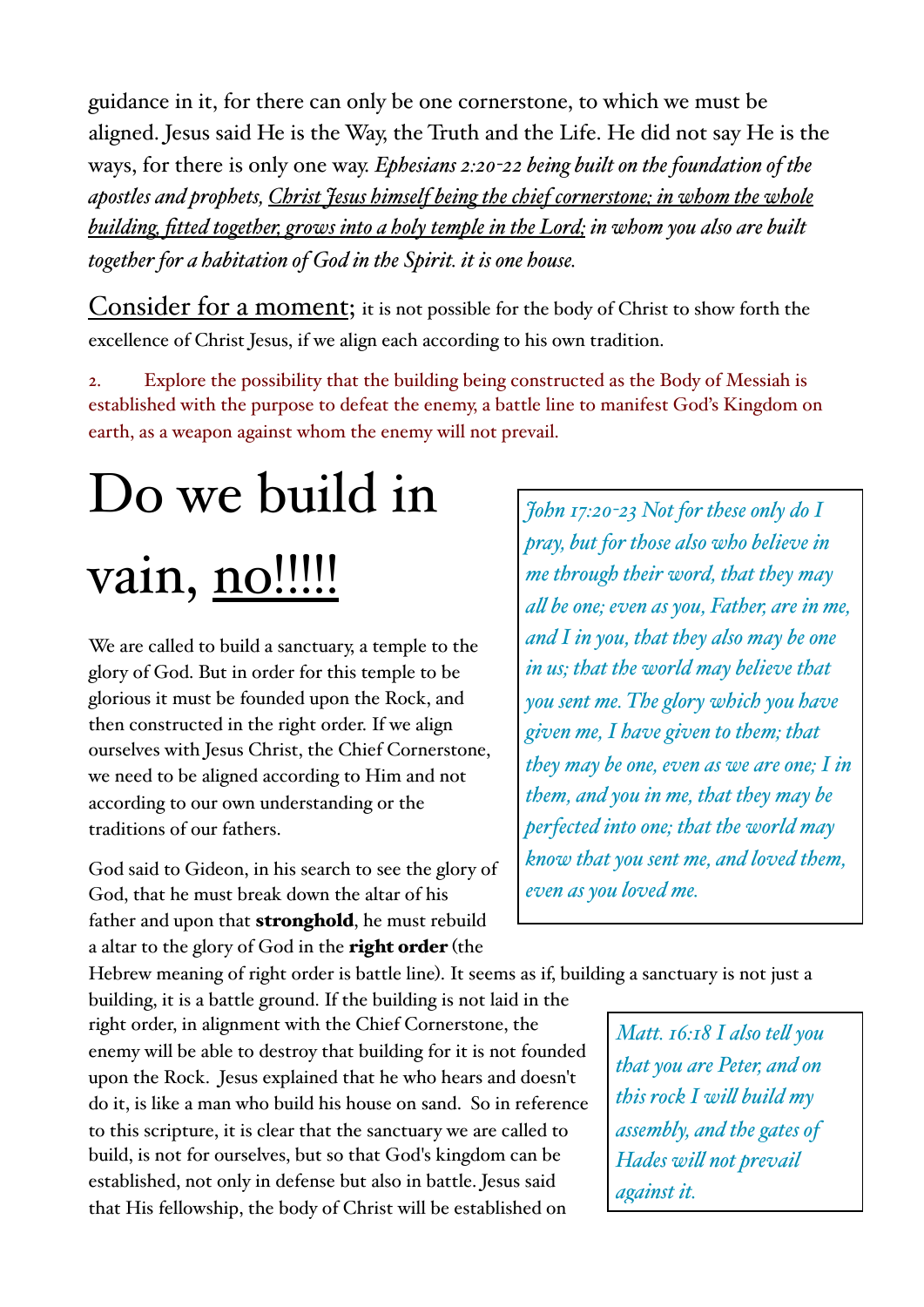*Luke 6:49 But he who hears, and doesn't do, is like a man who built a house on the earth without a foundation, against which the stream broke, and immediately it fel, and the ruin of that house was great."*

the revelation that He is the Son of the living God, and that the gates of hades will not prevail against it - it is a battle line that has been drawn.

3. Explore that the victory is achieved when we acknowledge that we cannot trust in ourselves and our own inability, and start trusting in Jesus and His ability to do what seems impossible.

# Have you found the Rock?

The prodigal son shows us something concerning our relationship to the Rock. One thing we know is that what God

established, He established forever.

Concerning the prodigal son, let us consider :

He returned to his father's house, in the knowledge that he will find it as he left it. He said to himself that he

*Ezekiel. 37:26 Moreover I wil make a covenant of peace with them; it shal be an everlasting covenant with them; and I wil place them, and multiply them, and wil set my sanctuary in the midst of them forevermore.* 

will humble himself in the presence of his father, because he is not worthy to be a son anymore. Why did he consider himself not worthy to be called a son anymore? Can it be because of his previous decision to leave his father's house to do as he pleased with what he received from the father.

On his return, even though thinking; 'if only I can become a servant in my father's house', his father came out to embrace him. Upon hearing the repentance of the son the father called on his servants to clothe him, to give him a ring and new sandals. (The father's action in clothing the son, constitute an invitation from a loving father to a lost son to return home).

Facilitators goal : Explain that all invited to return home, but there is a protocol in returning home.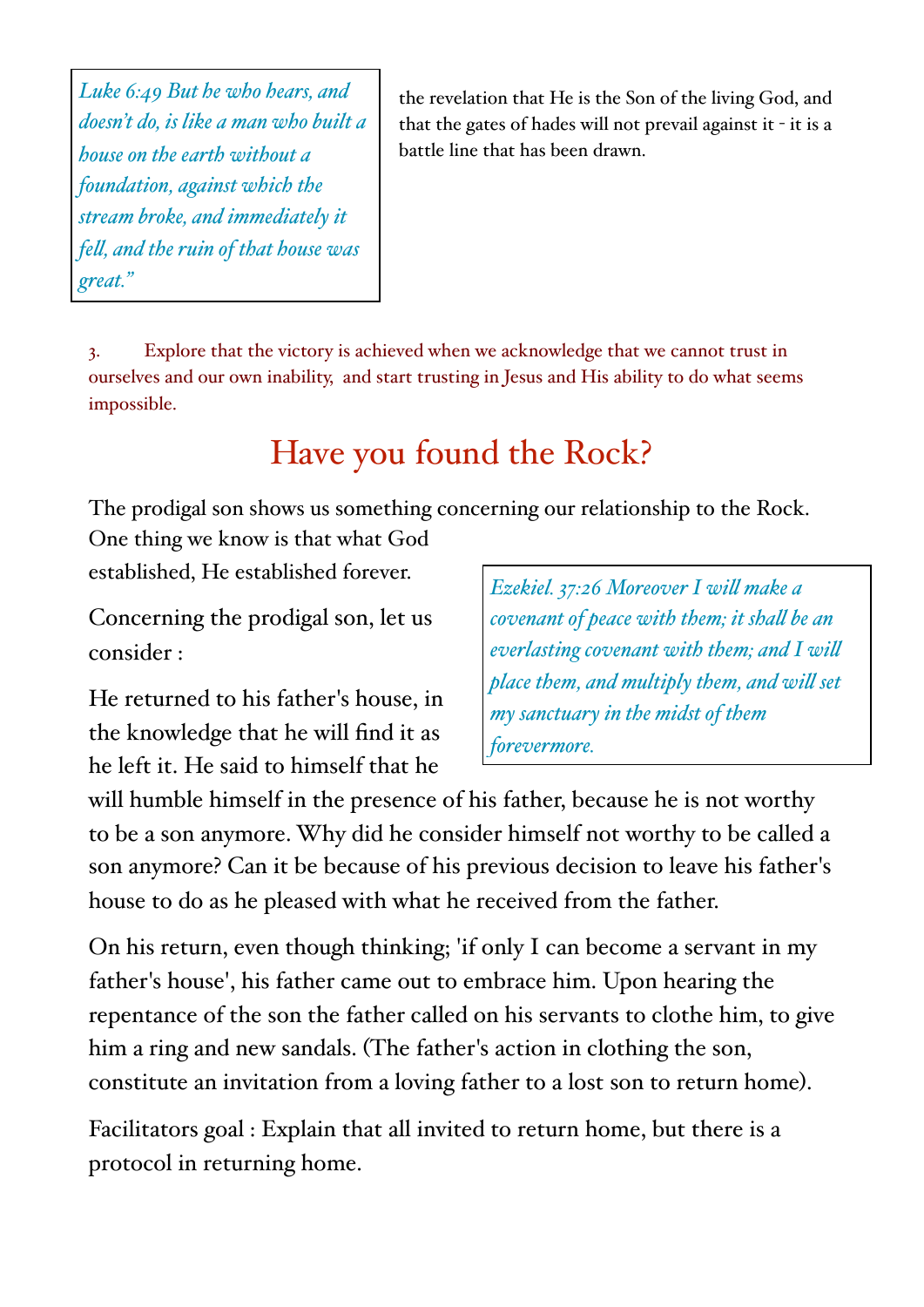An invitation to return home: When God told Moses to build the tabernacle (sanctuary) as a place of meeting, the heavenly sanctuary was

given as the pattern. The outer court represented the place of being clothed in righteousness, before we could enter into the sanctuary (The Father's House).

Based on this, the parable of the prodigal son, it not just a call to return to the Father's House, but there is also a protocol for entering into the father's house. The robe represented

*Luke 15:22 "But the father said to his servants, 'Bring out the best robe, and put it on him. Put a ring on his hand, and shoes on his feet.*

forgiveness, the ring, the restoration of his authority as son and the sandals to walk in accordance to the rules of the father's house. In the Hebrew culture the disciple was called to walk in the teaching of his master,

*Mark 1:7 He preached, saying, "Afer me comes he who is mightier than I, the thong of whose sandals I am not worthy to stoop down and loosen.* 

(walking in the sandals of his master). When John the Baptist said that he is not worthy of untying the sandals of Jesus, he meant that his teaching is not to be compared to that of Jesus, he only came to prepare the way.

## Consider what God told Moses at the burning bush.

*Exodus. 3:5 He said, "Don't come close. Take off your sandals fom off your feet, for the place you are standing on is holy ground."* 

# To come into the true sanctuary of God, we need to leave our own teaching (sandals) so that we can receive what God has for us.

APPLY : What teaching have we received that is not Biblical but based on tradition, consider who influenced you and how : Tell the story of the women who would cut the lamb's quarter before she would put it into the oven. One day someone asked her why do she was doing it as she was cutting away a lot of meat. She explained that her mother did it the same way, then she asked her mother who explained that the pan she used was to small to fit the lamb's quarter.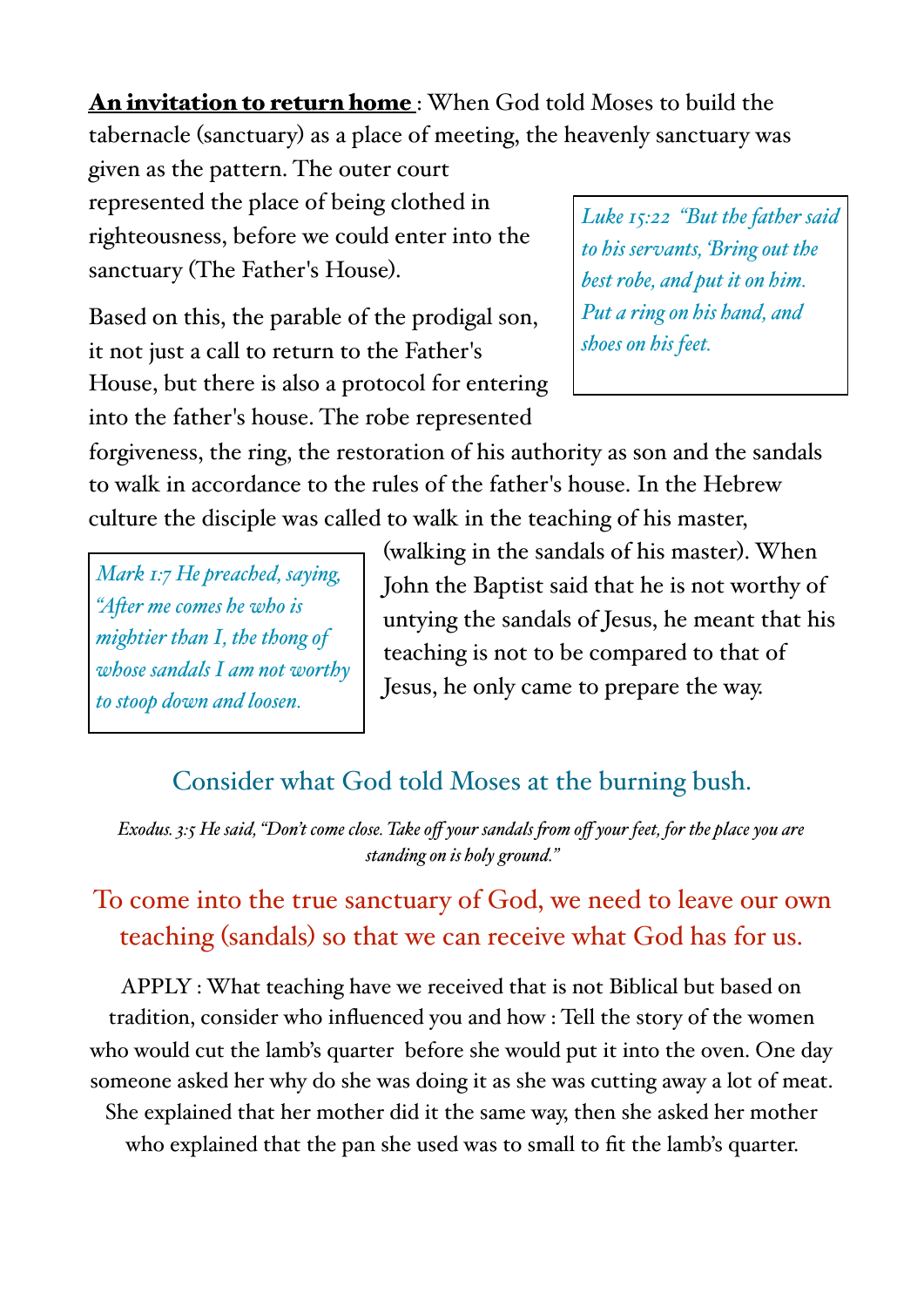- Based on all the above mentioned, describe in your own words, how the church as the representative of Christ Jesus should conduct themselves in order to show the excellence of the One who called us out of darkness into His glorious light?
- What is the difference between God's Word and the tradition of man?
- How will the church of Christ be best identified as a true representative of Him, according to your understanding?
- Why is it so important that the foundation of our faith is laid upon the Rock?
- What does it mean to align ourselves with the Chief Cornerstone, Jesus Christ?
- What is the meaning of being clothed by the Father, especially considering the sandals.?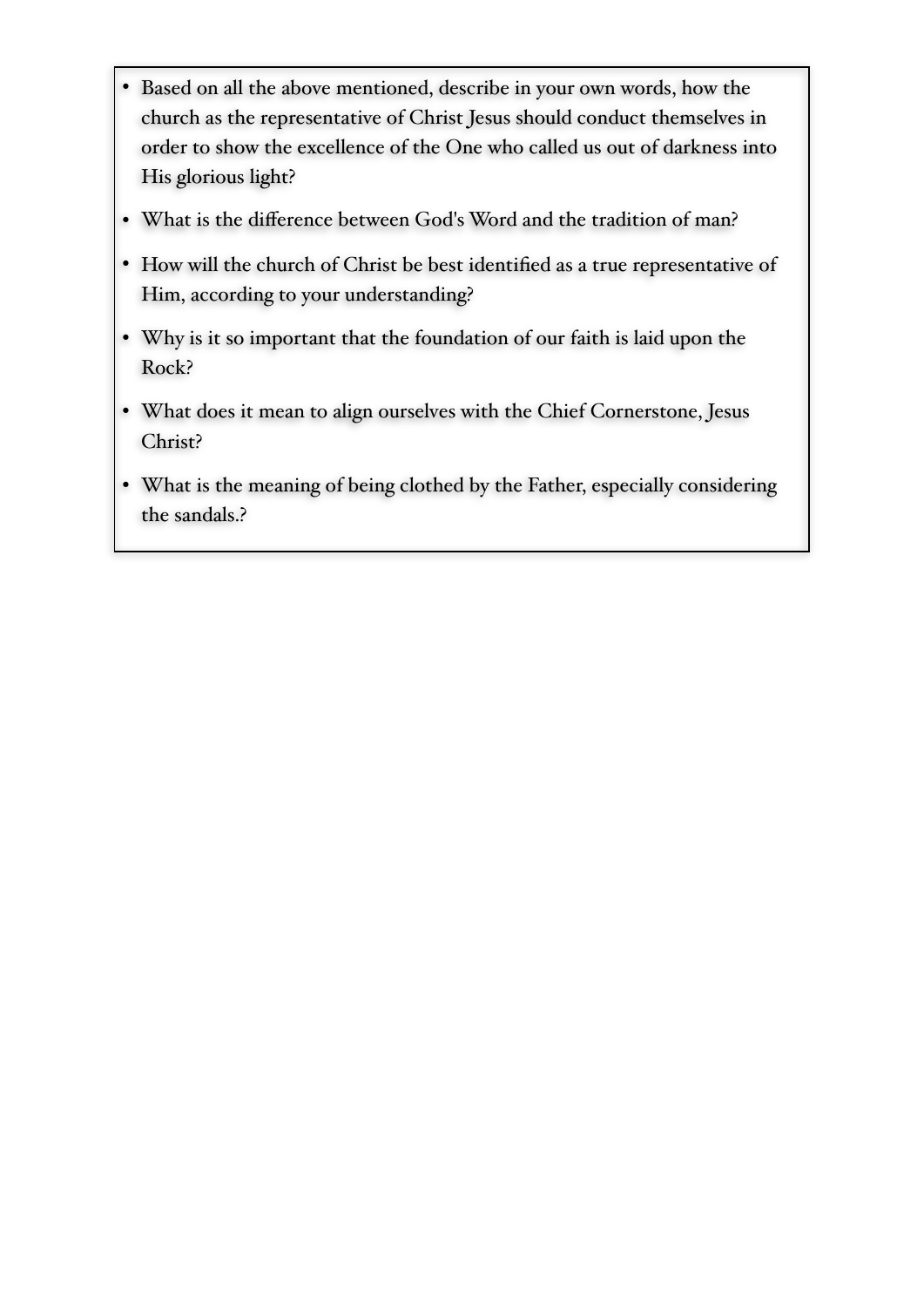# Discipleship a biblical pattern Session 6 (Workshop 4 in the students booklet)

## Entering the Father's House

FOCUS : The pattern of our Father's House and the furniture thereof.

OBJECTIVE : You would have accomplished the purpose of the Bible study if group members understand the :

- 1. The purpose of the pattern God gave to Moses.
- 2. Process of sanctification.
- 3. The purpose of a sanctified life.

### SESSION OUTLINE

INVOLVE : The tavnit hamishkan as the pattern of the tabernacle. The tavnit refer to an image, form or shape, by implication a model, or resemblance of a construction. The root word is the same root word for build, as when Jesus said that He will build His assembly.

### EXPLORE :

1. Explore God's plan for sanctification based on the pattern of the tabernacle and what Jesus said in John 14:6, I AM the the Way, the **Truth** and the Life.

### *John 17:19 For their sakes I sanctify myself, that they themselves also may be sanctified in truth.*

*Rom. 15:16 that I should be a servant of Christ Jesus to the Gentiles, ministering as a priest the gospel of God, that the offering up of the Gentiles might be made acceptable, sanctified by the Holy Spirit.*

*Acts 26:18 to open their eyes, that they may turn fom darkness to light and fom the power of Satan to God, that they may receive remission of sins and an inheritance among those who are sanctified by faith in me.'*

The generic meaning of sanctification is "the state of proper functioning." In the theological sense, things are sanctified when they are used for the purpose God intends. A human being is sanctified, therefore, when he or she lives according to God's design and purpose.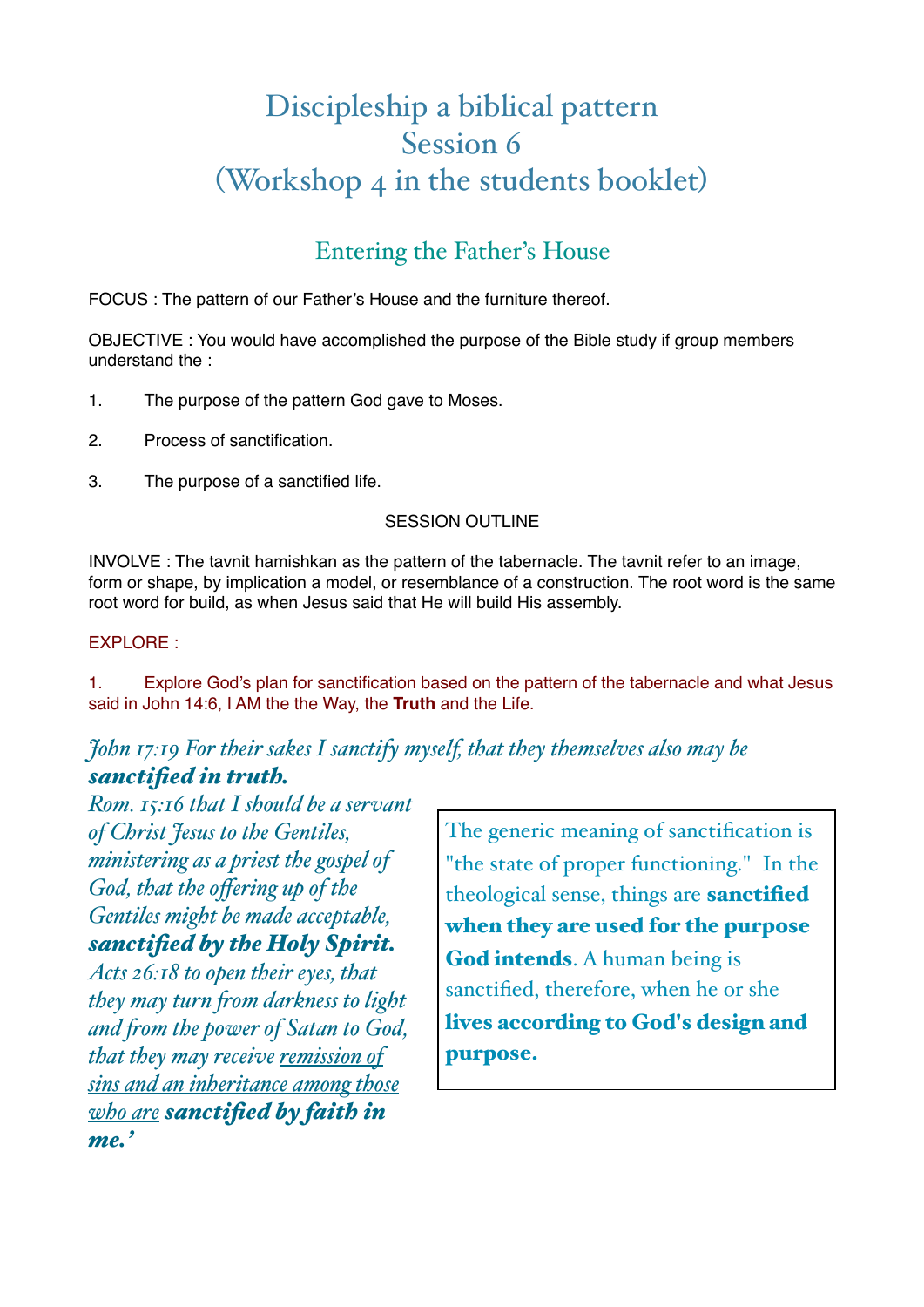## **SANCTIFIED** In Truth By the Holy Spirit By faith in Me

*2Tim. 2:19-21 However God's firm foundation stands, having this seal, "The Lord knows those who are his," and, "Let every one who names the name of the Lord depart fom unrighteousness." Now in a great house there are not only vessels of gold and of silver, but also of wood and of clay. Some are for honor, and some for dishonor. If anyone therefore purges himself fom these, he wil be a vessel for honor, sanctified, and suitable for the master's use, prepared for every good work.*

The purpose of the Father's House is to set apart (sanctify)

those who choose to enter the Father's House with the intend to be made holy unto God and His purpose.

We cannot sanctify ourselves but God designed a pattern to sanctify us for Himself.

*Ex. 25:8-9 Let them make me a sanctuary, that I may dwel among them. According to al that I show you, the pattern of the tent, and the pattern of al of its furniture, even so you shal make it.* 

Therefore obedience to the pattern according to God's design, is of utmost importance, if we truly want to come into the full purpose God ordained for us from before the foundation of this world.

## Amazingly the whole purpose of God's design/pattern is to lead us to Him, and into His glorious House!

As mentioned,  $(i)$  we are sanctified in truth,  $(i)$  we are sanctified by the Spirit and (3) we are sanctified by faith.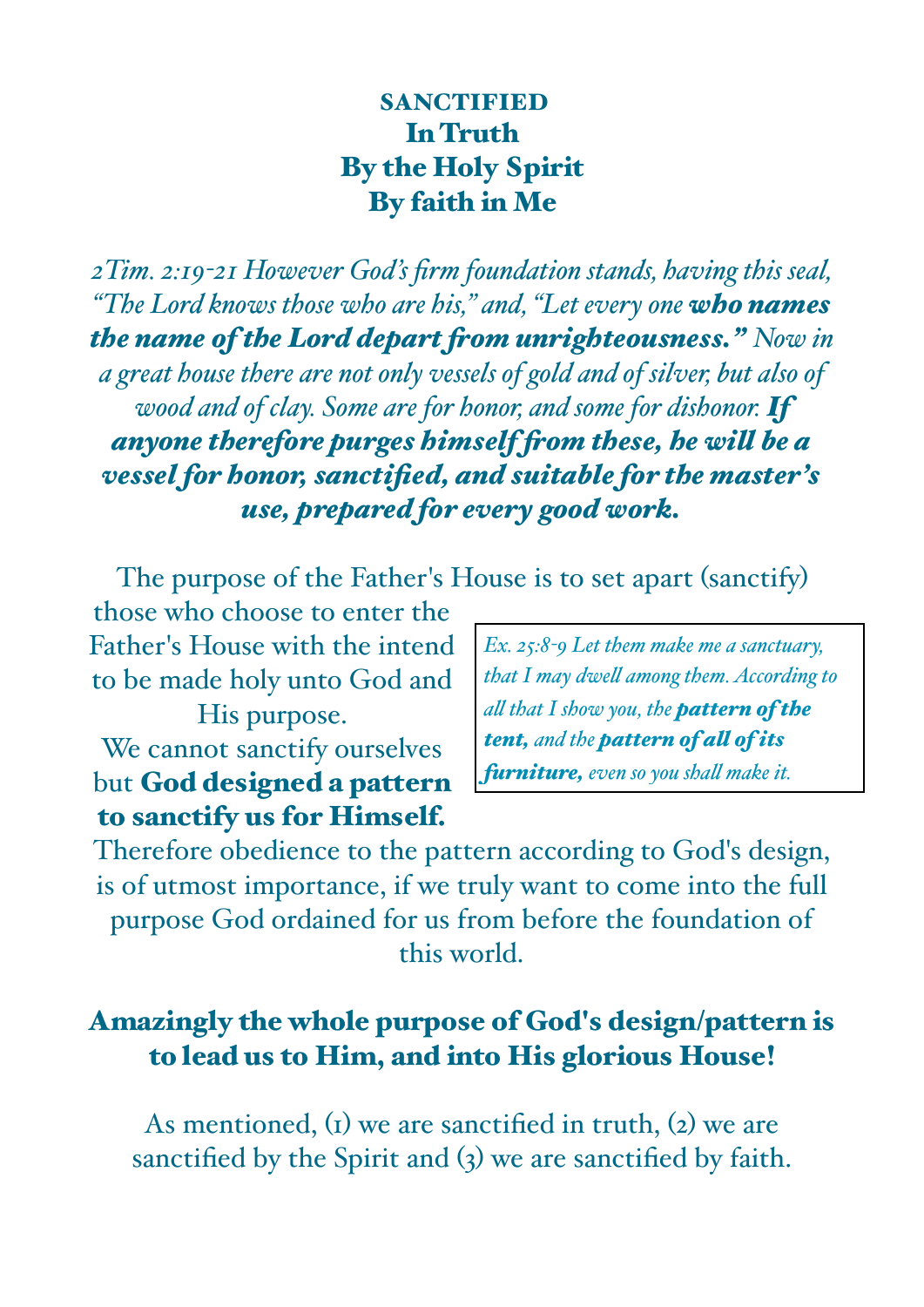2. Explore the table of showbread (Hebrew: הפנים לחם lechem haPānīm, literally: "Bread of the Presence"/bread of His presence) as the Word manifesting on earth as Jesus (Emanuele=God with us).

# (1) Sanctified in truth :

Jesus said to the Father in *John 17:17 Sanctify them in your truth. Your word is truth.* The truth is the Word of God, and there is no other truth that can contest the WORD.

# Consider :

That Jesus is the Word of God manifested in the Flesh as said in *John 1:1 In the beginning was the Word, and the Word was with* 

*1Cor. 5:8 Therefore let us keep the feast, not with old yeast, neither with the yeast of malice and wickedness, but with the unleavened bread of sincerity and truth.* 

*God, and the Word was God*. and in *1John 1:1 That which was fom the beginning, that which we have heard, that which we have seen with our eyes, that which we saw, and our hands touched, concerning the Word of life*.

When Jesus said to His disciples in *John 6:50-51 This is the bread which comes down out of heaven, that anyone may eat of it and not die. I am the living bread* 

*Matt. 16:11-12 How is it that you don't perceive that I didn't speak to you concerning bread? But beware of the yeast of the Pharisees and Sadducees." Then they understood that he didn't tel them to beware of the yeast of bread, but of the teaching of the Pharisees and Sadducees.* 

*which came down out of heaven. If anyone eats of this bread, he wil live forever. Yes, the bread which I wil give for the life of the world is my flesh."* They did not understand that Jesus, the Word, is the bread of life, who manifested on earth in the Flesh as the Salvation of God, so that whoever eat of this **bread** (unleavened) will live. This

bread is not defiled by the leaven of the Pharisees (teaching of the talmud, tradition of man), it is the pure undefiled Word of God that came down from Heaven to show the Way the Truth and the Life.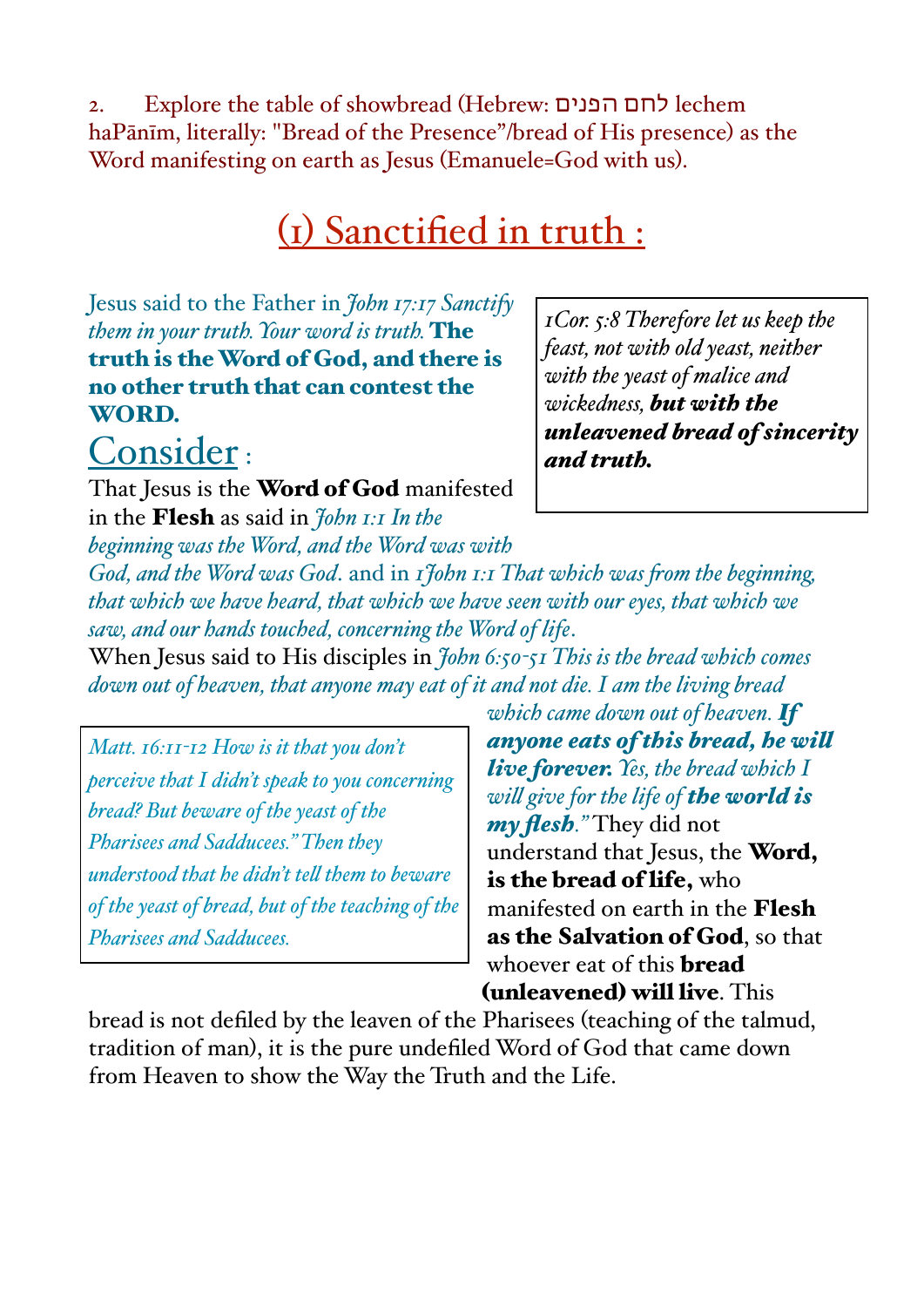# God's design:

The pattern that God showed Moses for the sanctuary, had twelve loaves of bread placed on the table of show bread, the bread was unleavened and were called the "bread of presence" which refers to being face to Face, or in THE presence of God. Jesus is the Bread from Heaven, the pure undefiled Word of God. God instructed Moses that the table for

*Matt. 5:17-18 "Don't think that I came to destroy the law or the prophets. I didn't come to destroy, but to fulfil. For most assuredly, I tel you, until heaven and earth pass away, not even one smalest letter or one tiny pen stroke shal in any way pass away fom the law, until al things are accomplished.*

*Al leavened products were prohibited fom the altar. Although the cakes/loaves of the show bread are not described as being offered upon the altar, it was carried into the inner part of the sanctuary, therefor it is highly probable, according to al references, that it was unleavened.*

the show bread should be made with acacia wood (flesh) and overlaid with Gold (nature of God). This lead us to consider that the table represented Jesus Christ as the Lamb of God (both man and God) who ensured our pass over from death to eternal life. The table also had two rims (crowns) around to

ensure that **not even one bread crumb will fall to waste**, this reminds us that the whole Word of God has been given for guidance and reproof concerning the conduct in the Father's House.

# Entering the Father's House :

When we enter thus into the sanctuary God prepared for us, we need first to submit ourselves in the presence of God, to be sanctified by the pure unadulterated Word of God. Jesus Christ as the Son of the living God presents us before the Father in His (Jesus Christ) name, as we are washed by the Word to perfection.

*Eph. 5:25-27 ¶ Husbands, love your wives, even as Christ also loved the assembly, and gave himself up for it; that he might sanctify it, having cleansed it by the washing of water with the word, that he might present the assembly to himself gloriously, not having spot or wrinkle or any such thing; but that it should be holy and without blemish.*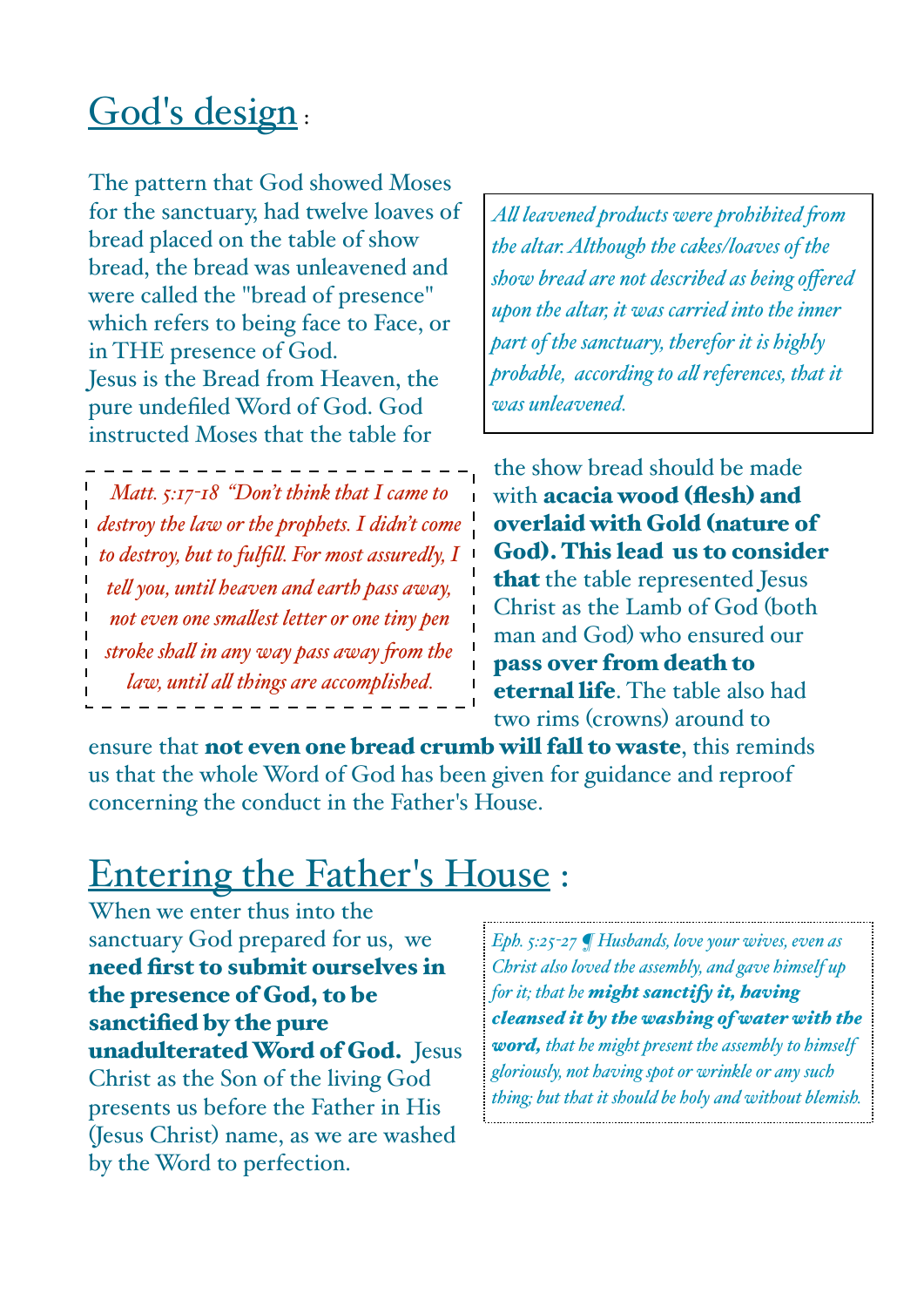3. Explore the Minorah (a lamp fuelled by oil as a light showing the way of truth) the Holy Spirit guiding us into the truth. The Law written in our hearts according to Jeremiah 31:33 so that we can walk in obedience and know God, the promise of the Father that Jesus said would enable us to witness unto Him, Acts 1:4 and 8.

# (2) Sanctified by the Spirit

Being sanctified is to live according to God's design and purpose, therefor as we enter into the Father's House we need to remind ourselves that we come **under His** authority and rule. Jesus explained that we need to worship God in Spirit and truth for God is Spirit. Jesus also explained to Nicodemus that unless we are born anew, we can't see the Kingdom of God, for what is born of the flesh is flesh and cannot discern the spiritual things. To be able to see is to understand, but it is only as we surrender our own understanding to

*John 3:3-6 Jesus answered him, "Most assuredly, I tel you, unless one is born anew, he can't see the Kingdom of God." Nicodemus said to him, "How can a man be born when he is old? Can he enter a second time into his mother's womb, and be born?" Jesus answered, "Most assuredly I tel you, unless one is born of water and spirit, he can't enter into the Kingdom of God! That which is born of the flesh is flesh. That which is born of the Spirit is spirit.*

the Spirit of God, that we can be enlightened.

# God's Design:

 Rom. 8:15 For you didn't receive the spirit of bondage again to fear, but you received the Spirit of adoption, by whom we cry, "Abba! Father!"

Gal. 4:6 And because you are children, God sent out the Spirit of his Son into your hearts, crying, "Abba, Father!"

God ordained in His pattern, that we can become His children in Spirit and Truth. Jesus explained to the Father in *John 17:8 for the words which you have given me I have given to them, and they received them, and knew for sure that I came forth fom you, and they have believed that you sent me*. (bread of His presence) Then Jesus gave instruction to

His disciples, that even though they did receive the truth, they had to wait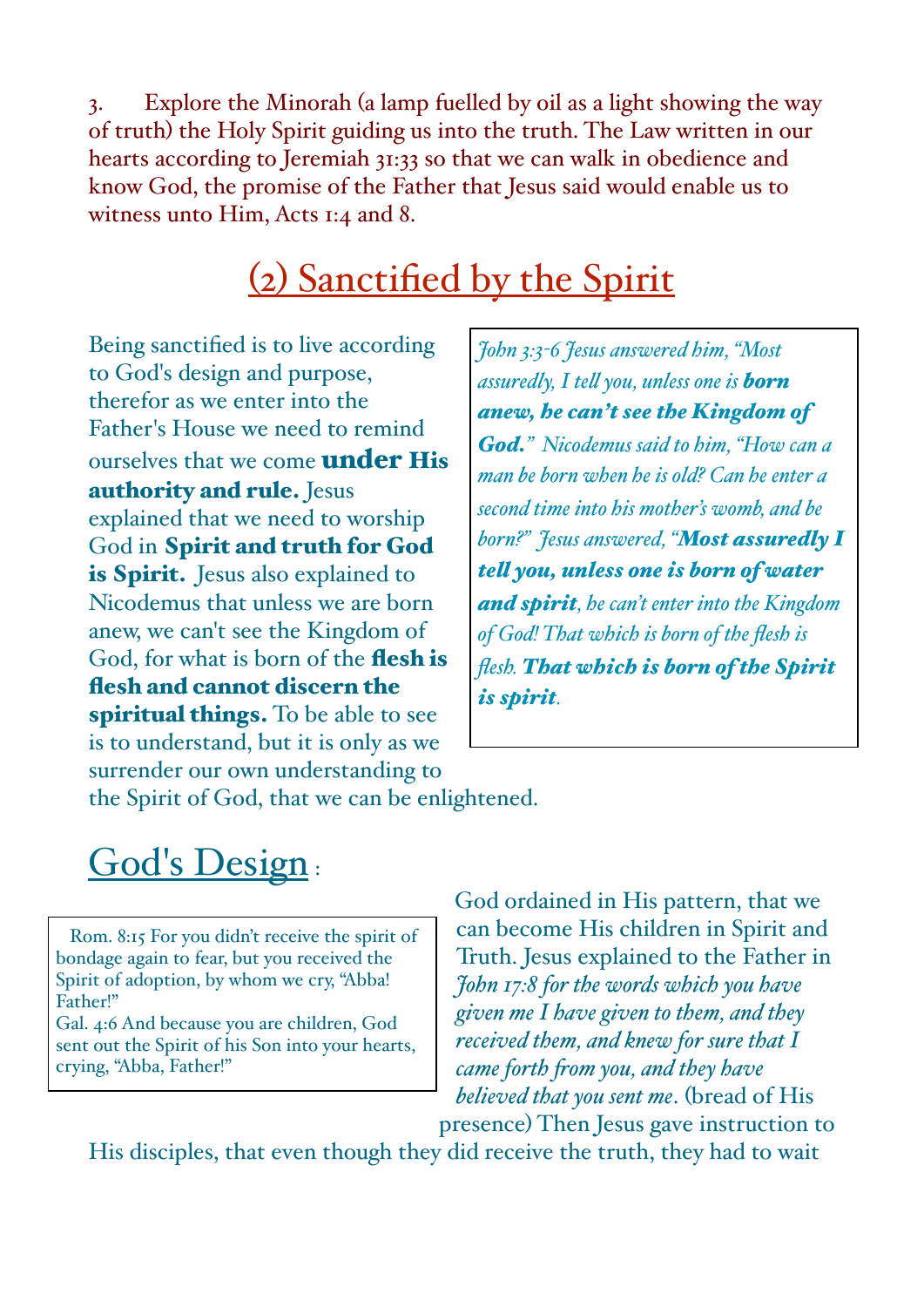until they received the Holy Spirit *Acts 1:4 .... "Don't depart fom Jerusalem, but wait for the promise of the Father, which you heard fom me.*

*This is God's ordained pattern : Truth (the Word) + Wisdom (Spirit) = Knowledge (Faith fulfiled)*

Consider - The disciples knew the truth as Jesus revealed it to them, but they had to wait in obedience for the fulfillment of God's pattern, as instructed by Jesus, to receive wisdom from the Holy Spirit. This obedience in following God's design resulted in 3000 men being saved!

### *The purpose of the light and the oil :*

A light is there to enable us to see and to know, (adding wisdom to truth). To be sanctified in accordance to the design of God with the purpose of being used for His glory, we need to be enlightened (sanctified/set apart) in the Spirit so that the meaning of the truth can be revealed to us. The menorah or lamp stand was the only source of light within the holy place. In order to be able to give light within the sanctuary the lamp stand, consisted of seven lamps, each with it's own oil. According to God's design the central lamp had sufficient oil for two days.Then according to Ex.37v18 there were 6 branches going out of it's sides.The three lamps on the left of the central lamp and the three on the right of the central lamp, each only had oil sufficient for one day. This caused the priest to do daily service within the sanctuary to ensure that the lamps had sufficient oil to keep them for the duration of the whole day. To enable the Word to be alive in us, according to the Spirit, we need to daily spend time in the presence of God in the Spirit. (Without the oil (Spirit) we have no light)

# Understanding the Father's heart :

*2Corinthians. 3:6 who also made us sufficient as servants of a new covenant; not of the letter, but of the Spirit. For the letter kils, but the Spirit gives life.* 

As we receive the unleavened bread, the unadulterated Word of God, we have been set free in Christ Jesus. In Hebrew, freedom are expressed using two different words. The word "chofesh" meaning freedom from external restraints (i.e., "doing your own thing"), while the word "cherut" suggests the freedom to do what you should do, or to have the power to act responsibly. Cherut, then, is the sort of freedom that God wants to give to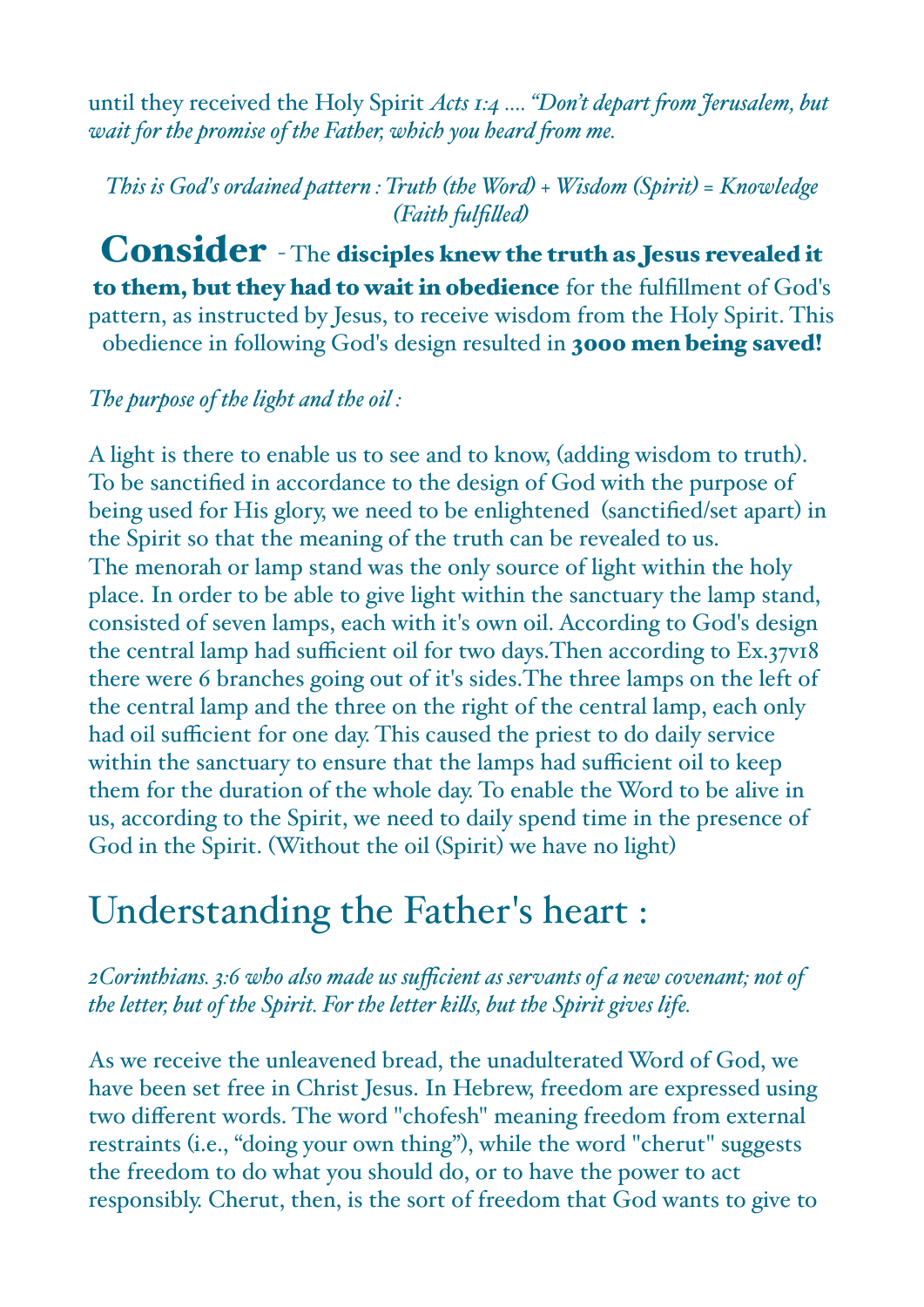us. Our deliverance is meant to clothe us with the power to walk in righteousness and truth, being sanctified for the work of God the Father. Thus we are made true servants of the new covenant through the Spirit of God.

## Living to the Glory of the Father. If God be our Father then how do we give Him honor ?

# Consider.

*Romans. 2:29 but he is a Jew who is one inwardly, and circumcision is that of the heart*, in the *spirit* not in the letter; whose praise is not from men, but from God.

When we allow the Spirit of God to teach us concerning our Father's heart, we are filled with the oil of the Holy Spirit. He teaches us in wisdom and understanding, counsel and might, knowledge and the fear of Yahweh. (Isaiah 11:2) The menorah represents the seven Spirits of God. The seventh (central) candle represents Jesus Christ, and this lamp contained enough oil for two days, for Jesus is the Sabbath, the rest into which we must enter. (Hebrew 3:7-19)

4. Explore the 24 elders of Revelation 4:4 and their reaction upon the revelation of God. Prayer is the result of the revelation of God, it is a gift unto God, and expression of our thankfulness for everything we already received. Romans 12:1, we become the sacrifice at the incense altar, but we need to be holy and acceptable.

# (3) Sanctified by Faith :

Being sanctified in faith is the final stage of being set apart for service unto God as a **sacrifice acceptable and well** pleasing to Him. Faith, based/founded in the knowledge of who God is, is the requirement for making our sacrifice pleasing unto God. *Hebrew 11:6 Without faith it is impossible to be wel pleasing to him, for he who comes to God must believe that*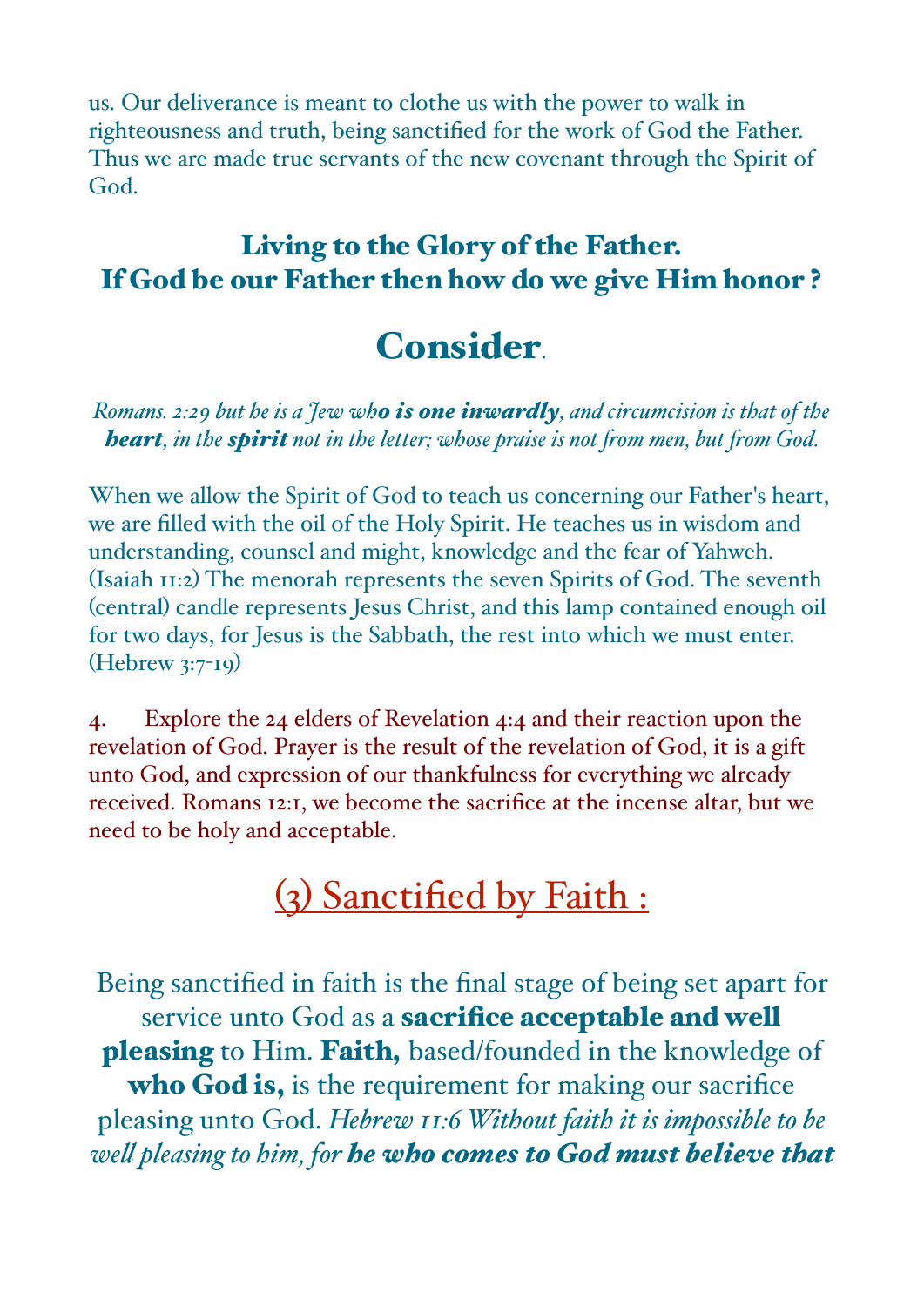## *he exists, and that he is a rewarder of those who seek him*. God's Design :

The last piece of furniture in the Holy Place (sanctuary) known as the incense altar is the culmination of God's pattern. Here we as children in our Father's House is granted the opportunity/ privilege to express our faith to the Father, as He has revealed Himself through all the furniture prior to the incense altar. As the smoke is given as a wave offering at the incense altar, so is our prayers an offering before the Lord. The incense altar is not a place of asking or receiving, it is a place of offering and giving. God designed the pattern with this purpose in

*Rom. 8:31-39 ¶ An invitation fom a loving father to a lost son to return home. What then shal we say about these things? If God is for us, who can be against us? He who didn't spare his own Son, but delivered him up for us al, how would he not also with him feely give us al things? Who could bring a charge against God's chosen ones? It is God who justifies. Who is he who condemns? It is Christ who died, yes rather, who was raised fom the dead, who is at the right hand of God, who also makes intercession for us. ¶ Who shal separate us fom the love of Christ? Could oppression, or anguish, or persecution, or famine, or nakedness, or peril, or sword? Even as it is written, "For your sake we are kiled al day long. We were accounted as sheep for the slaughter." No, in al these things, we are more than conquerors through him who loved us. For I am persuaded, that neither death, nor life, nor angels, nor principalities, nor things present, nor things to come, nor powers, nor height, nor depth, nor any other created thing, wil be able to separate us fom the love of God, which is in Christ Jesus our Lord.* 

mind: The incense that is burnt before God the Father, is burnt on the coals that the priest carried from the burnt ofering altar. (Which represents the sacrifice of the Lamb who was slain for our sins).

When the knowledge of Jesus Christ as the Lamb of God who was offered on our behalf, always burns hot in our hearts, as our first love, the incense (our prayers) at our altar of the heart will rise up to God as a sweet fragrance, acceptable to God.

## Amazingly the whole purpose of God's design/pattern is to lead us to Him, and into His glorious House!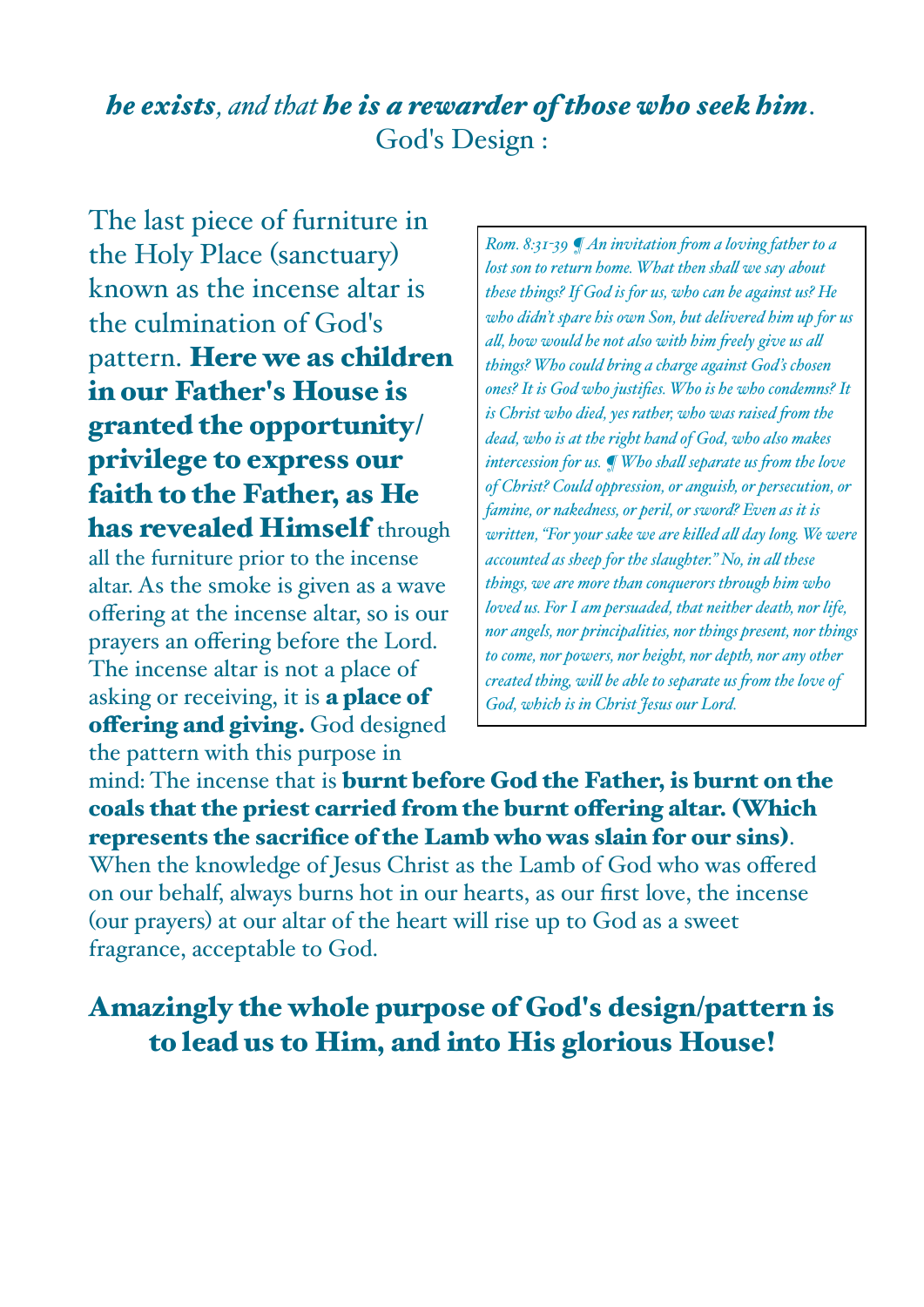# Our acceptable sacrifice(sanctified) :

The Incense Altar was the last piece of furniture within the Holy Place, just in front of the veil that separated the the Holy Place from the Holy of Holies, which represents the very presence of God.

It was here that the priest would offer up a sacrifice of incense before the Lord. It is said that the smoke was a wave offering to allow the sweet smell to rise up over the veil,

*The offering of incense was the apex of the daily morning and the evening services. According to the Rabbis, this was the part of the temple service that was most beloved by God (Zohar I 130:A). The burning of the incense was symbolic of the prayer of the people rising up to God (Psalm 141:2; Revelation 5:8; 8:3-4). The offering of incense had to take place afer the sacrifice, because only afer the atonement could communion with God take place. Afer the offering of incense, the Kohenim (priests) pronounced the Priestly Blessing upon the people.*

into the Holy of Holies before the priest could enter. The smoke rising over the veil, was a sign of an acceptable offer. Prayer is our highest service unto God, it is a sacrificial service. This is were our sanctification come to completion.

Prayer as required by God, is not receiving from God, it is a **place of** giving, a place of sacrifice unto God, it is pure worship unto God for who He is. This is the very reason that so few people are prepared to be involved with prayer, for there is no opportunity to receive something. When you pray in this way, you just give unto God.

APPLY : Two types of worship, Jesus warned against the worship of the gentiles for they worship what they do not know. The Greek or gentile approach to worship was based on idol worship where there was a idol for every need. The whole idea of worship was to get what you want, all you need is the right idol. True worship as demonstrated by the elders, is acknowledging God and the privilege that we may know God.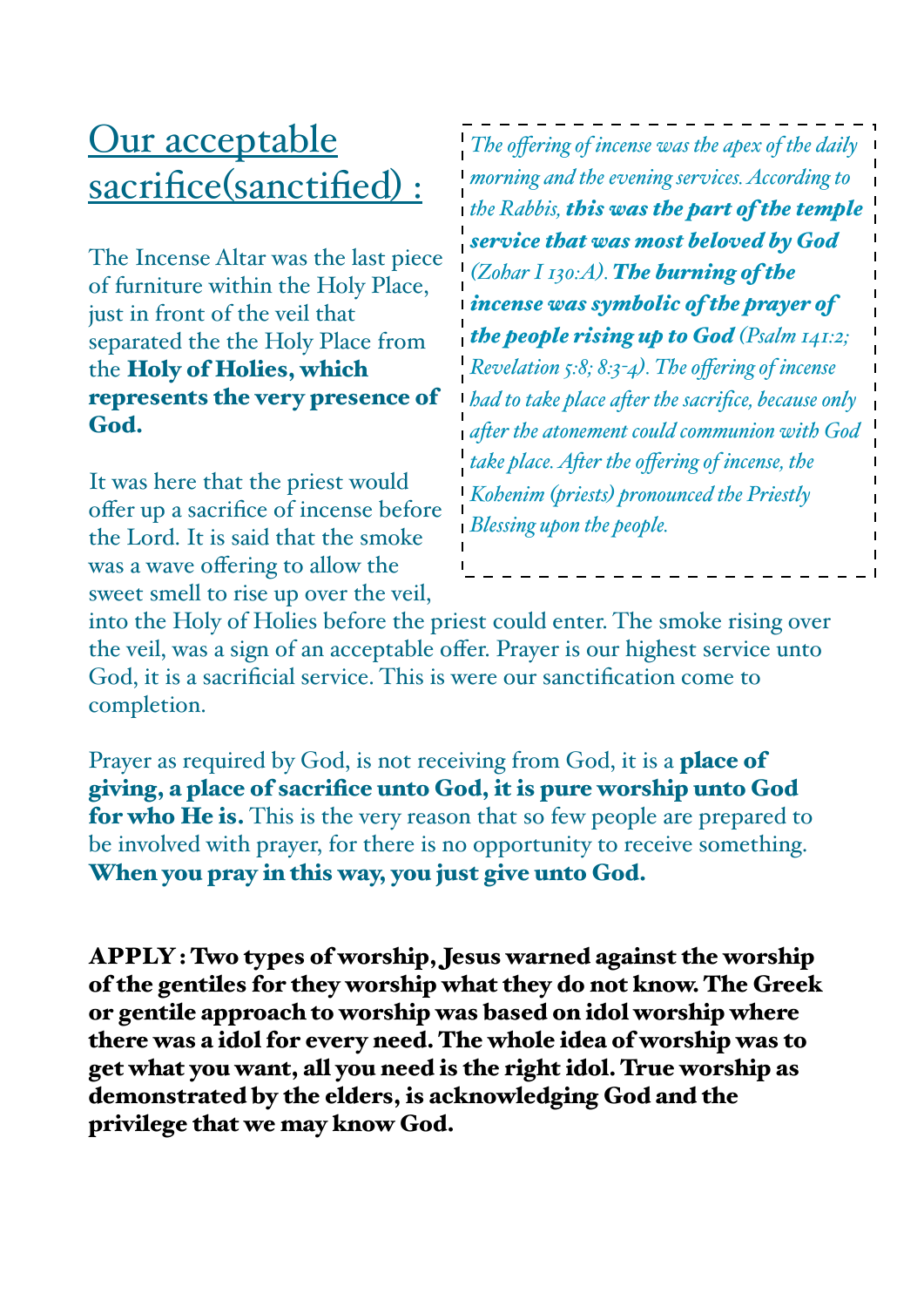- Explain the meaning of being sanctified or set apart?
- Explain the order of sanctification, three stages?
- What is the meaning of being sanctified in truth?
- Explain the reason for being sanctified in Spirit?
- Why is the last part of sanctification the most difficult?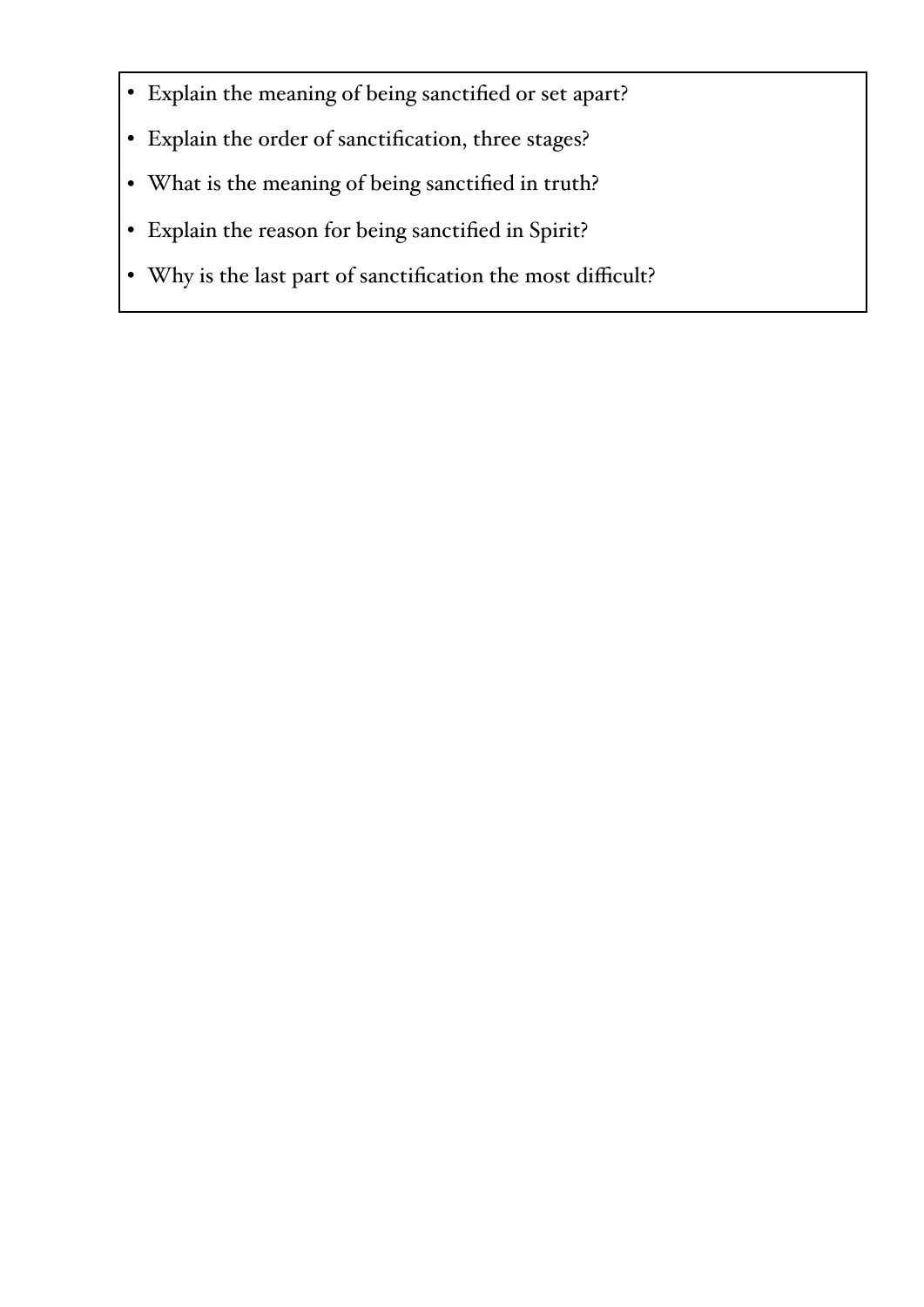# Discipleship a biblical pattern Session 7

## (Workshop 5 in the students booklet) Participating fellowship

### God's plan...Let them make Me a sanctuary, that I may dwell among them. Exodus 25:8 (AMP).

FOCUS : God's ultimate plan - freedom in fellowship.

OBJECTIVE : You would have accomplished the purpose of the Bible study if group members understand :

- 1. The true meaning of freedom, is to do God's will, John 8:31-32.
- 2. The meaning of participating fellowship, as God's predestined plan for us all, John 8:35

### SESSION OUTLINE

INVOLVE : The prodigal son, took his freedom from his father's house, with no real purpose, except to be free. He became a slave within his so-called freedom. He made a decision of his will to return to his father's house as a slave, and found his freedom. The enemy have been deceiving us from believing that freedom is found in lawlessness, but true freedom is found in purpose. God ordained for us a purpose, to serve Him - that is freedom - as the prodigal son who made the choice.

### EXPLORE :

1. Explore freedom within the context of being a son in the house of God, recreated in Christ Jesus, to do the good works.

*For we are God's [own] handiwork (His workmanship), recreated in Christ Jesus, [born anew] that we may do those good works which God predestined (planned beforehand) for us [taking paths which He prepared ahead of time], that we should walk in them [living the good life which He prearranged and made ready for us to live].*

Ephesians 2:10 (AMP)

If we consider the words "let My people go, that they may serve Me", we can understand more concerning God's plan. God intended freedom for the

THEN THE Lord said to Moses, Go to Pharaoh and tell him, Thus says the Lord God of the Hebrews: *Let My people go, that they may serve Me.*

Exodus 9:1 (AMP)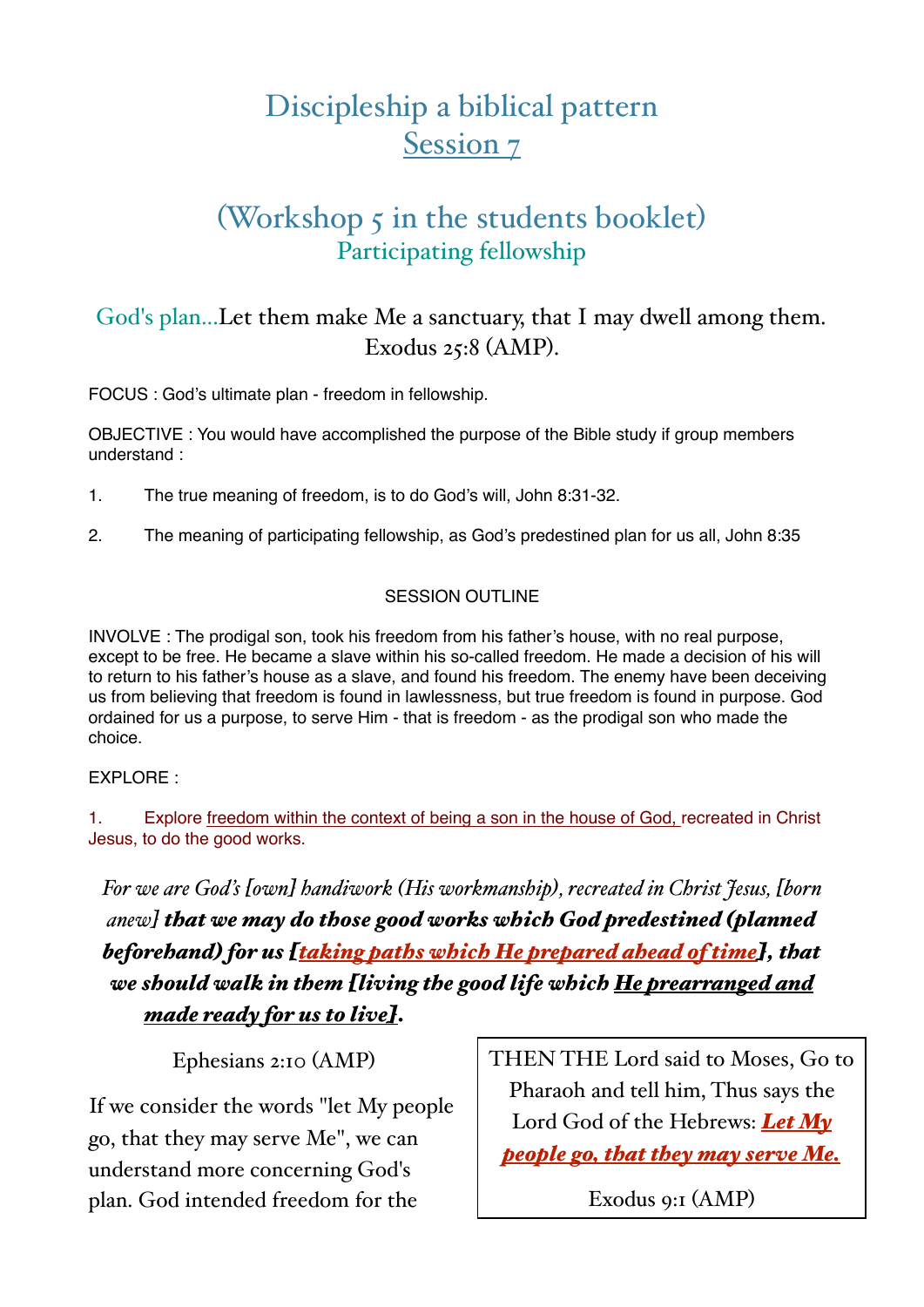Hebrew people, so that they could serve Him. To bring to completion this promised freedom, God instructed Moses to build a dwelling place for Him, where He could dwell within the midst of the people, so that they could serve Him.

The dwelling place that God instructed Moses to build was a shadow of the real dwelling place God purposed, a living temple. The law serves to show us our own unrighteousness in comparison to the the righteousness required by God. The tabernacle serves to show us the pattern God designed to save, deliver, redeem and restore us His children to their position before sin came into the world through Adam, the first man.

Jesus, as the Son of the living God, came to fulfill this pattern - to save, deliver, redeem and restore as He showed us the Way, the Truth and the Life. When Jesus said " not My will be done, but Thy will be done" He expressed the freedom the Father intended for His children.

# The victory was achieved not at Calvary but in Gethsemane.

The dictionary defines freedom as "the power to act, speak, or think without externally imposed restraints; immunity from obligation." Our modern Western concept of "being free" has narrowed to remove any sense of communal responsibility, but instead to encourage self-determination as an **expression of the individual will**. Christianity has been profoundly influenced by this preoccupation with individualism, the unfortunate result of this is 38,000 Christian denominations worldwide! Freedom has come to represent the individual's right to determine his or her own destiny with little or no regard for the corresponding destinies of those around them.

 "The True Meaning of Freedom," is celebrated yearly during the passover feast/ pesach where we express God's freedom to all mankind in Jesus Christ and the the Exodus from Egypt as a shadow. Freedom, however, is always connected to a clear idea of ultimate purpose.

Freedom without purpose, is slavery.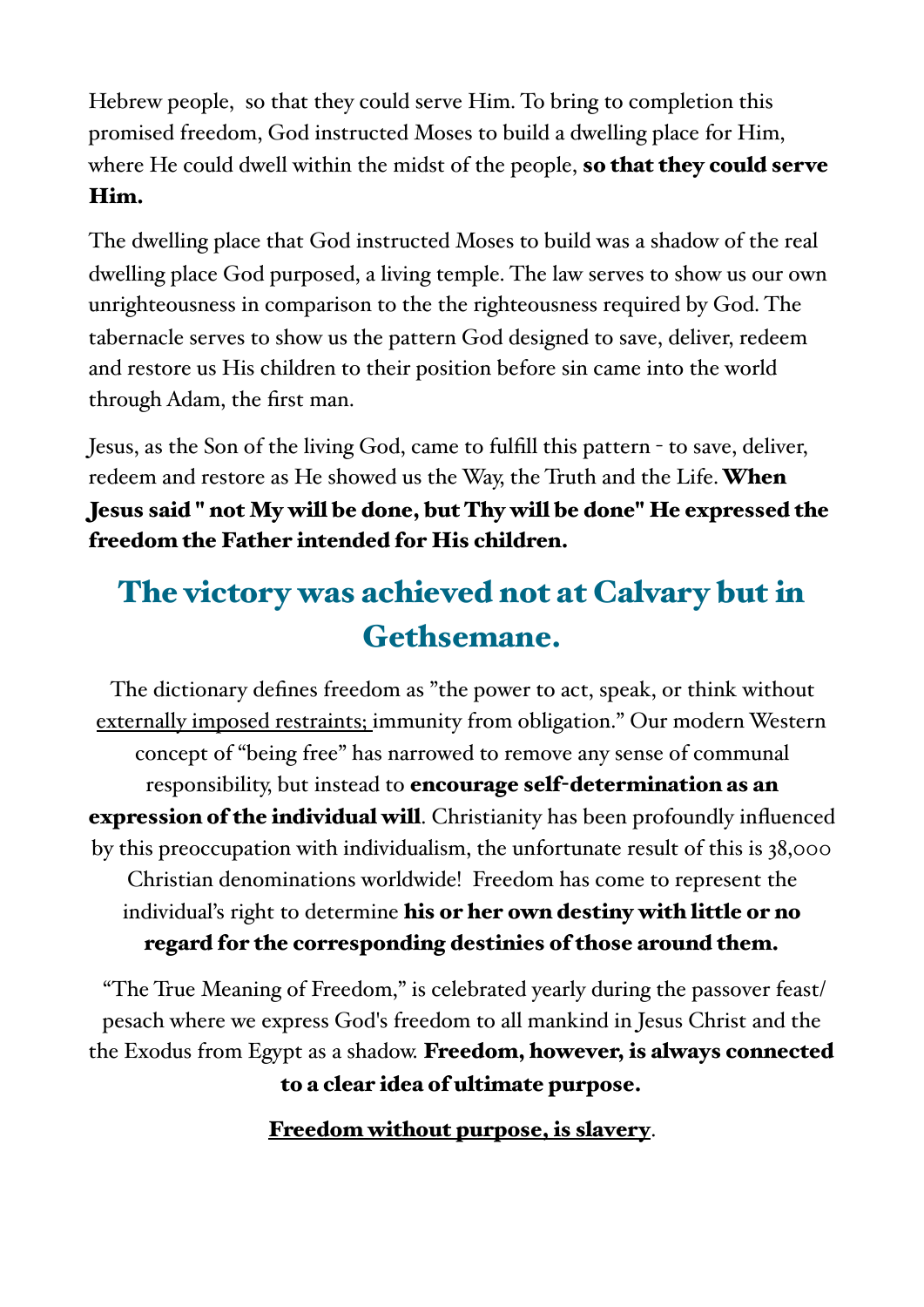In Hebrew, there are two words for these concepts: chofesh and cherut. The difference is quite simply the freedom to do what you like versus the freedom to do what you should. Chofesh is the freedom a slave acquires when he no longer has a master and no one is there to tell him what to do. He sees himself now as a free spirit, liberated from bondage and accountable to no one. Chofesh means freedom from external restraints.

Cherut, on the other hand, is the freedom the Israelites acquired at Mount **Sinai in the form of a covenant.** God's message to Pharaoh was clearly one of cherut: "Let My people go that they might worship Me" (Exod. 9:1). He did not desire that His people simply transfer their slavish obedience from Pharaoh to Him. Service to God would be much different than service to the Egyptian king. Cherut would allow the Israelites to freely bind themselves to God and to His commandments.

# Deliverance from slavery in Egypt meant the opportunity to choose to be in covenant with the one and only God, Creator of heaven and earth.

2. Explore the pattern as a proposed model of establishing a dwelling place for God in the Spirit, a union between God and man. Freedom restored, freedom to obey out of free will. A love relationship based on mutual covenant loyalty.

The tabernacle of Moses is not just a description of a dwelling place, it is a pattern designed by God to set us free to do His perfect will. The layout of the tabernacle shows the pattern of obedience into the presence of God. And it expresses freedom to choose to come into the Covenant relationship. (participating fellowship)

In today's self centered approach to life, it is difficult to follow the pattern, for God's pattern is designed so that more of Him can manifest in us. It is in contrast to the life of personal success, it is called a life of overcoming, where we become the dwelling place for God. (overcoming fellowship)

*I in them and You in Me, in order that they may become one and perfectly united, that the world may know and [definitely] recognize that You sent Me and that You have loved them [even] as You have loved Me. John 17:23 (AMP)*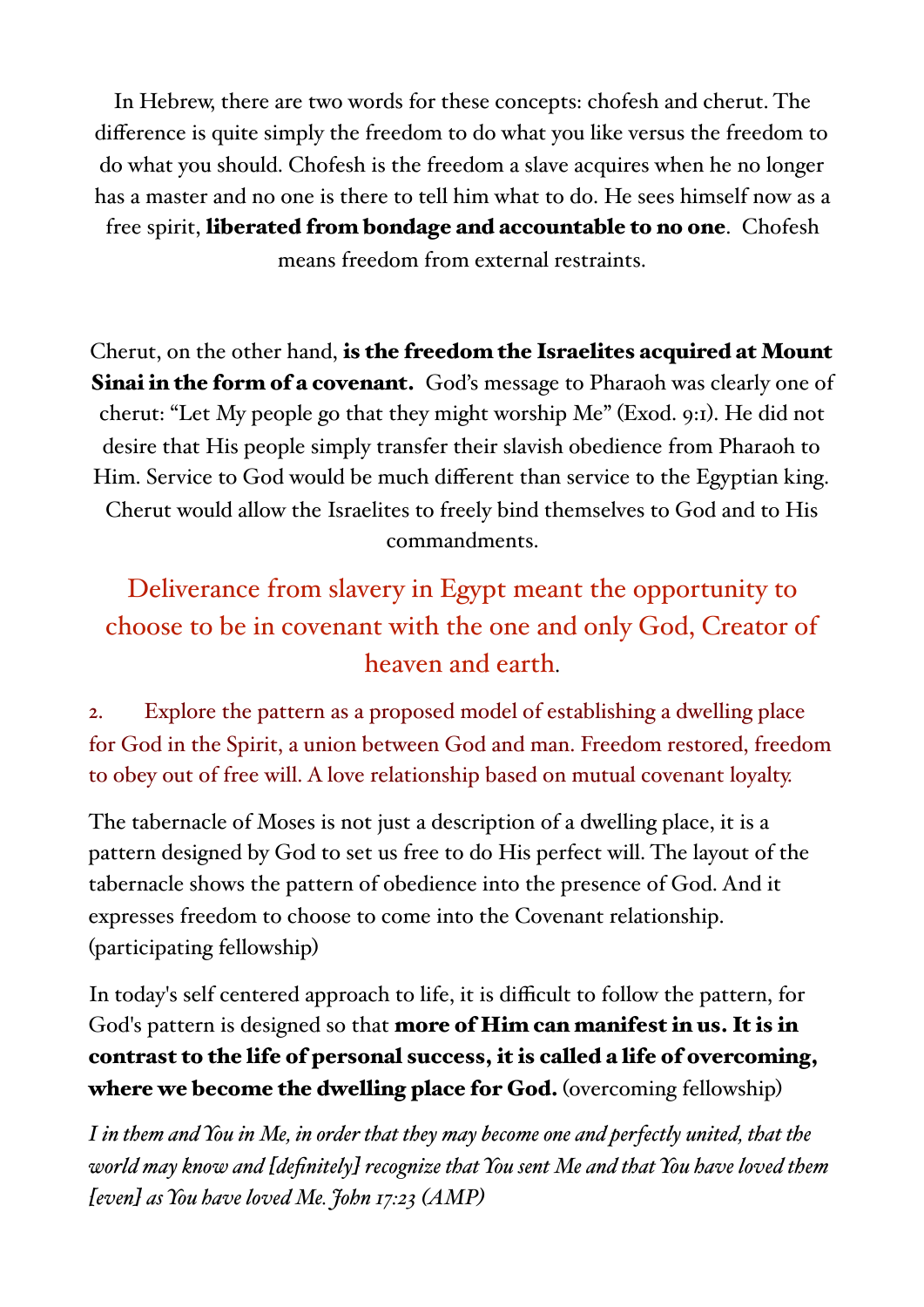# A pattern of sanctification

Jesus fulfilled God's pattern, with the purpose of making a dwelling place for God in the Spirit. Jesus brought God's plan in fulfillment as the first fruit, so that we through Him, can be

Husbands, love your wives, as Christ loved the church and gave Himself up for her, So that He might sanctify her, having cleansed her by the washing of water with the Word, That He might present the church to Himself in glorious splendor, without spot or wrinkle or any such things [that she might be holy and faultless].

Ephesians  $5:25-27$  (AMP)

(Peter) said that he will not allow the Lord to wash him. If we want to partake in the glory of the risen Lord we first must allow the Lord to wash us with His precious Word of truth.

*And so for their sake and on their behalf I sanctify (dedicate, consecrate) Myself, that they also may be sanctified (dedicated, consecrated, made holy) in the Truth.*

*John 17:19 (AMP)*

sanctified (dedicated, consecrated) in the **Truth**. To be set free in the knowledge that the Word is the Truth and then to allow the Truth to transform us. We have the freedom of choice to surrender unto the Lord, to be washed by Him in Spirit and in Truth in order to be presented perfect unto the Lord.

Peter almost missed the opportunity to share in the glory of the Lord, when he

Jesus said to him, You do not understand now what I am doing, but you will understand later on. Peter said to Him, You shall never wash my feet! Jesus answered him, Unless I wash you, you have no part with ([B]in) Me [you have no share in companionship with Me].

John 13:7-8 (AMP)

# Participating Fellowship, God's purpose!

Jesus said*, "And this is eternal life: [it means] to know (to perceive, recognize, become acquainted with, and understand) You, the only true and real God, and [likewise] to know Him, Jesus [as the] Christ (the Anointed One, the Messiah), Whom You have sent". John 17:3 (AMP)*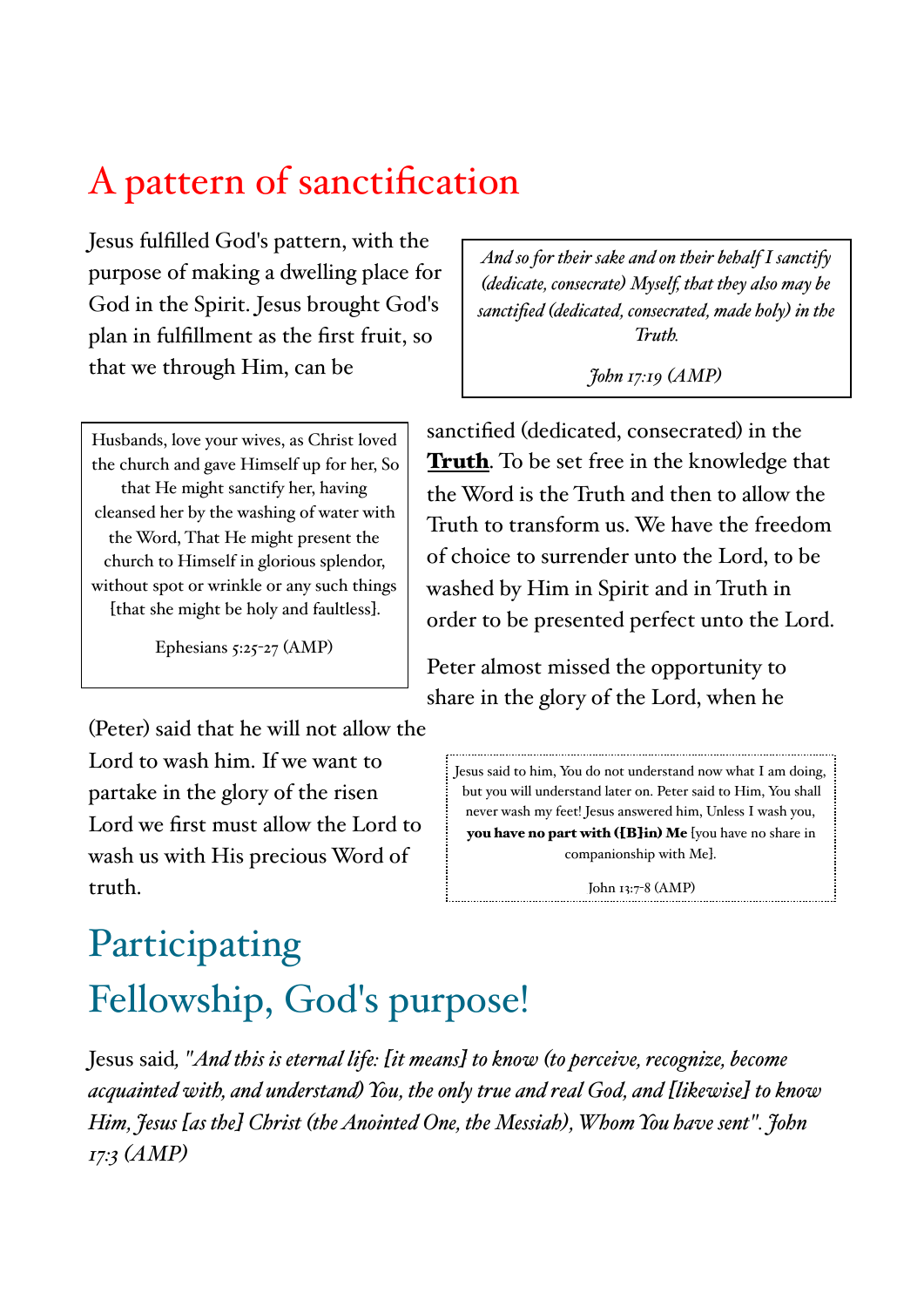Eternal life is not a future state, it is a ongoing position of fellowship that God intended for all of us to have, when we choose to follow the pattern into the very presence of God. Then we no longer live but Christ Jesus lives within us, and we become the living temple of God, an instrument of glory as we walk in obedience to the Holy Spirit guiding us into God's perfect will.

When Jesus said to Peter to go out and cast his nets out on the other side of the boat, Peter told the Lord that they have toiled the whole night but could not catch anything, but on account of Jesus' Word, he said he will do so. God's plan for this partnership is that we will receive full nets without toil. (Luke  $5:4-6$ ) We are called to a glorious life in Christ Jesus when we walk in obedience to His Word.

# The nets were filled, not by works but by faith.

Ezek. 44v18 states that the priests were not supposed to wear garments that made them sweat, in the same manner today as kings and priests of the Almighty Creator of heaven and earth, we are not supposed to toil, (sweat) but in faith and in partnership with Abba Father, walk out His plan, prepared for us from before the foundation of the world! Eph.2v10.

# Consider Elijah, the prophet.

At the time of the offering of the evening sacrifice, Elijah the prophet came near and said, O Lord, the God of Abraham, Isaac, and Israel, let it be known this day that You are God in Israel and that I am Your servant and that I have done all these things at Your word. I Kings  $18:36$  (AMP)

If we realize that God has given us the privilege to sit at His feet, to be used by Him in the same way as Elijah was used, then we will begin to understand why Jesus said that He wants us to share in His glory.

Elijah experienced the manifestation of God's glory as he looked upon God, and did only what God told him to do. In the same way God want us to experience participating fellowship with Him.